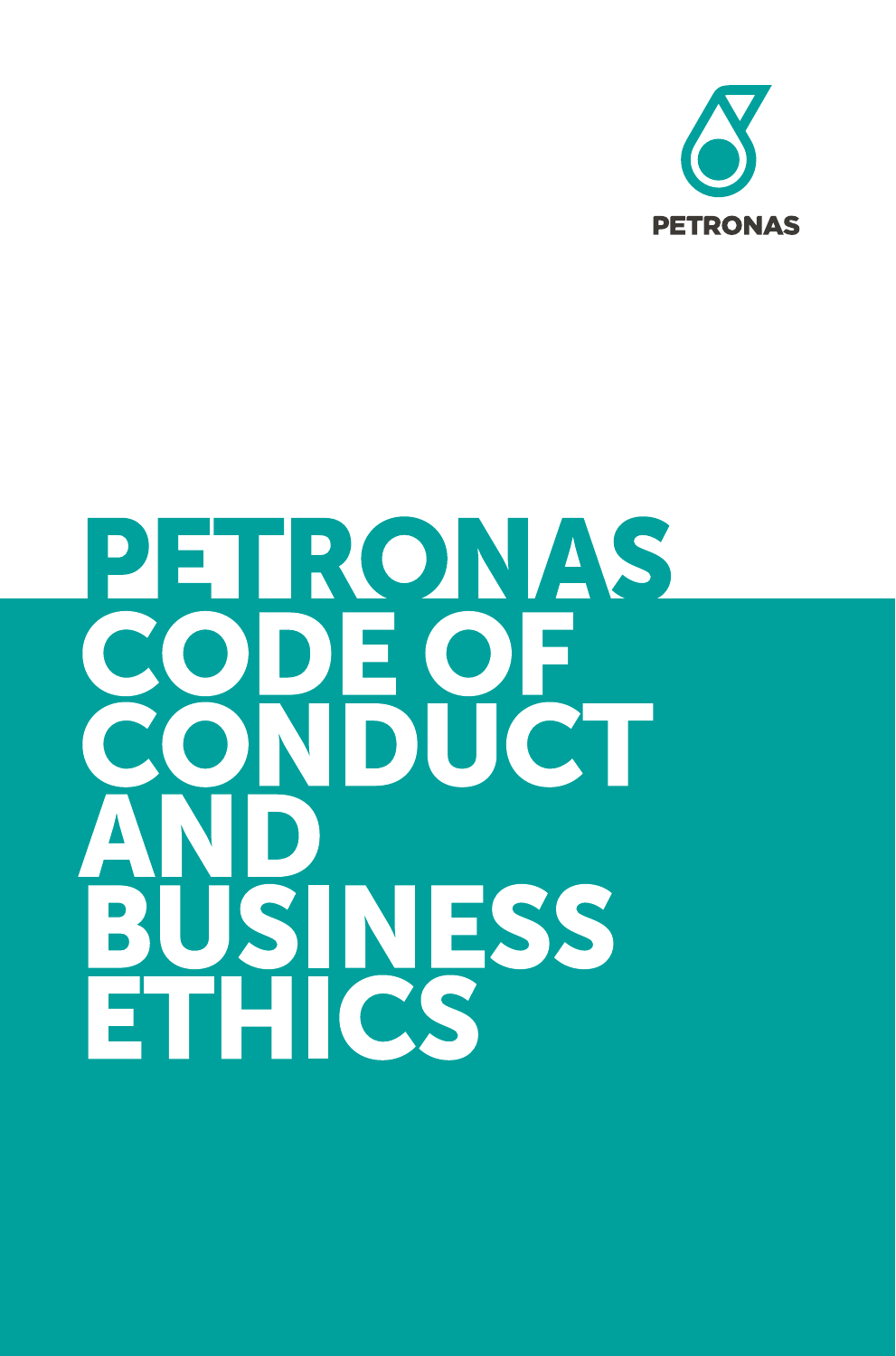The PETRONAS Code of Conduct and Business Ethics is a general reference for use in all the countries in which PETRONAS conducts operations. It does not describe all applicable laws or PETRONAS policies, or give full details on any particular law or policy. It does not constitute legal advice. It does not constitute or create a contract of employment. PETRONAS reserves the right to modify, revise, cancel or waive any policy, procedure or condition without notice and without revision of the Code. Moreover, the provisions of the Code may be modified by PETRONAS to adapt them tolocal laws and conditions.

©PETROLIAM NASIONAL BERHAD (PETRONAS) 2013. All rights reserved. No part of this document may be reproduced, stored in a retrieval system or transmitted in any form or by any means (electronic, mechanical, photocopying, recording or otherwise) without the permission of the copyright owner.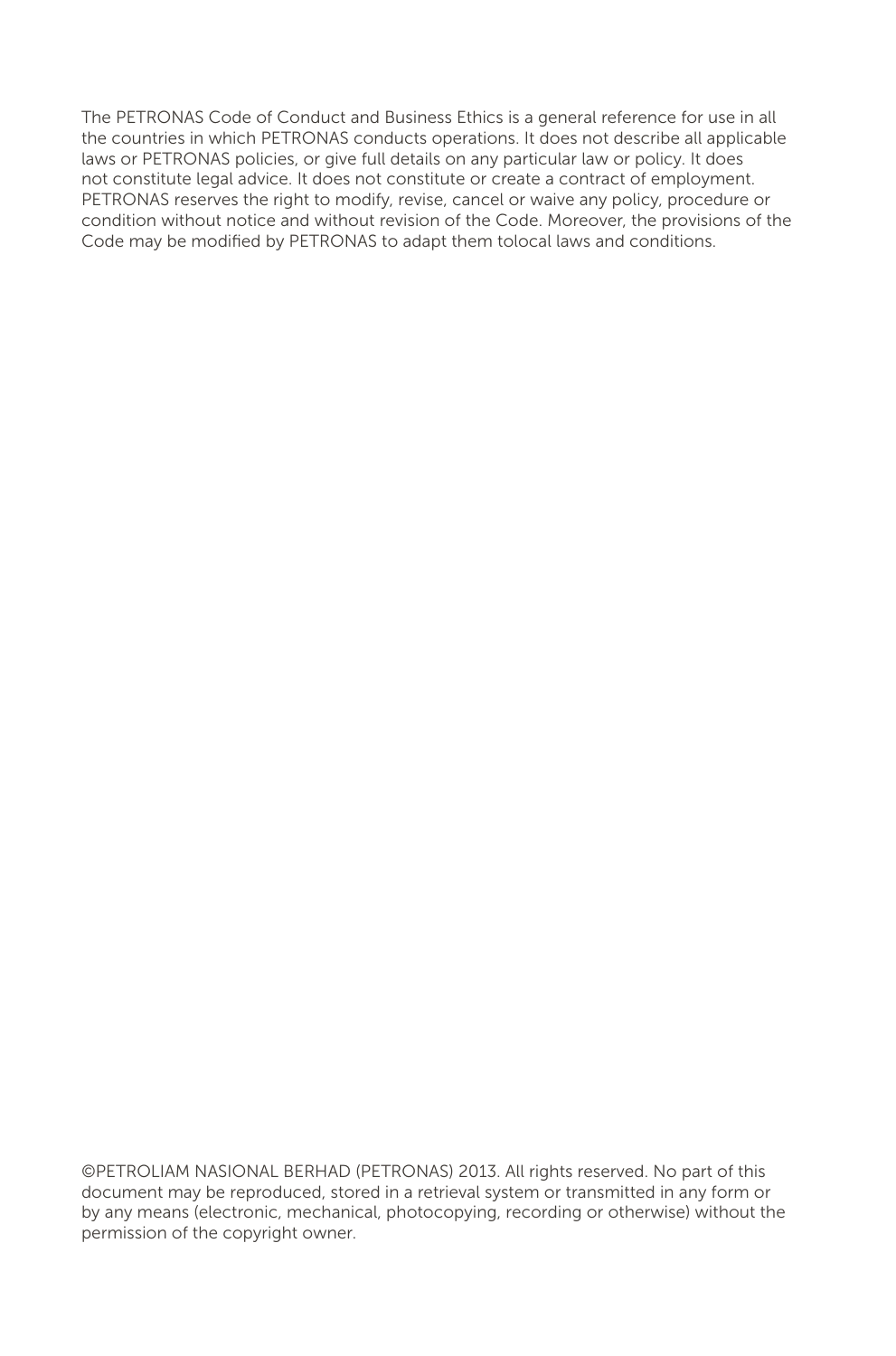# **CONTENTS**

| 1.          |                                                                     |  |
|-------------|---------------------------------------------------------------------|--|
| 2.          |                                                                     |  |
| 3.          |                                                                     |  |
|             | PART II: DUTIES OF GOOD FAITH, FIDELITY, DILIGENCE AND INTEGRITY  9 |  |
|             |                                                                     |  |
| $1_{\cdot}$ |                                                                     |  |
| 2.          | Involvement in Business Where You or Your Family/Household          |  |
|             |                                                                     |  |
| 3.          | Illustrative Examples of Where Conflict of Interest Arises and      |  |
|             |                                                                     |  |
| 4.          |                                                                     |  |
| 5.          | Personal Transactions with PETRONAS' Clients, Suppliers,            |  |
|             |                                                                     |  |
|             |                                                                     |  |
| 6.          |                                                                     |  |
| 7.          |                                                                     |  |
| 8.          |                                                                     |  |
| 9.          |                                                                     |  |
|             |                                                                     |  |
|             |                                                                     |  |
|             |                                                                     |  |
|             |                                                                     |  |
|             |                                                                     |  |
|             |                                                                     |  |
|             | 15. Export and Import Controls, International Boycotts and          |  |
|             |                                                                     |  |
|             |                                                                     |  |
|             |                                                                     |  |
|             |                                                                     |  |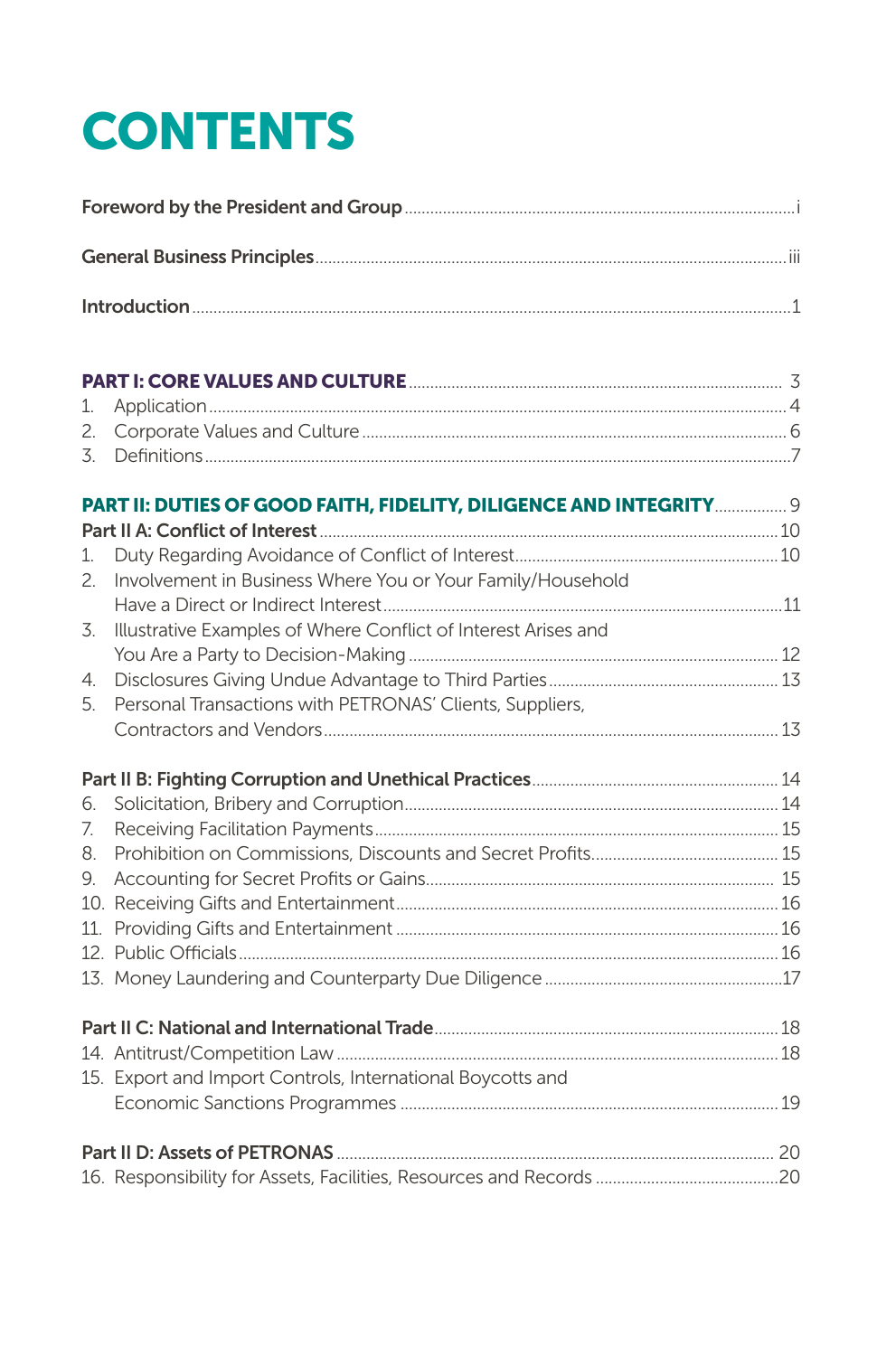|    | Part II F: Confidentiality Obligations/Intellectual Property/                   |  |
|----|---------------------------------------------------------------------------------|--|
|    |                                                                                 |  |
|    |                                                                                 |  |
|    |                                                                                 |  |
|    |                                                                                 |  |
|    |                                                                                 |  |
|    |                                                                                 |  |
|    |                                                                                 |  |
|    |                                                                                 |  |
|    |                                                                                 |  |
|    |                                                                                 |  |
|    |                                                                                 |  |
|    |                                                                                 |  |
|    | 28. Public Service, Recreational, Sports, Union and Community Activities30      |  |
|    |                                                                                 |  |
|    | 30. Prohibition of Action as Editor of Newspapers or Any Form of Publication 31 |  |
|    |                                                                                 |  |
|    |                                                                                 |  |
|    |                                                                                 |  |
|    |                                                                                 |  |
|    |                                                                                 |  |
| 1. | Significance of Safe, Secure and Conducive Workplace Environment36              |  |
| 2. |                                                                                 |  |
| 3. |                                                                                 |  |
| 4. |                                                                                 |  |
| 5. |                                                                                 |  |
| 6. |                                                                                 |  |
| 7. |                                                                                 |  |
| 8. |                                                                                 |  |
| 9. |                                                                                 |  |
|    | <b>PART IV: DISCIPLINE, DISCIPLINARY PROCESS AND SANCTIONS  41</b>              |  |
| 1. |                                                                                 |  |
| 2. |                                                                                 |  |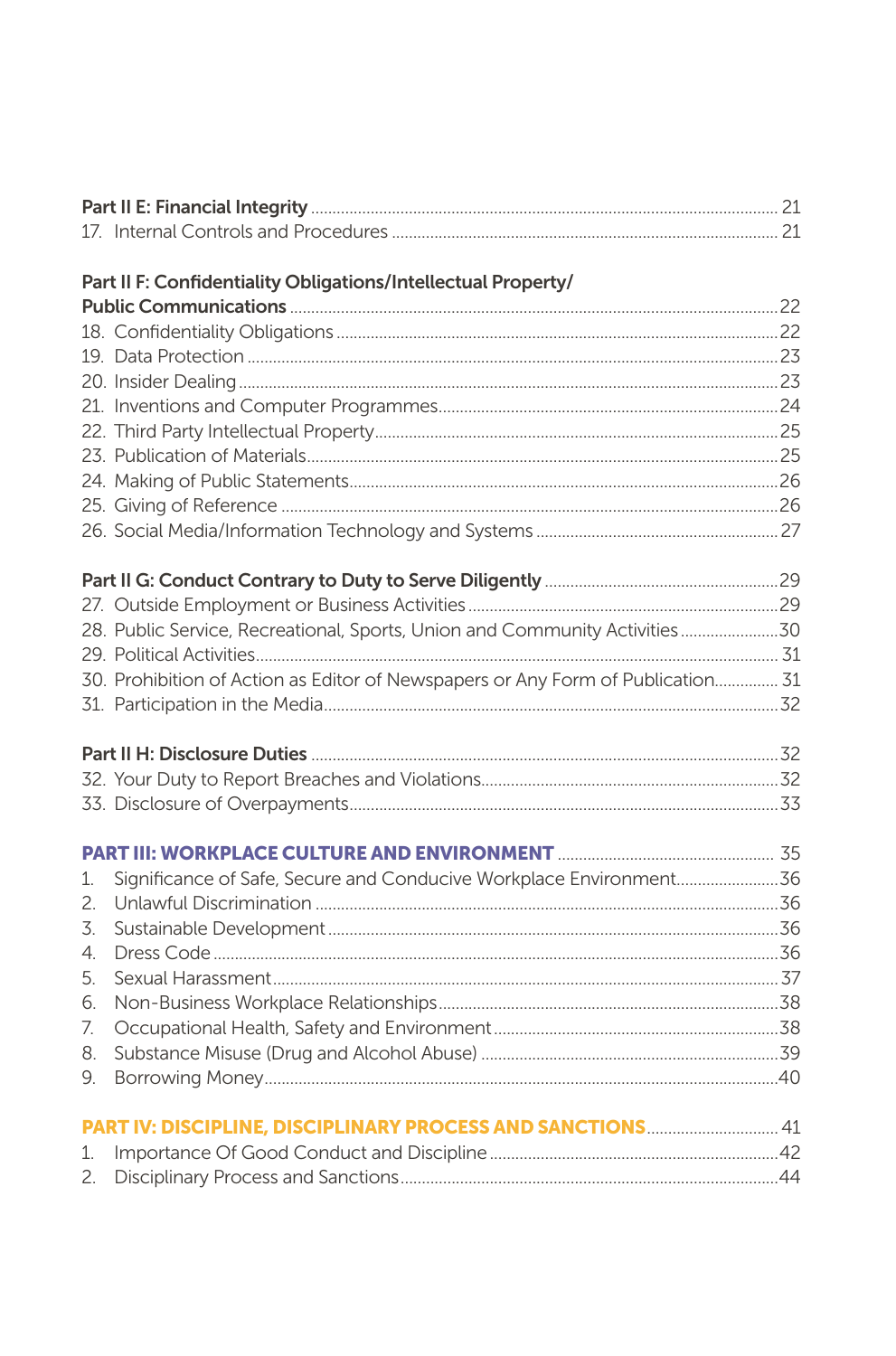# PETRONAS CODE OF CONDUCT AND BUSINESS ETHICS RECEIPT AND ACKNOWLEDGEMENT

I, \_\_\_\_\_\_\_\_\_\_\_\_\_\_\_\_\_\_\_\_\_\_\_\_\_\_\_\_\_\_\_\_\_\_\_\_\_\_\_\_\_\_\_\_\_\_\_\_\_\_\_, Staf No.

\_\_\_\_\_\_\_\_\_\_\_\_\_\_\_\_\_\_\_\_ (if applicable),

hereby confirm receipt of a copy of the

PETRONAS Code of Conduct and Business Ethics ("CoBE"),

the Country Supplement (\_\_\_\_\_\_\_\_\_\_\_\_\_\_\_\_\_\_\_\_) and the PETRONAS CoBE

Guide which I acknowledge

I am required to read and follow.

Signature : The Solution of the Date : Date :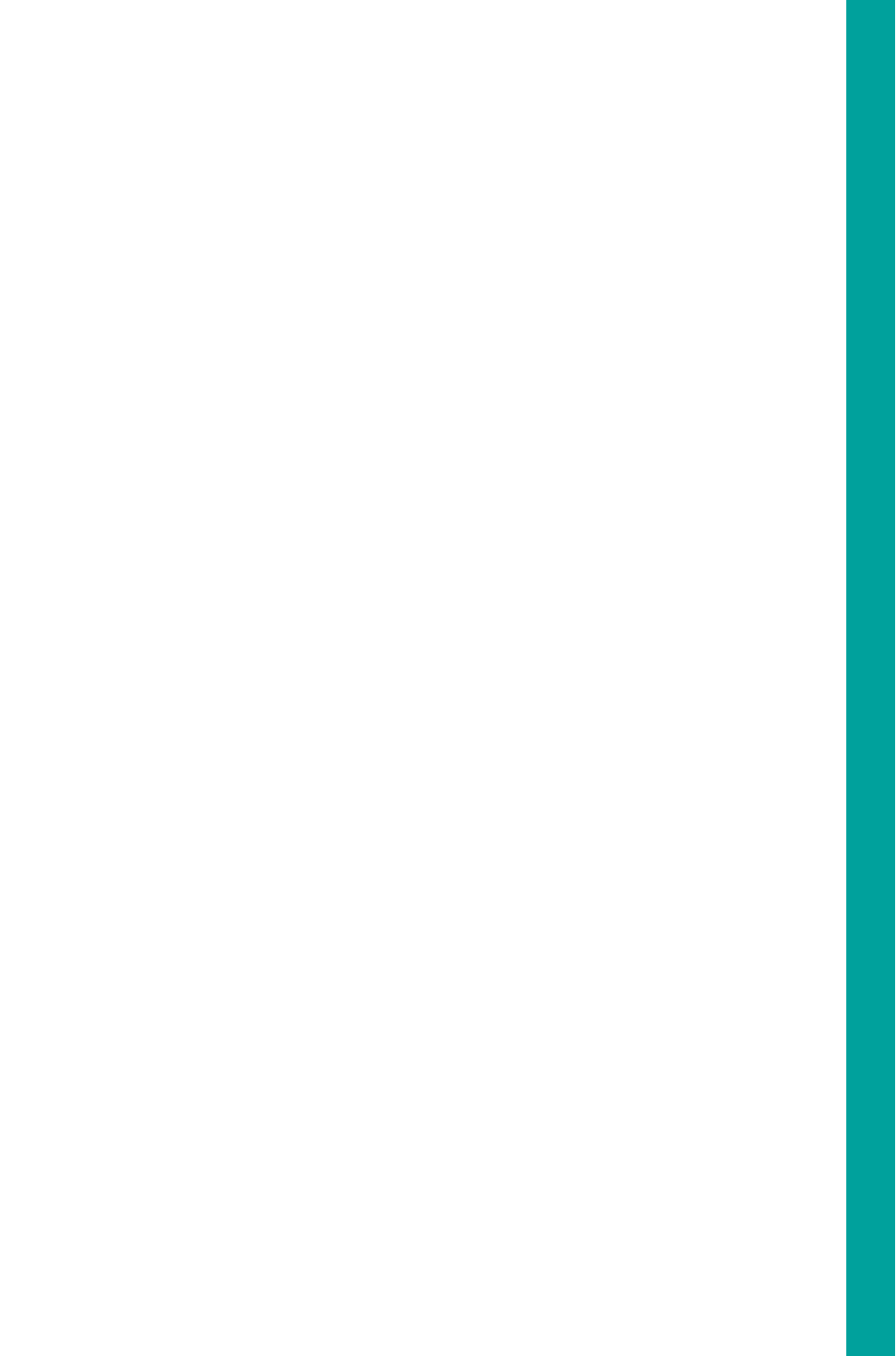# FOREWORD BY THE PRESIDENT & GROUP CEO

With the increased attention being given to corporate governance matters in today's environment, every employee in this organisation has a stake in the governance process. Maintaining an ethical, law-abiding culture provides enormous benefit to an organisation like ours.

As we expand and grow our business and geographies, the inculcation of our shared values across the group becomes increasingly important. Our shared values of loyalty, professionalism, integrity and cohesiveness will continue to stand us in good stead in everything we do and are the very foundation of the PETRONAS General Business Principles. This is also in keeping with the principles of the Corporate Enhancement Programme, which are aimed at positioning our mind-set and behaviour for an intensified business focus.

Whilst our shared values define what we believe in and what we stand for, I believe it is timely and important for us to revise and harmonise the existing Code with our operations globally so as to enhance consistency and support efective management oversight. Accordingly, the existing Code has been revised and renamed the PETRONAS Code of Conduct and Business Ethics (CoBE). This CoBE is enhanced to accommodate developments in local and international laws and practices, as well as technological developments. Benchmarked to international standards, the CoBE together with our shared values will serve as a guiding beacon concerning how all of us are expected to conduct ourselves in our work. The CoBE will not only promote legal and procedural compliance, but it will also provide a moral compass to ensure that our individual behaviour is in line with the PETRONAS Shared Values.

The CoBE contains detailed policy statements on the standards of behaviour and ethical conduct expected of each individual to whom the CoBE applies. The CoBE is to apply to all employees and directors within the PETRONAS Group worldwide. PETRONAS also expects that contractors, sub-contractors, consultants, agents, representatives and others performing work or services for or on behalf of PETRONAS will comply with the relevant parts of the CoBE when performing such work or services. In particular, the CoBE expressly prohibits improper solicitation, bribery and other corrupt activity not only by employees and directors but also by third parties performing work or services for or on behalf of companies in the PETRONAS Group.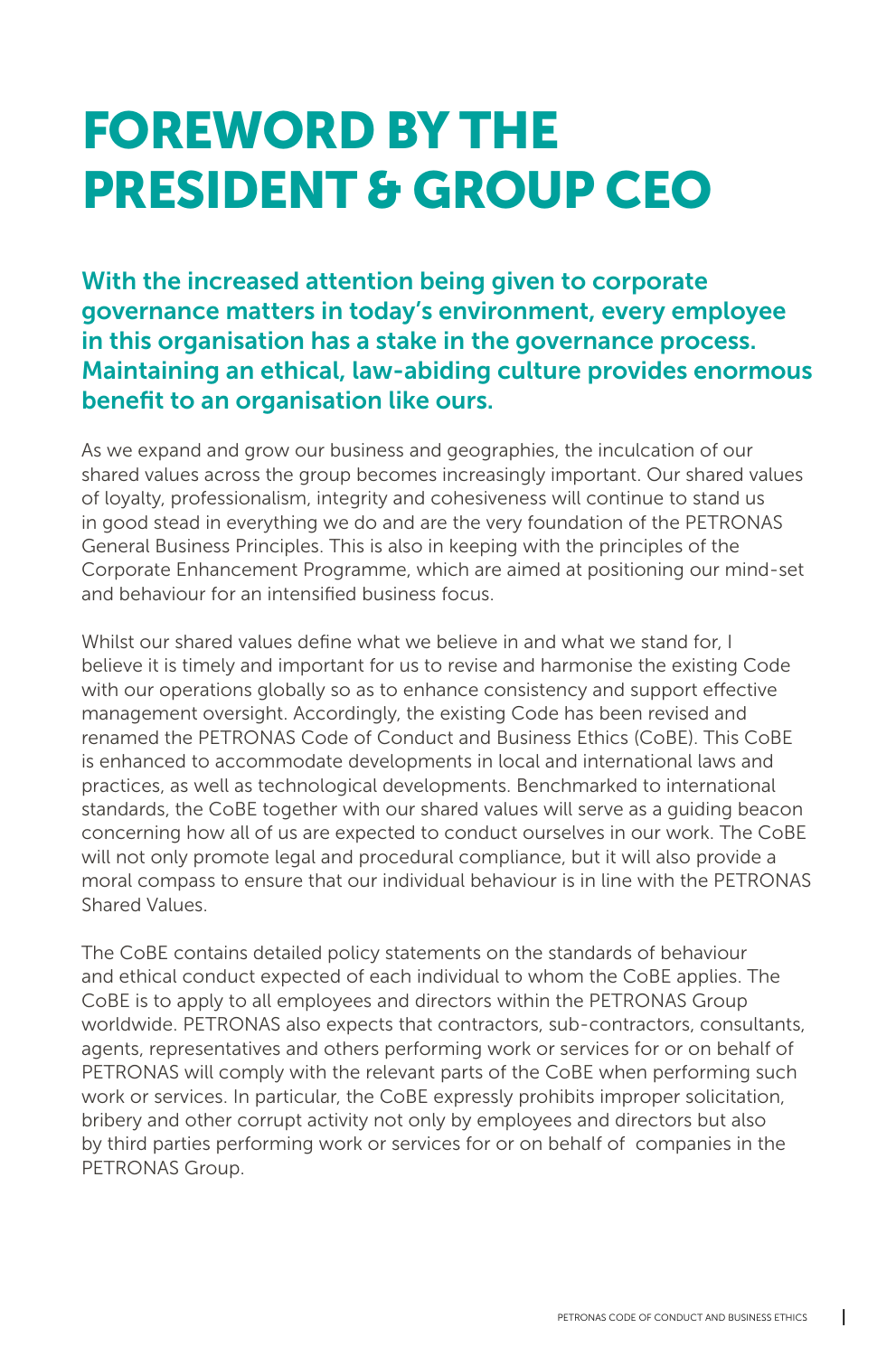In view of the CoBE's international application, some provisions of the CoBE will be modified to adapt the CoBE to the requirements of the local jurisdictions where PETRONAS is operating. The CoBE will have separate Country Supplements to cater to local jurisdictions' applicable legislation and social mores.

The CoBE is accompanied by a CoBE Guide that sets out frequently asked questions and some "Dos" & Don'ts" in relation to certain specific situations. The CoBE, the Country Supplements (where applicable) and the CoBE Guide will be printed in booklets and distributed to all employees and will also be available on PETRONAS' website for viewing by third parties dealing with the Company as well as the general public.

As an employee of PETRONAS Group, it is incumbent upon each and every one of us to internalise and abide by this CoBE. It is the responsibility of each Line Manager to ensure that our employees uphold the CoBE. The PETRONAS Board of Directors and Management attach great importance to the CoBE and urge that everyone in the PETRONAS Group make it a personal commitment to follow the CoBE. With this, I hereby launch the new CoBE and the CoBE Guide for the PETRONAS Group.

Best Regards,

............................................................

TAN SRI DATO' SHAMSUL AZHAR ABBAS President and Group Chief Executive Officer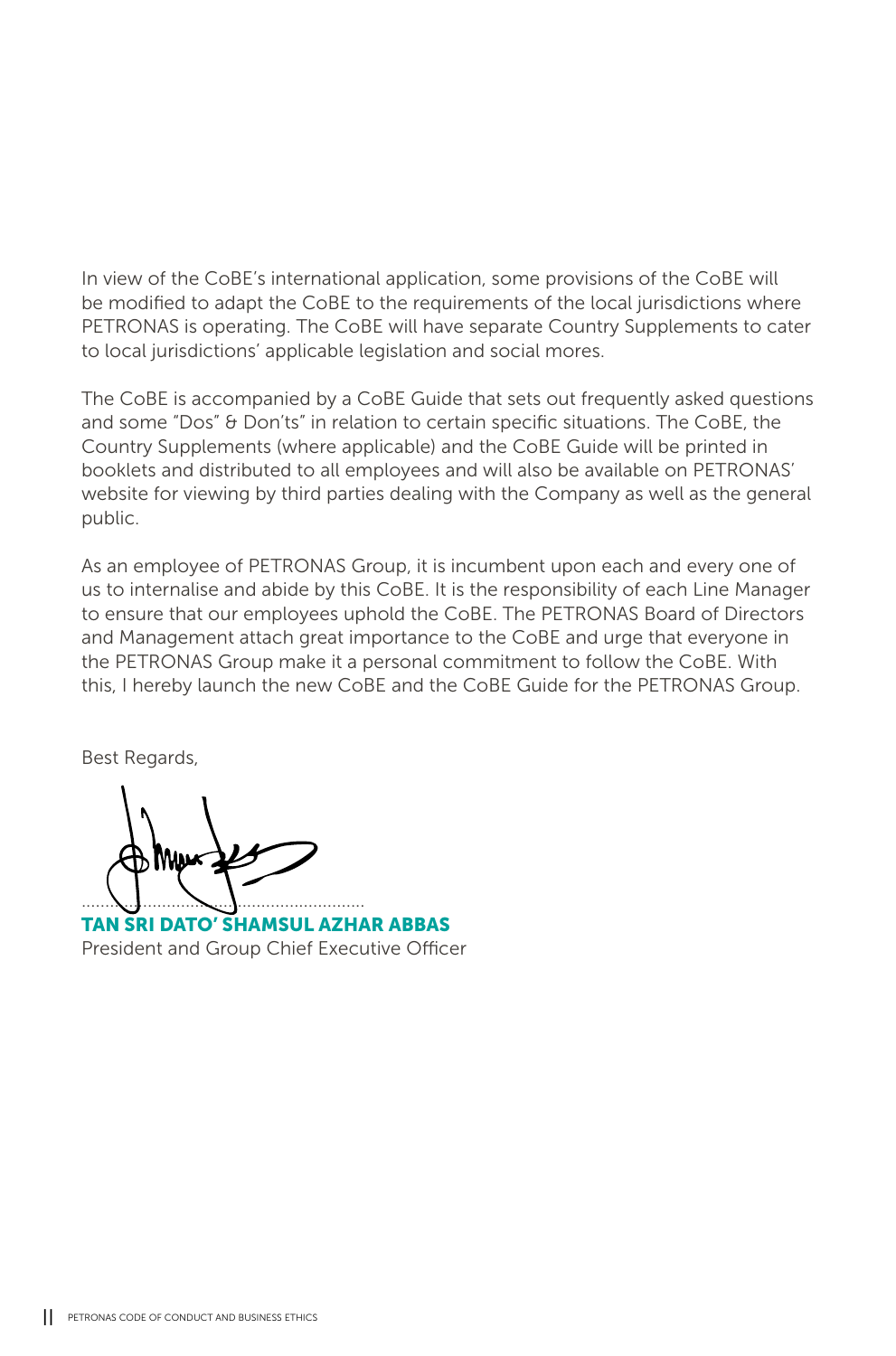# GENERAL BUSINESS PRINCIPLES

We at PETRONAS are committed to making our company a leading oil and gas multinational of choice. We will base our progress upon the lessons and experiences that transformed PETRONAS into a versatile business entity, meeting the challenges of the new millennium, and maintaining the unique characteristics of a national petroleum company.

While we will maintain flexibility to adapt to changing conditions, the nature of our business requires a focused, long-term approach and the need to balance risks and rewards. We will consistently strive to improve through learning, sharing and implementing best practices. We will be disciplined and selective in evaluating the range of our capital investment opportunities. We will strive to apply and extend technology through business-driven research and technical support and assume leadership in selective areas. We will implement appropriate measures to protect our personnel, physical assets, intellectual property and reputation.

In our globalisation quest, we will seek opportunities in regions of the world where we can create value. We will work with existing and new partners who share our values, philosophy and business approach.

To this end, we aspire to achieve superior financial and operating results while adhering to the highest standards of business conduct. These objectives provide the foundation for our commitment to those with whom we interact. PETRONAS recognises five core areas of responsibility:

## SHAREHOLDERS

We are committed to creating and enhancing long-term shareholder value using the principles of value-based management.

## EMPLOYEES

The high calibre of our workforce is a valuable competitive advantage. To build on this human capital we will strive to hire and retain the most qualified people available, offer them good and competitive terms and conditions of service, and maximise their opportunities for success through training and development. We are committed to maintaining a safe work environment enriched by diversity and characterised by open communication, trust, fair treatment, and respect.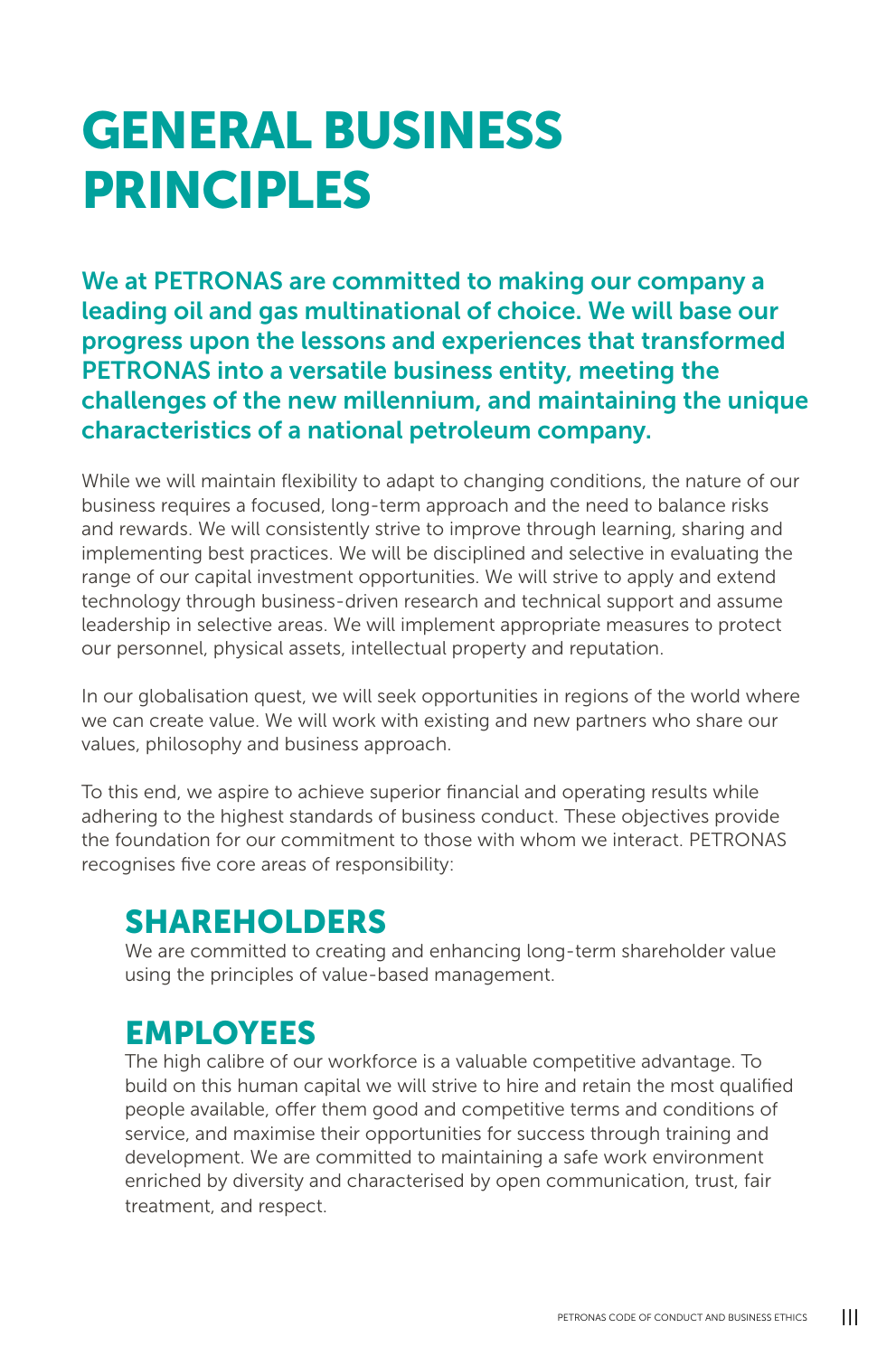## CUSTOMERS

Success depends upon our ability to consistently satisfy changing customer preferences. We pledge to continuously provide products and services that conform to requirements of both our internal and external customers.

## BUSINESS PARTNERS

We will seek mutually beneficial relationships with our counterparts, contractors, suppliers, financial institutions, and other entities with whom we do business.

## **COMMUNITIES**

We pledge that PETRONAS will be a responsible corporate citizen wherever it operates and will take into consideration the needs and aspiration of local communities.

Our measures of success are the extent to which we meet these commitments, the long-term value we create for our shareholders, the pride of our employees in their accomplishments, the satisfaction of our customers and all those with whom we do business, and the extent to which communities, both local and international, judge our activities as beneficial.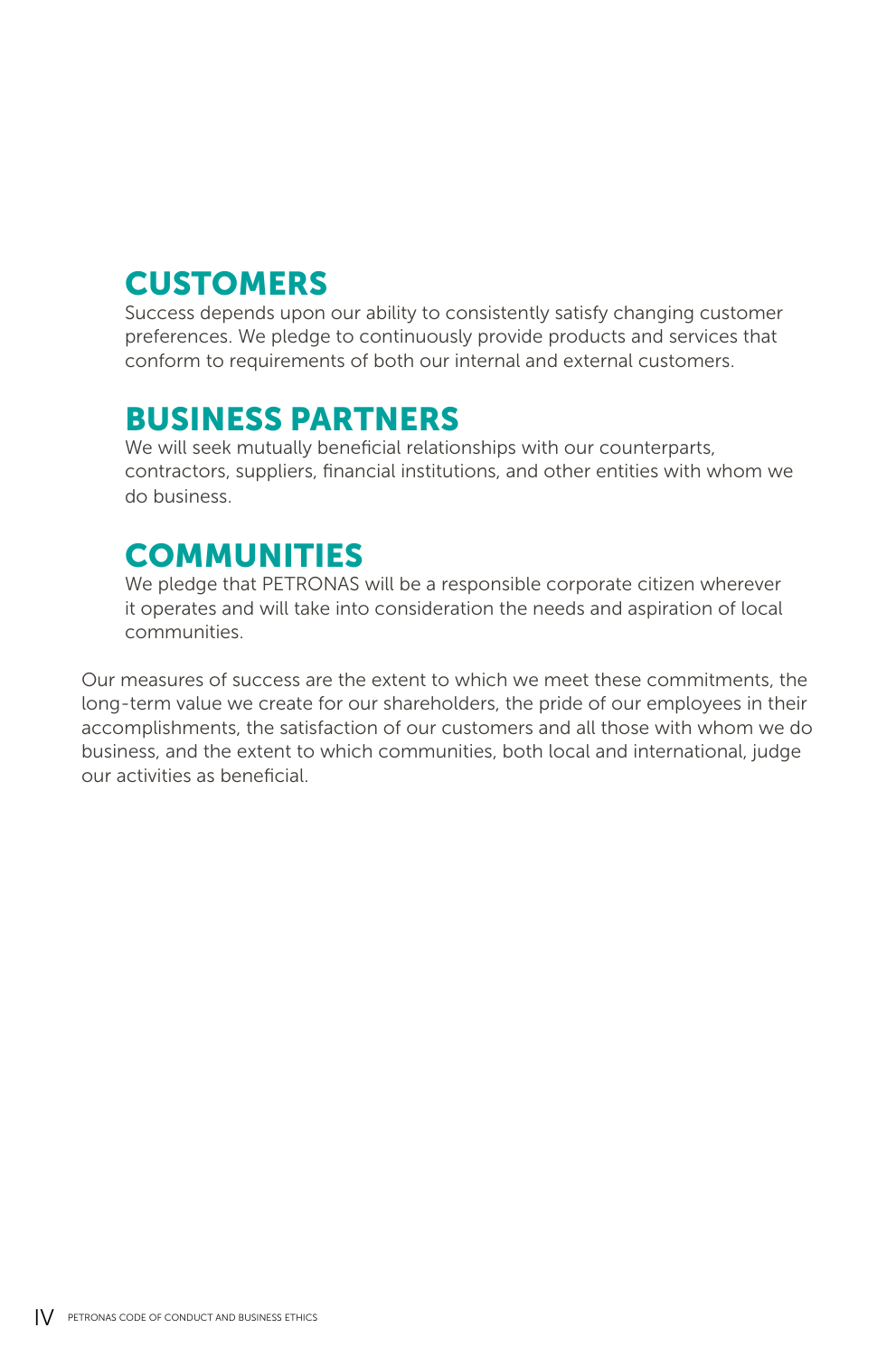# INTRODUCTION

This Code of Conduct and Business Ethics emphasizes and advances the principles of discipline, good conduct, professionalism, loyalty, integrity and cohesiveness that are critical to the success and well-being of the PETRONAS group. This Code is part of the PETRONAS group's overall corporate enhancement programme. It reflects the increasing need for efective corporate governance compliance measures in the conduct of the group's business domestically and worldwide.

Your compliance with and support for the letter and spirit of this Code is vital to PETRONAS' continued success. Your failure to comply may have severe consequences for the group and may result in disciplinary action against you.

In the event of any doubts or questions concerning the application or interpretation of this Code, please seek advice from your Head of Department, Human Resource Department or Legal Department, or the PETRONAS group Corporate Governance and International Compliance Unit of the Legal Division ("CGIC"). You may also refer to the "PETRONAS CoBE Guide," which provides illustrative guidance concerning the application of the Code in a variety of practical situations.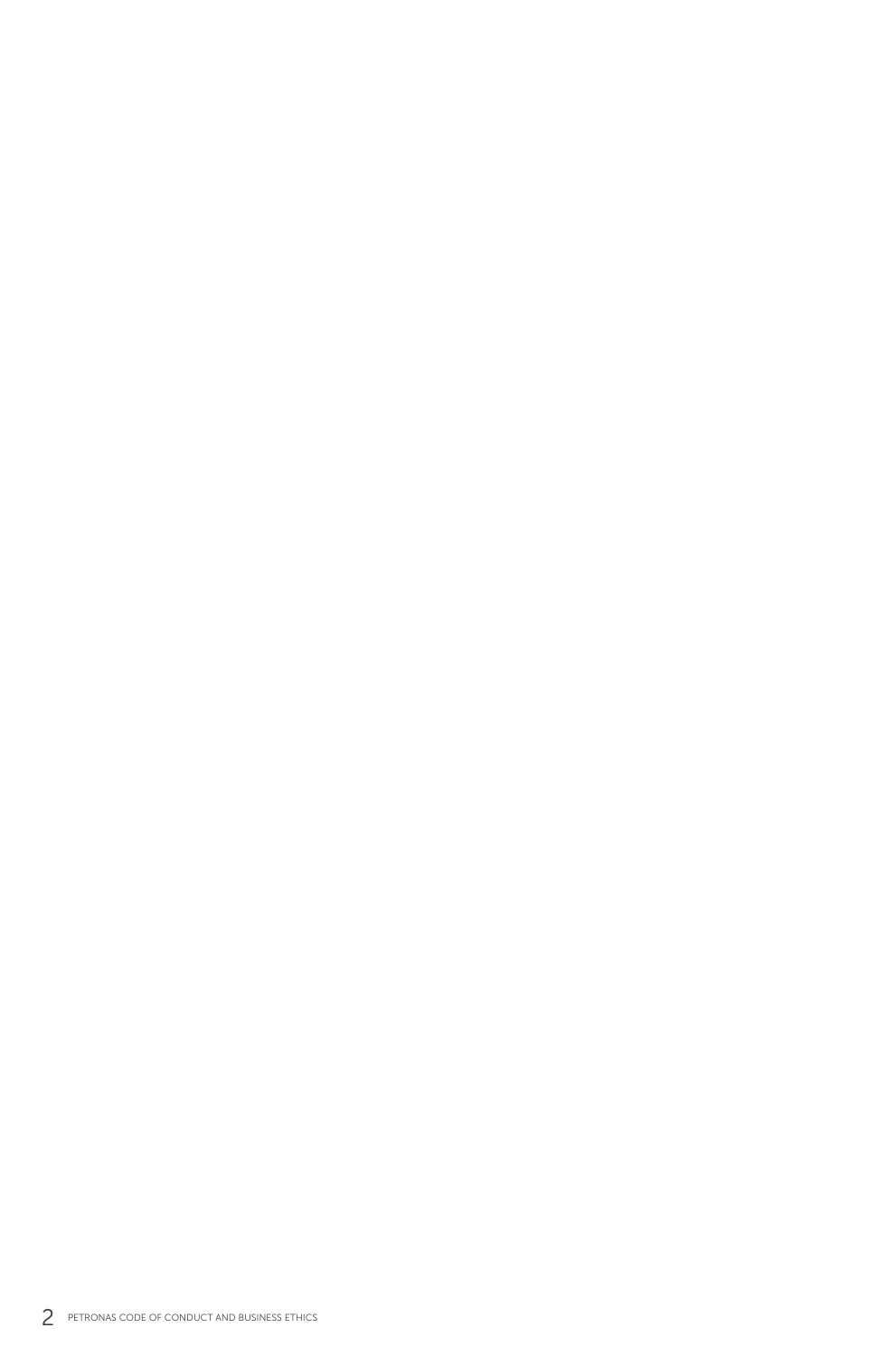# PART I CORE VALUES AND CULTURE

PETRONAS CODE OF CONDUCT AND BUSINESS ETHICS 3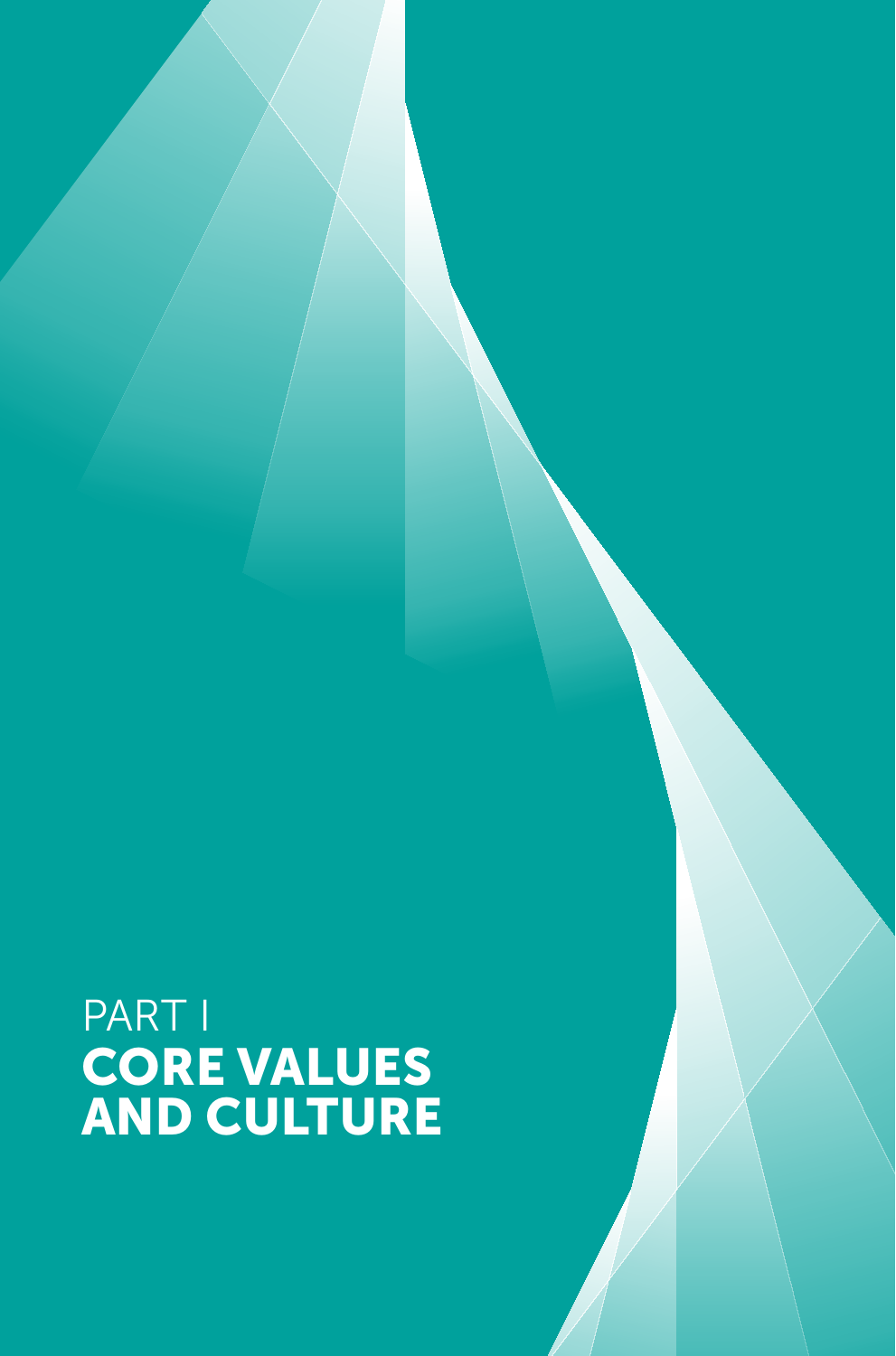# PART I CORE VALUES AND CULTURE

#### 1. APPLICATION

#### 1.1.

This Code of Conduct and Business Ethics (the "Code" or "CoBE") is intended to apply to every employee of every PETRONAS group company worldwide. It is also intended to apply to every director (executive and non-executive) for those companies, except as otherwise stated in this Code. Joint venture companies in which PETRONAS is a non-controlling co-venturer and associated companies are encouraged to adopt these or similar principles and standards.

#### 1.2.

Although this Code is specifically written for PETRONAS group employees and directors, PETRONAS expects that contractors, subcontractors, consultants, agents, representatives and others performing work or services for or on behalf of PETRONAS group companies will comply with it in relevant part when performing such work or services. Failure by a contractor, sub-contractor, consultant, agent, representative or other service provider to comply with the principles and standards set out in this Code may result in the termination of the non-complying party's relationship with PETRONAS and other adverse consequences.

#### 1.3.

Where this Code calls for a report to a PETRONAS unit or official. contractors, sub-contractors, consultants, agents, representatives or other service providers may, in lieu of contacting such unit or official, instead contact the Corporate Governance and International Compliance Unit of the PETRONAS Legal Division (CGIC), the contact details for which are set out at the back of this Code. Where this Code calls for a report to a Head of Department or the head of an operating unit to be made by a director of a PETRONAS company, the report may instead be made to the company secretary for the relevant company.

#### 1.4.

This Code is prepared in both English and Bahasa Malaysia, and may appear in other languages. In the event of a conflict, the English version will govern.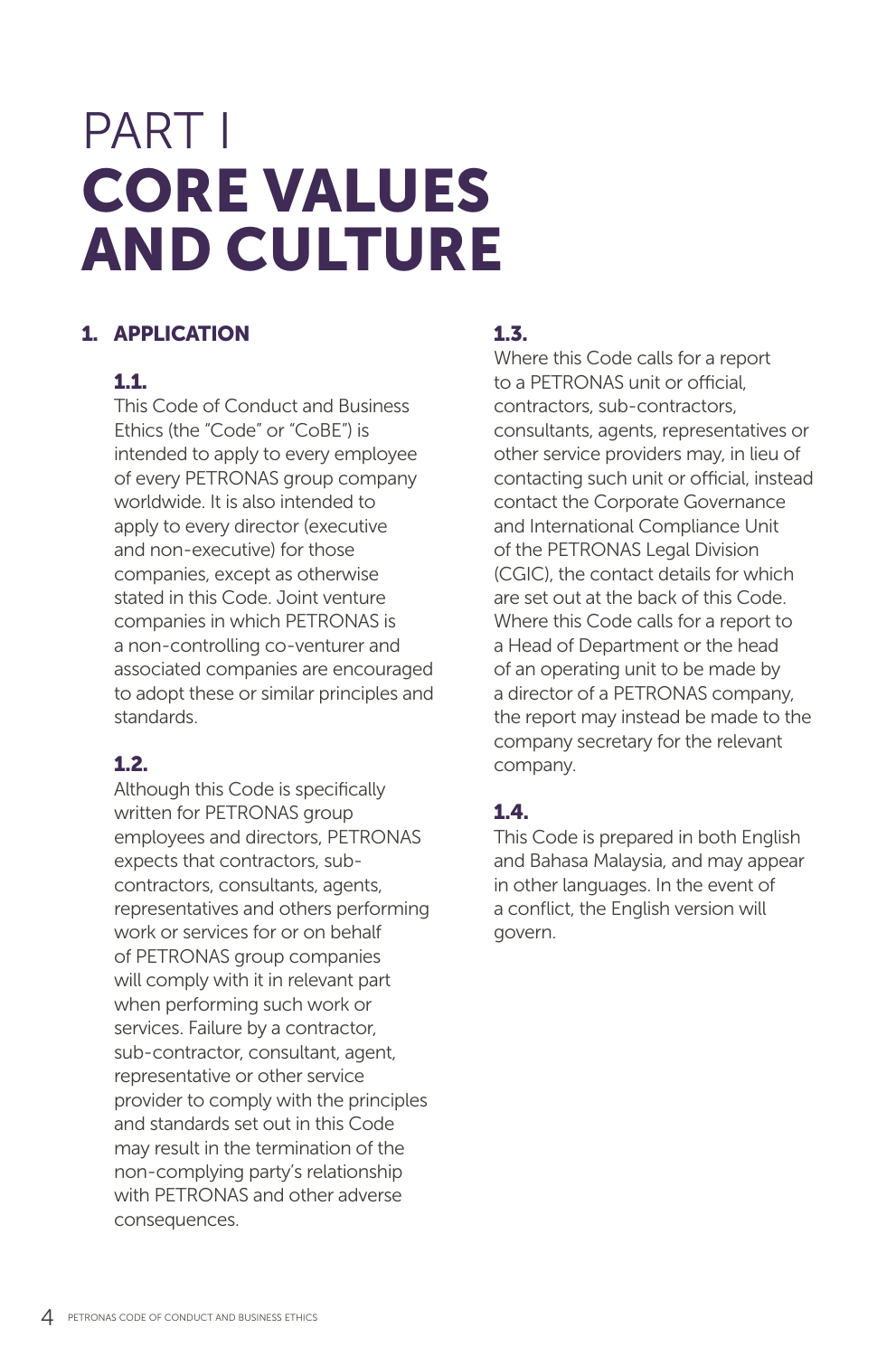Duties of Good Faith, Fidelity, Diligence and **Integrity** 

**Environment** 

Workplace Culture and Discipline, Disciplinary Process and Sanctions

#### 1.5.

This Code will be implemented (with certain local adaptations) on a worldwide basis in a phased roll out, commencing with its entry into efect for Malaysian group of companies on 1 April 2012. In that regard, it replaces the PETRONAS Code of Conduct and Discipline and the PETRONAS Guidelines for Business Conduct. Any misconduct committed before the efective date of this Code for your company will be dealt with under the Code of Conduct and Discipline (or other applicable policies and terms and conditions of service) in efect for your company at the time of the misconduct.

#### 1.6.

If a law conflicts with a rule or policy set out in this Code, you should comply with the law. If you perceive that a provision of this Code (as supplemented or modified for your jurisdiction by a Country Supplement, as described below) conflicts with the law in your jurisdiction, you should consult with your Head of Department, Human Resource Department or Legal Department, rather than disregard the Code without consultation. However, if a local custom or policy conflicts with this Code, you are called upon to comply with this Code. If you have any questions about any of these conflicts, please consult your Head of Department, Human Resource Department or Legal Department.

#### 1.7.

The provisions of this Code may be amended or waived by PETRONAS from time-to-time in PETRONAS' sole discretion. PETRONAS expects that waivers would only be granted in exceptional circumstances and then only in keeping with applicable law and PETRONAS' policies and procedures. The provisions of this Code may be supplemented or modified for your jurisdiction through local guidelines (Country Supplement) that have been approved through the CGIC. In particular, provisions concerning disciplinary procedures and actions for your jurisdiction may be set out in a Country Supplement for your jurisdiction. If no such provisions are set out in a Country Supplement for your jurisdiction, the standard disciplinary rules and practices for dealing with violations of company policy in your jurisdiction will apply, in every instance subject to the requirements of applicable law. In some jurisdictions, the Code may be implemented through a Staff Handbook or similar manual or document, which may address additional matters beyond the scope of the Code. Please contact your Head of Department, Human Resource Department, Legal Department or the CGIC for information about the Country Supplement in efect for your jurisdiction (if any). Any such Country Supplement will be considered part of this Code for your jurisdiction.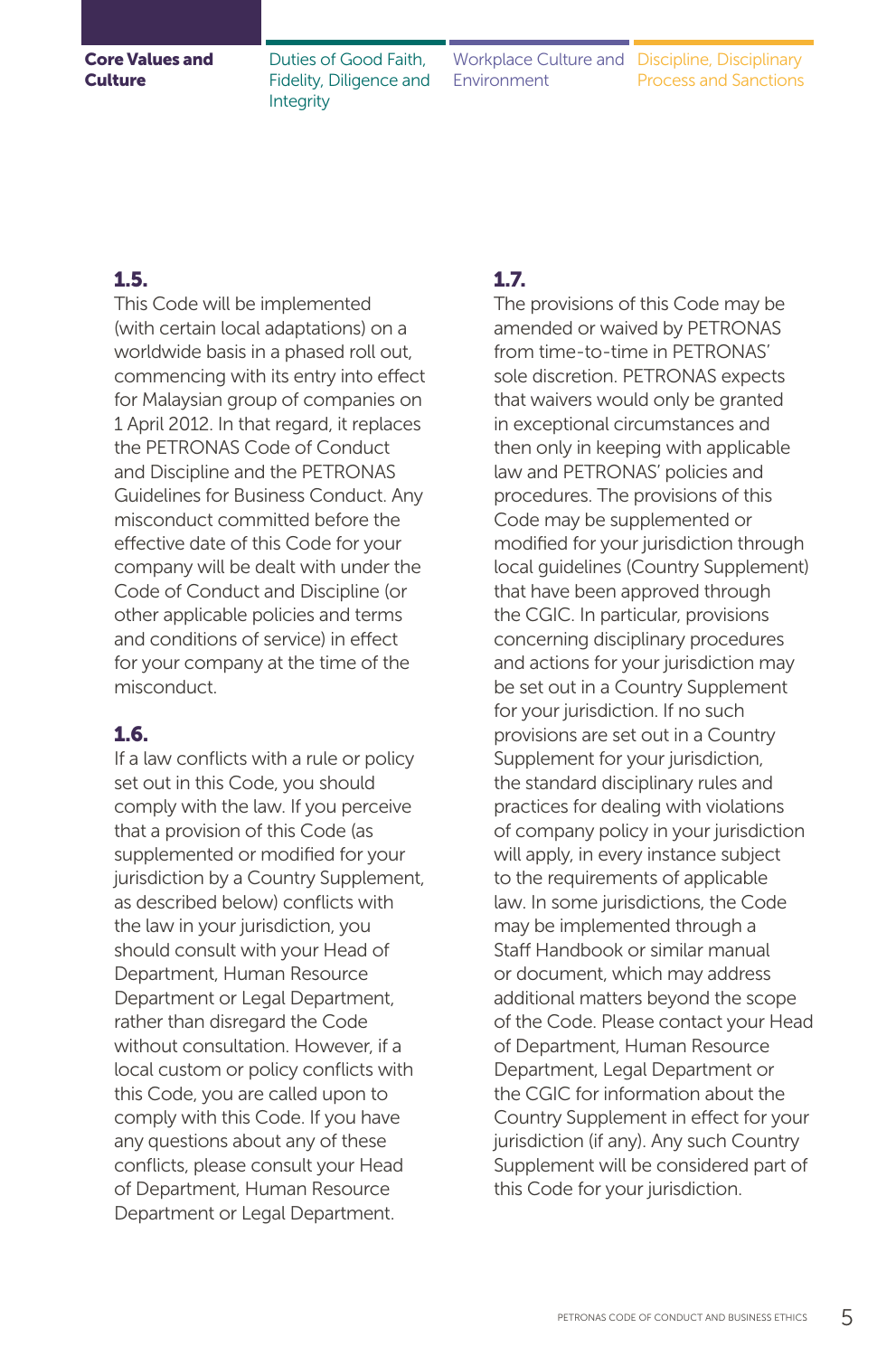#### 1.8.

This Code does not identify or set out every law, policy or procedure that may apply to you in the performance of your role. You are responsible for informing yourself concerning laws and other PETRONAS policies and procedures that apply to you as a result of your role with PETRONAS. This Code does not constitute legal advice.

#### 1.9.

To help you understand and interpret this Code, a user-friendly guide to the Code titled "The PETRONAS CoBE Guide" will be made available. You may obtain a copy of that guide from your Head of Department or Human Resource Department. In the event of any conflict between that guide and this Code, this Code (as supplemented or modified for your jurisdiction) will govern.

#### 2. CORPORATE VALUES AND **CULTURE**

#### 2.1.

PETRONAS is committed to the highest standards of integrity, openness and accountability in the conduct of the group's business and operations. PETRONAS seeks to conduct its affairs in an ethical responsible and transparent manner.

#### 2.2.

As an employee in the PETRONAS group, you have a duty to serve PETRONAS with good faith, fidelity, diligence and integrity. You are required to act in the best interests of PETRONAS and to refrain from engaging in conduct or activities which may adversely affect the best interests of PETRONAS. You are at all times required to:

- conscientiously maintain the highest degree of *integrity*,
- always exercise proper care and judament.
- avoid conflicts of interest, and
- refrain from taking advantage of your position or exercising your authority to further your own personal interest at the expense of PETRONAS.

You may not conduct yourself in a manner that might undermine or that is likely to destroy or seriously damage PETRONAS' confidence and trust in you. These duties are without limitation on duties imposed on you by law.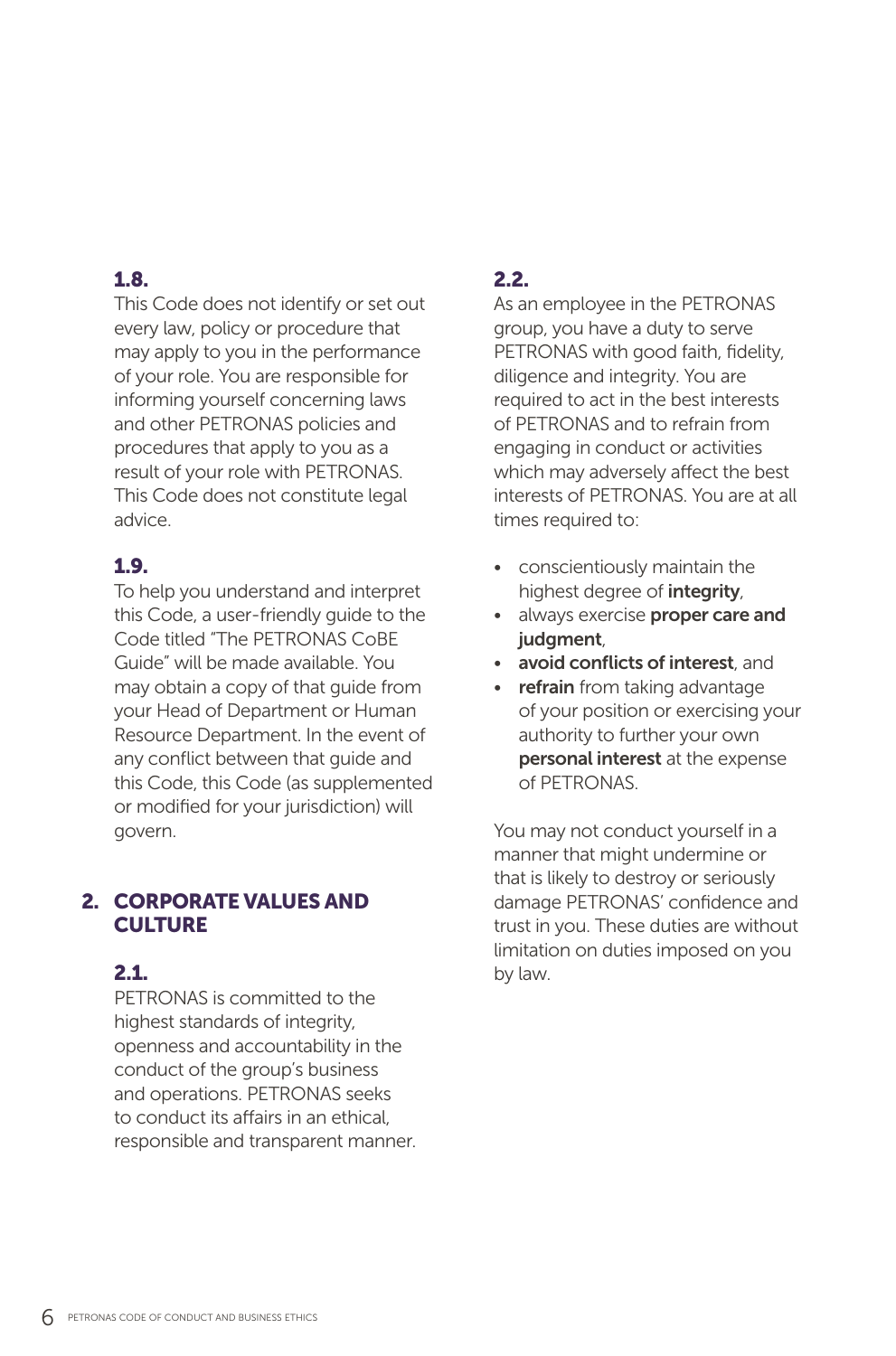Duties of Good Faith, Fidelity, Diligence and **Integrity** 

Workplace Culture and Discipline, Disciplinary **Environment** 

Process and Sanctions

#### 2.3.

PETRONAS expects that, throughout your time of service as a PETRONAS employee, you will: -

- a) strive towards a high standard of professionalism;
- b) give your undivided loyalty and devotion to PETRONAS at all times and on all occasions;
- c) serve with honesty and integrity, goodwill and courtesy;
- d) display group cohesiveness based on oneness of purpose together with a caring attitude for the individual;
- e) uphold the duty of care for the interests and reputation of PETRONAS;
- f) display a high sense of discipline, cooperativeness and diligence in carrying out your duties;
- g) act consistently to maintain PETRONAS' confidence and trust in you;
- h) promote creativity and new approaches in the course of carrying out your work; and
- i) comply with applicable laws, regulations and PETRONAS policies and procedures.

#### 3. DEFINITIONS

#### 3.1.

Where the context or construction requires, all words applied in plural will be deemed to include the singular, and vice versa; the masculine will include the feminine and neuter, and vice versa; and the present tense will include the past and the future tense, and vice versa.

#### 3.2.

References to "you" in this Code refer to any person to whom this Code applies. Where more specific references are used (such as "employee"), the more specific reference is intended.

#### 3.3.

For purposes of this Code, the term "family/household" includes your spouse(s), children (including stepchildren and adopted children), parents, step-parents, siblings, stepsiblings, grandparents, grandchildren, in-laws, uncles, aunts, nieces, nephews, and first cousins, as well as other persons who are members of your household.

#### 3.4.

For purposes of this Code, the term "employee" means any person who is in the employment of PETRONAS including but not limited to executives, non-executives, secretaries, secondees and individuals on direct hire.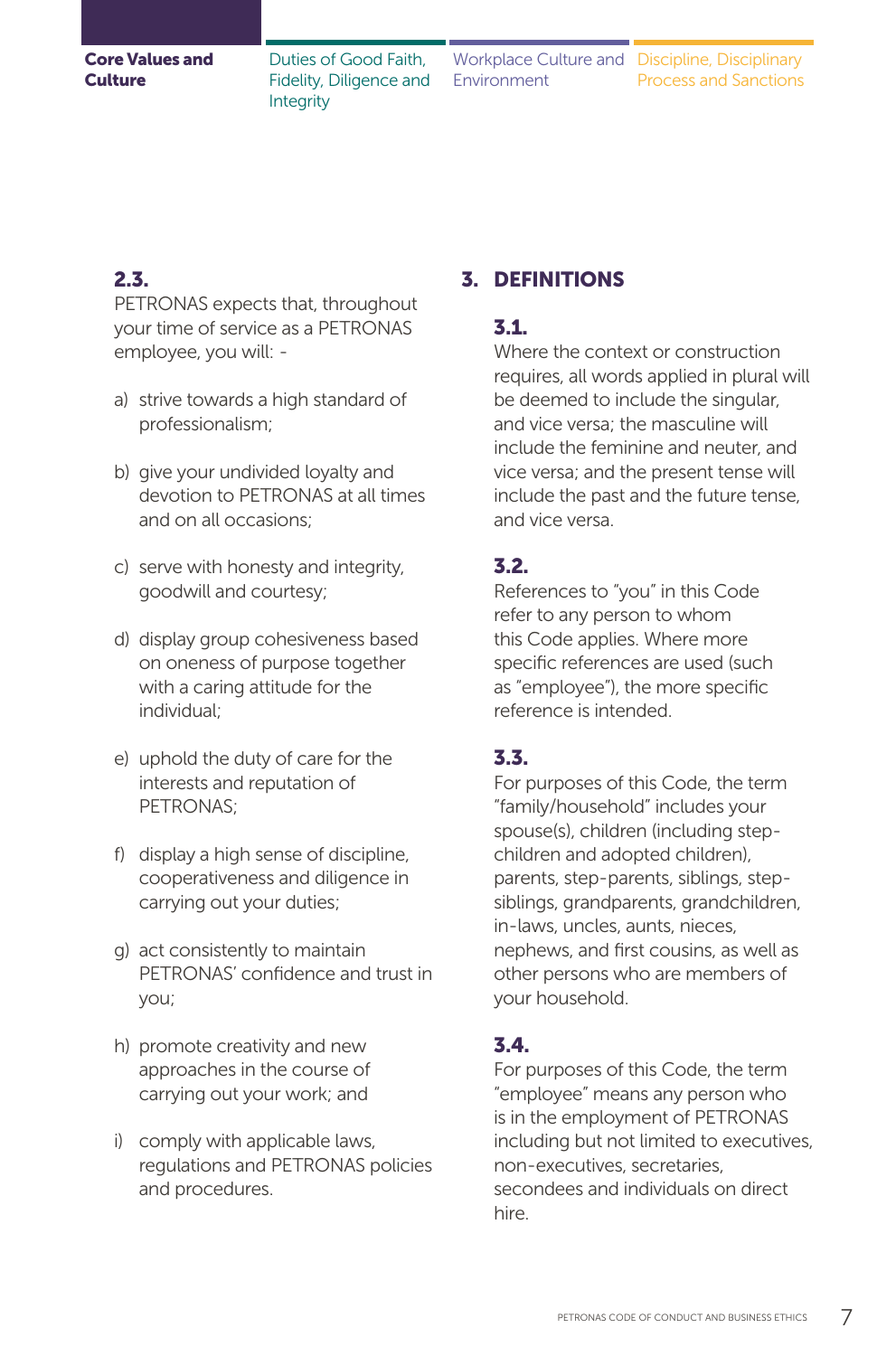#### 3.5.

The term "PETRONAS" means PETROLIAM NASIONAL BERHAD (PETRONAS) and its subsidiaries and controlled companies. The expression "PETRONAS" is used for convenience where references are made to PETRONAS companies in general. The companies in which PETROLIAM NASIONAL BERHAD (PETRONAS) has direct or indirect shareholding are distinct legal entities.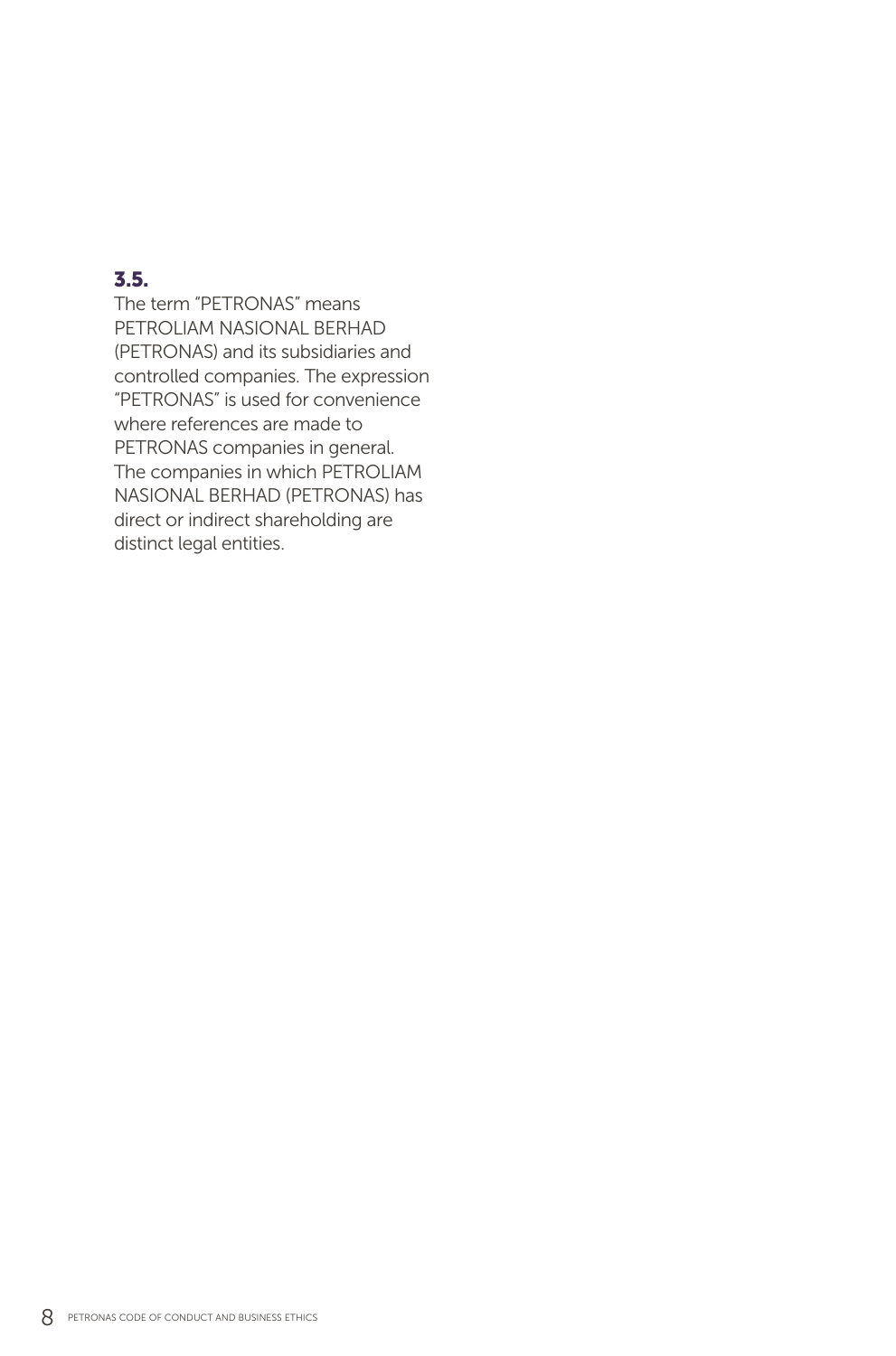PART II DUTIES OF GOOD FAITH, FIDELITY, DILIGENCE AND INTEGRITY

PETRONAS CODE OF CONDUCT AND BUSINESS ETHICS 9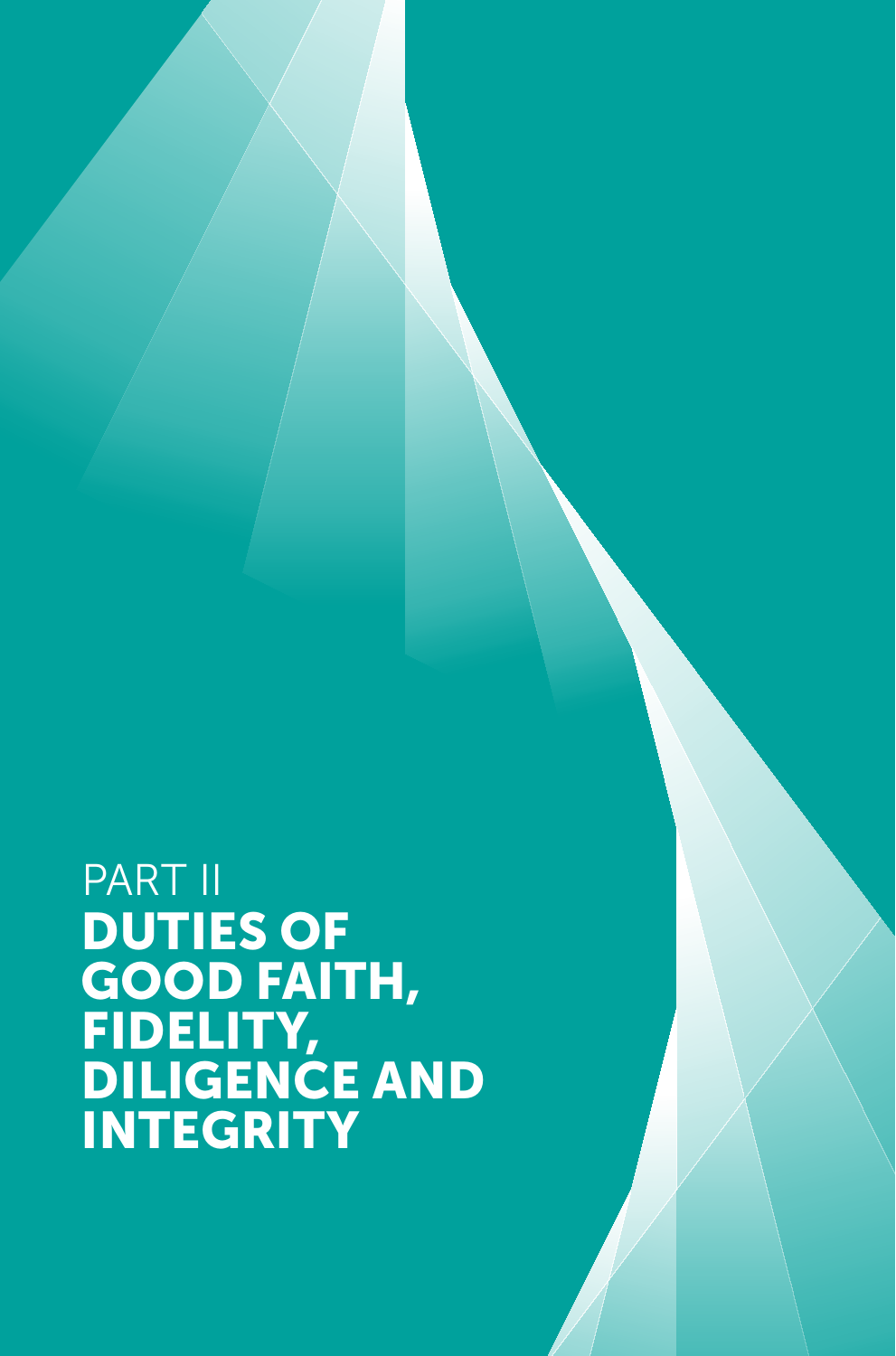# PART II DUTIES OF GOOD FAITH, FIDELITY, DILIGENCE AND INTEGRITY

## PART II A: CONFLICT OF INTEREST

#### 1. DUTY REGARDING AVOIDANCE OF CONFLICT OF INTEREST

#### 1.1.

A conflict of interest arises in any situation in which an individual is in a position to take advantage of his or her role at PETRONAS for his or her personal benefit, including the benefit of his or her family and friends. A conflict of interest can make it difficult for an individual to fulfill his or her duties impartially and correctly. A conflict of interest can exist even if it results in no unethical or improper acts. Even the appearance of improper influence in your decisionmaking may be an issue. A conflict of interest will undermine the values of good faith, fidelity, diligence and integrity in the performance of your duties and obligations as expected by PETRONAS. You must therefore avoid conflicts of interest between your personal dealings and your duties and responsibilities in the conduct of PETRONAS' business. In particular, the use of PETRONAS office position. confidential information, assets and other PETRONAS resources for personal gain, or for the advantage of others with whom you are associated, is prohibited.

#### 1.2.

The situations under which conflicts of interest may arise include, but are not limited to:

- a) when you, in the exercise of your authority, give preference to your interests or the interests of your family/household members, associates or friends rather than to the interests of PETRONAS;
- b) when you are in a position to influence decisions that are to be made by PETRONAS with respect to dealings with a business, enterprise or entity owned or partially owned by you, your family/ household members, associates or friends; and
- c) when you compete with or against **PETRONAS**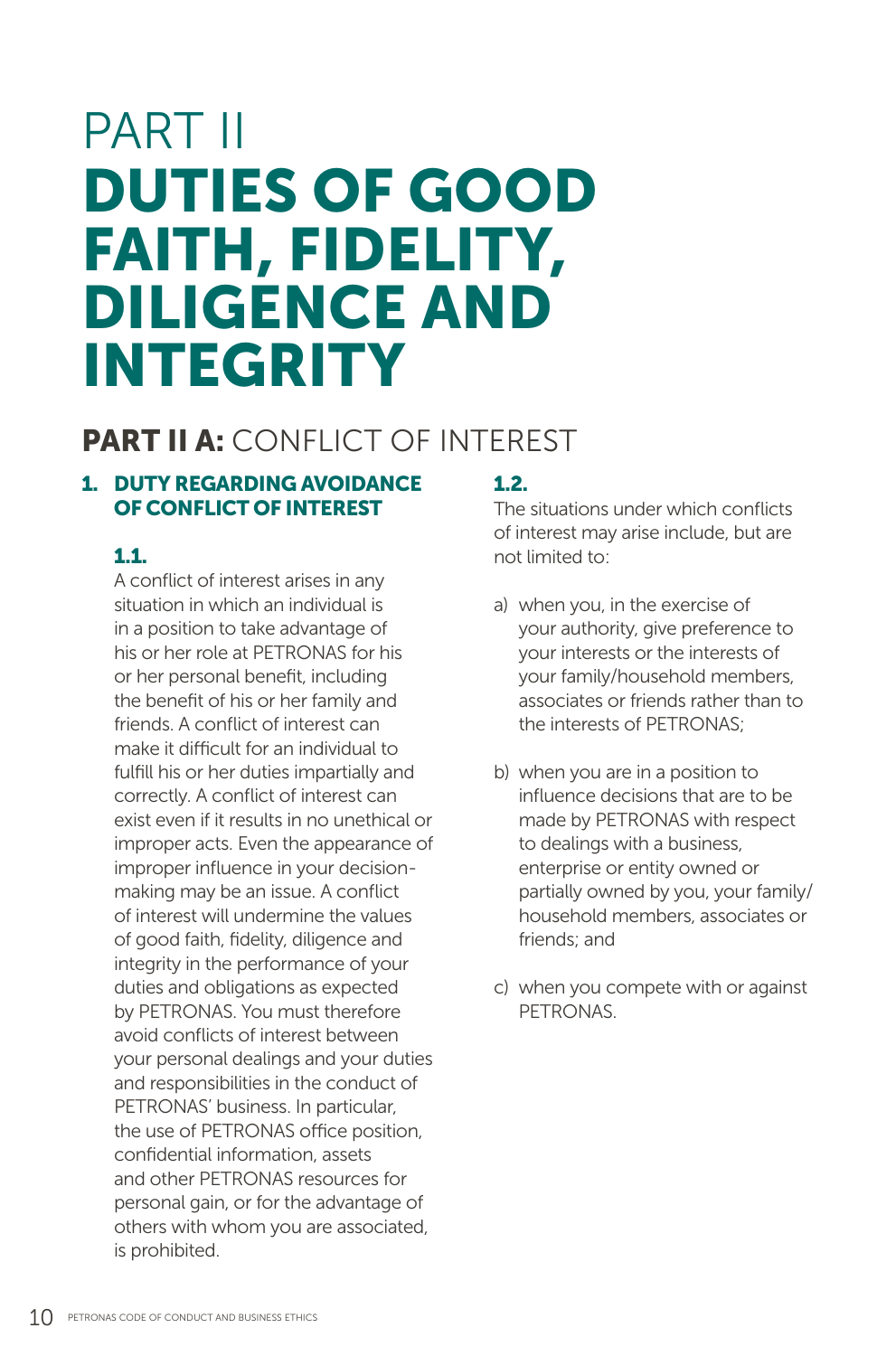Duties of Good Faith, Fidelity, Diligence and Integrity

**Environment** 

Workplace Culture and Discipline, Disciplinary Process and Sanctions

#### 1.3.

In certain instances, a conflict of interest that has been fully disclosed to PETRONAS may be tolerated by PETRONAS (for example, because measures are taken to ensure that it poses no risks to PETRONAS). Any conflict situations should be cleared with your Human Resource Department (or, in case of directors, with the relevant company secretary). A failure to disclose fully the nature and scope of the conflict of interest may result in disciplinary action against you.

#### 2. INVOLVEMENT IN BUSINESS WHERE YOU OR YOUR FAMILY/ HOUSEHOLD HAVE A DIRECT OR INDIRECT INTEREST

#### 2.1.

You, the members of your family/ household and your or their nominees and trustees, and any account or entity over which you or they have influence or control, must not promote the formation of any business, firm, corporation or company and/or own, either directly or indirectly, shares or other forms of beneficial interest (hereinafter referred to as "Equity") in: -

a) privately held entities which derive any income or receive any payment from contractual or other business arrangements with PETRONAS;

- b) privately held entities listed in PETRONAS' lists of registered contractors, even if the entities concerned do not derive any income or receive any payment from contractual or other business arrangements with PETRONAS; or
- c) publicly held entities in which you or a member of your family/ household holds a greater than 1% ownership interest and with respect to which you have the authority to make decisions in the course of your work at PETRONAS.

#### 2.2.

Should a situation arise (for example as a result of inheritance or marriage) whereby you (or a member of your family/household) become, directly or indirectly, the owner of Equity in any entities identified above, you will be considered to be in a potential conflict of interest situation and you will be under a duty, as soon as you become aware of the situation, to inform your Head of Department or your Human Resource Department (or, in the case of directors, the relevant company secretary) in writing of the circumstances. You must then consult with PETRONAS concerning the most appropriate way of preventing or overcoming the conflict of interest. Following such consultation, PETRONAS may give such instructions to you as it deems appropriate, which may include requiring you or other persons to dispose of the Equity in such entities.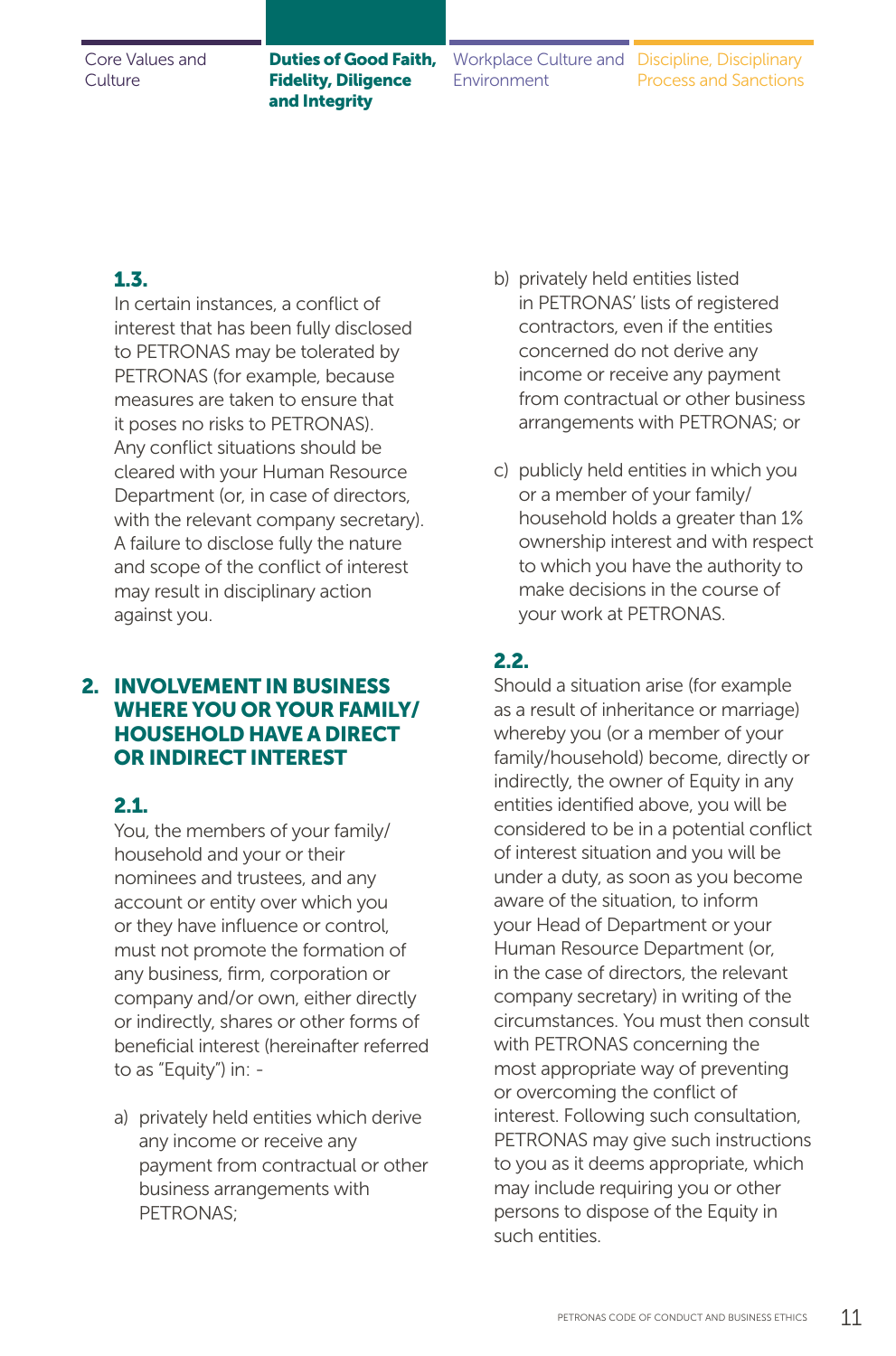Your failure to inform PETRONAS when a conflict of interest (or potential conflict of interest situation as described above) becomes known to you and/or failure to comply with the requirements of PETRONAS will be deemed to be a conflict of interest for which appropriate disciplinary action may be taken against you.

Conflicts of interest and potential conflicts of interest which have been fully disclosed and which are formally permitted by PETRONAS will not constitute violations of this Code.

#### 3. ILLUSTRATIVE EXAMPLES OF WHERE CONFLICT OF INTEREST ARISES AND YOU ARE A PARTY TO DECISION-MAKING

#### 3.1.

You will be in a conflict of interest situation when you, a member of your family/household and/or your associates has an interest (whether in the form of directorships, partnerships, shareholdings or through agencies) in entities which are on PETRONAS' lists of registered contractors or which have contractual or supply arrangements with PETRONAS, and you are involved in any decisionmaking by PETRONAS relating to, or have dealings (whether directly or indirectly) with, such entities in the course of your duties with PETRONAS.

#### 3.2.

You will also be in a conflict of interest situation when you are involved or expect to be involved in the hiring, supervision, management or career planning in respect of any of your relatives at PETRONAS.

#### 3.3.

When such a conflict of interest situation becomes known to you, unless otherwise instructed by PETRONAS, you will abstain from participating in any PETRONAS decision-making or deliberations involving the entity or person and also avoid doing anything which could influence the decisions on such dealings, and will report such conflict of interest to your Human Resource Department (or, in the case of directors, the relevant company secretary) promptly. Following such report, PETRONAS will give such instructions to you as it deems appropriate, which you must then heed.

#### 3.4.

You may be asked to serve on the board of directors of another organisation and this can, in some cases, raise a conflict of interest or a legal issue, even if the service is voluntary and unpaid. Before a PETRONAS employee accepts a position as a board member outside of PETRONAS, he or she should always obtain approval from his or her Human Resource Department.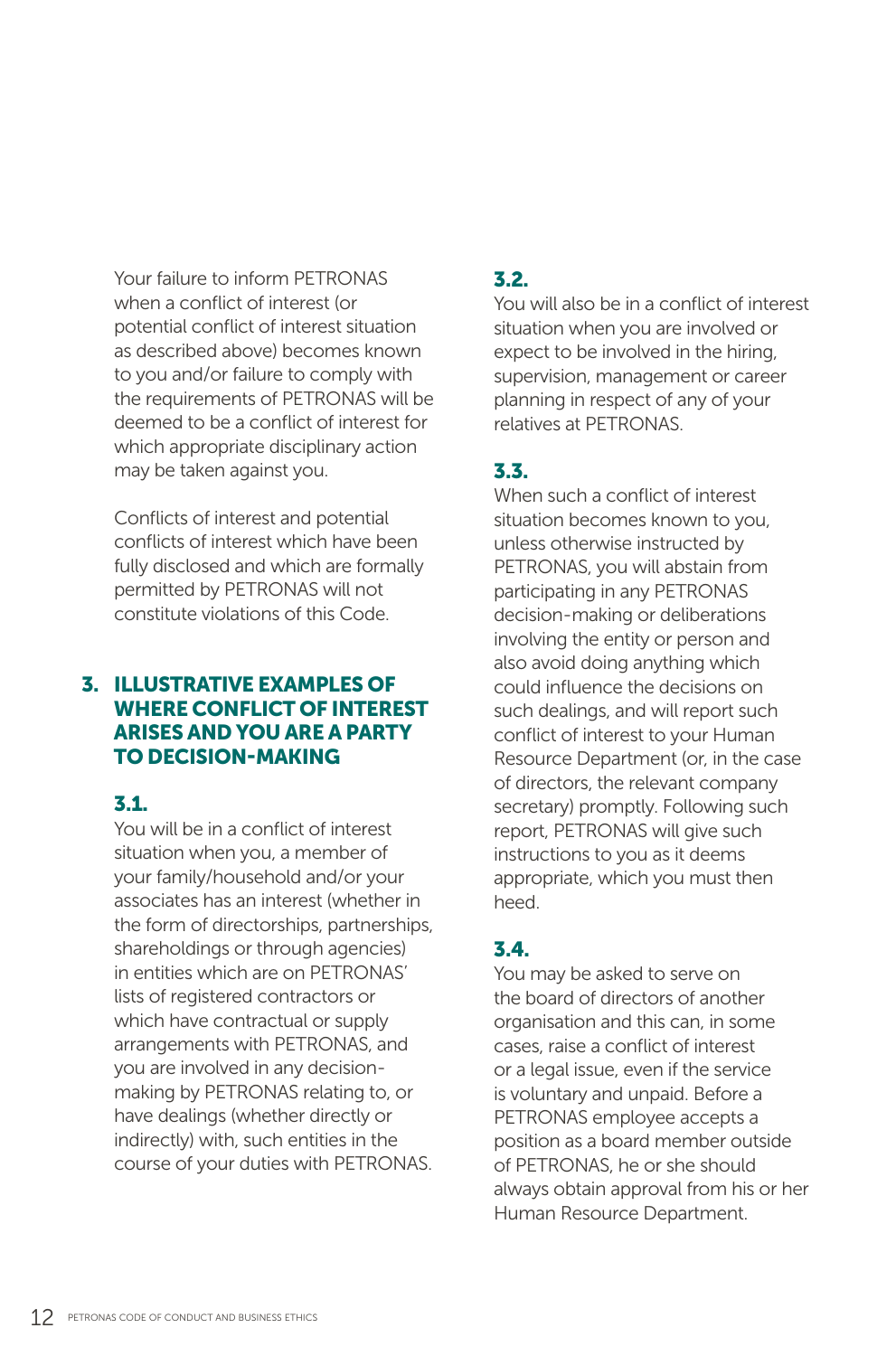Duties of Good Faith, Fidelity, Diligence and Integrity

**Environment** 

Workplace Culture and Discipline, Disciplinary Process and Sanctions

#### 4. DISCLOSURES GIVING UNDUE ADVANTAGE TO THIRD PARTIES

You must not be involved with the commission or omission of any act which gives an undue advantage to an outside party in its dealings with PETRONAS without prior approval from PETRONAS, whether or not such act or omission results in you obtaining a personal gain, benefit or advantage in business transactions or dealings involving PETRONAS. Such prior approvals should be obtained through your Human Resource Department (or, in the case of directors, the relevant full board of directors). Giving an outside party confidential PETRONAS information without appropriate authorisation in order to assist that party in securing PETRONAS business or for any other reason will be considered a violation of this restriction.

#### 5. PERSONAL TRANSACTIONS WITH PETRONAS' CLIENTS, SUPPLIERS, CONTRACTORS AND VENDORS

#### 5.1.

You may not, directly or indirectly, enter into transactions or dealings for the purchase or sale of any moveable or immoveable property or for the supply or purchase of any service from any of PETRONAS' clients, suppliers, contractors or vendors (or with their agents or representatives) with whom

you have or are likely to have official dealings on behalf of PETRONAS, other than transactions or dealings on such terms as are freely available to the general public.

#### 5.2.

If you, despite efforts to avoid transactions or dealings as aforesaid, are constrained nevertheless to act contrary to this prohibition, you must seek through your Head of Department or the head of your operating unit express written permission of PETRONAS management for the conduct of such transactions or dealings, and must not proceed with them until such permission is obtained.

#### 5.3.

The granting of the aforesaid permission will be subject to you satisfying PETRONAS that such transactions or dealings are not inconsistent with the due and proper performance of your duties or the fulfilment of your obligation to PETRONAS.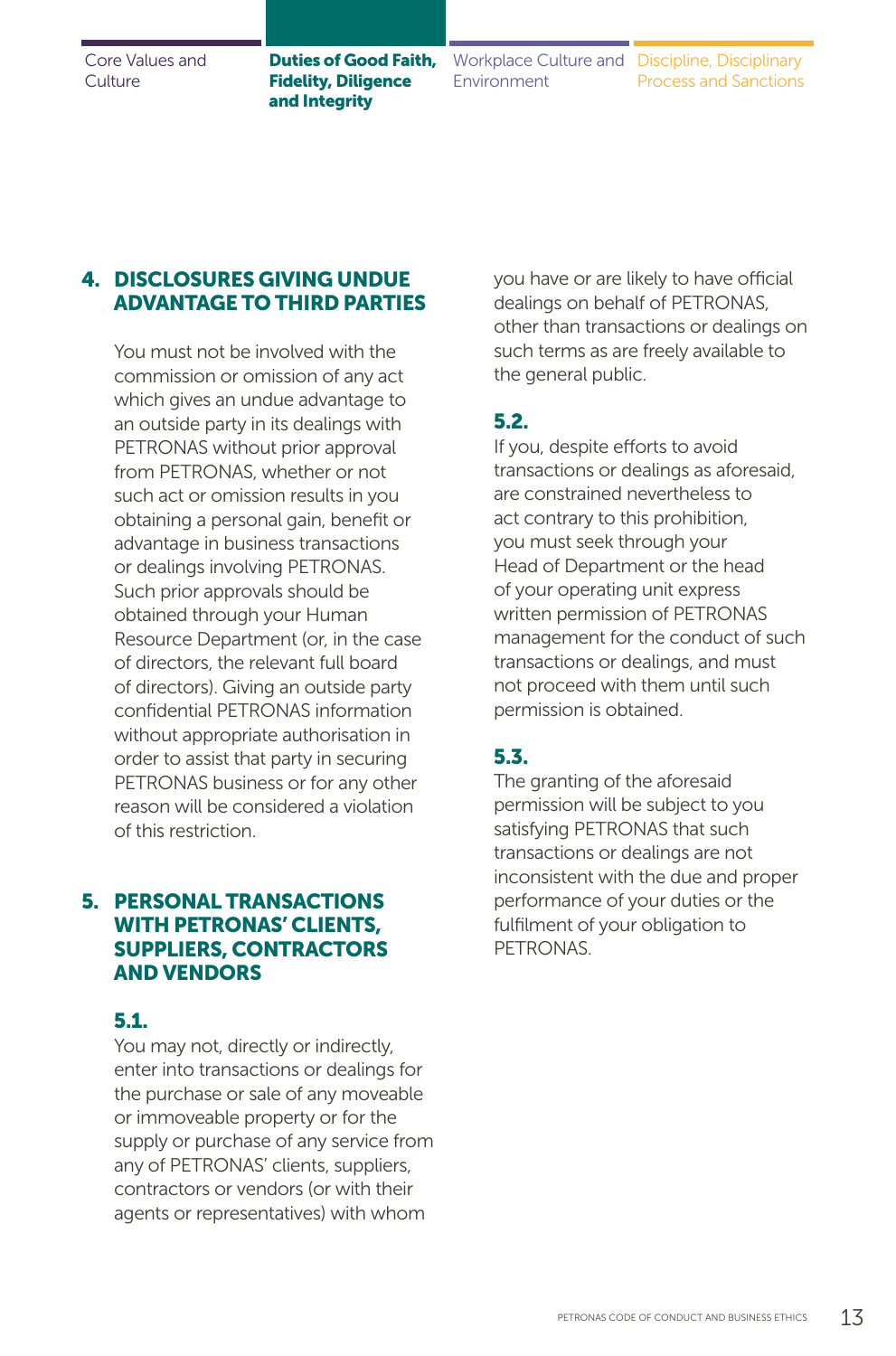## PART II B:

# FIGHTING CORRUPTION AND UNETHICAL PRACTICES

#### 6. SOLICITATION, BRIBERY AND **CORRUPTION**

#### 6.1.

An act of corruption by you has the effect of compromising the due and proper performance of your duties and the exercise of your authority, thereby undermining the integrity of the decision-making process and the decisions of PETRONAS concerning its business and afairs.

#### 6.2.

You are prohibited from, directly or indirectly, soliciting, accepting or obtaining or agreeing to accept or attempting to obtain, from any party for yourself or for any other party, any bribe or gratification as an inducement or a reward for doing or forbearing to do, or for having done or forborne to do, any act in relation to PETRONAS' affairs or business, or for showing favour or forbearing to show disfavour to any party in relation to PETRONAS' afairs or business.

#### 6.3.

You may not directly or indirectly offer, promise or give any bribe as an inducement or a reward for doing or forbearing to do, or for having done or forborne to do, any act in relation to PETRONAS' affairs or business, or for showing favour or forbearing to show disfavour to PETRONAS in relation to PETRONAS' affairs or business. whether in the form of a facilitation payment, kickback, donation, fee or any other form.

#### 6.4.

You should satisfy yourself concerning the status and probity of any contractor, subcontractor, agent, consultant, representative or other person who you engage to act for or on behalf or PETRONAS or in relation to PETRONAS' affairs or business, and confirm that the relevant party understands and accepts PETRONAS' policies prohibiting improper solicitation, bribery and corruption. Contractors, sub-contractors, consultants, agents, representatives and others must comply with such policies when performing work or services for or on behalf of companies in the PETRONAS group.

#### 6.5.

Even the appearance of conduct prohibited by this Section 6, or any other measure that is unethical or that will tarnish PETRONAS' reputation for honesty and integrity, must be avoided. If you are unsure whether an action is permitted, seek guidance before acting.

#### 6.6.

If you receive a request for a bribe or if you are offered a bribe, you must report it to your Head of Department or the head of your operating unit.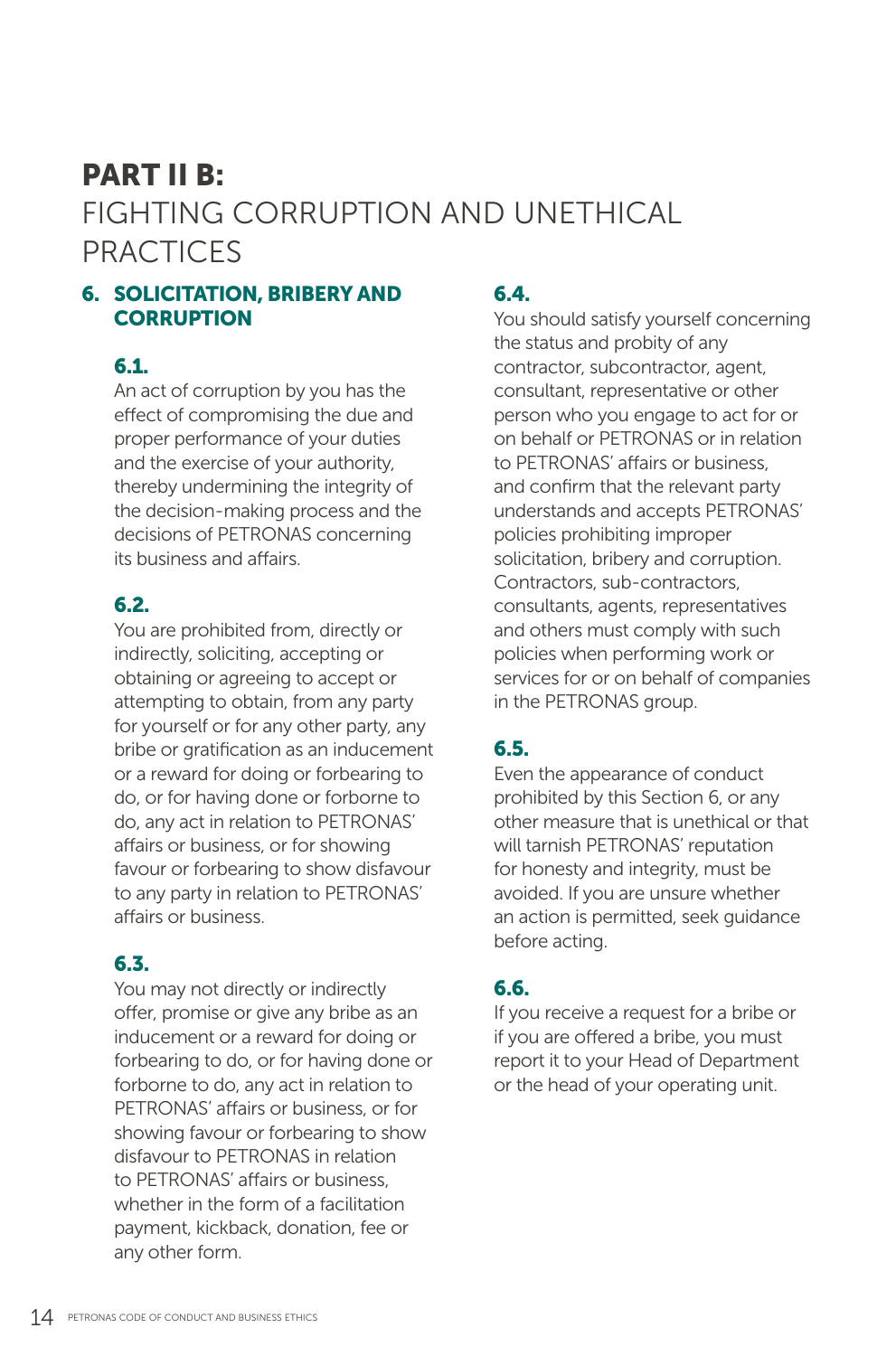Duties of Good Faith, Fidelity, Diligence and Integrity

**Environment** 

Workplace Culture and Discipline, Disciplinary Process and Sanctions

#### 6.7.

In this part, a "bribe" or a "gratification" is any gift, payment, benefit or other advantage, pecuniary or otherwise, offered, given, or received in order to secure an undue or improper result, award, decision, benefit or advantage of any kind. A bribe need not involve cash or another financial asset—it can be any kind of advantage, including the unpaid use of corporate services or property, loan guarantees or the provision of employment to the family or friends of people with whom PETRONAS deals.

#### 7. RECEIVING FACILITATION PAYMENTS

#### 7.1.

You are prohibited from, directly or indirectly, accepting or obtaining or attempting to accept or obtain facilitation payments from any person for yourself or for any other person subject to this Code.

#### 7.2.

In this part, the term "facilitation payments" generally means payments made to secure or expedite the performance by a person performing a routine or administrative duty or function.

#### 8. PROHIBITION ON COMMISSIONS, DISCOUNTS AND SECRET PROFITS

You must not, directly or indirectly, receive or obtain, in respect of any goods or services sold or purchased or other business transacted (whether or not by you) by or on behalf of PETRONAS, any discount, rebate, commission, service, interest, consideration of value or other benefit or payments of any kind (whether in cash or in kind) which is not authorised by PETRONAS' rules, policies or guidelines.

#### 9. ACCOUNTING FOR SECRET PROFITS OR GAINS

A person subject to this Code who, directly or indirectly, obtains any discount, rebate, commission, service, interest, consideration of value or other benefit or payments of any kind (whether in cash or in kind and whether as a bribe or otherwise), by virtue of his/her position or authority with or on behalf of PETRONAS, will immediately disclose such receipt and he/she will be liable to render an account of the same and surrender any benefits and/or payments received to PETRONAS.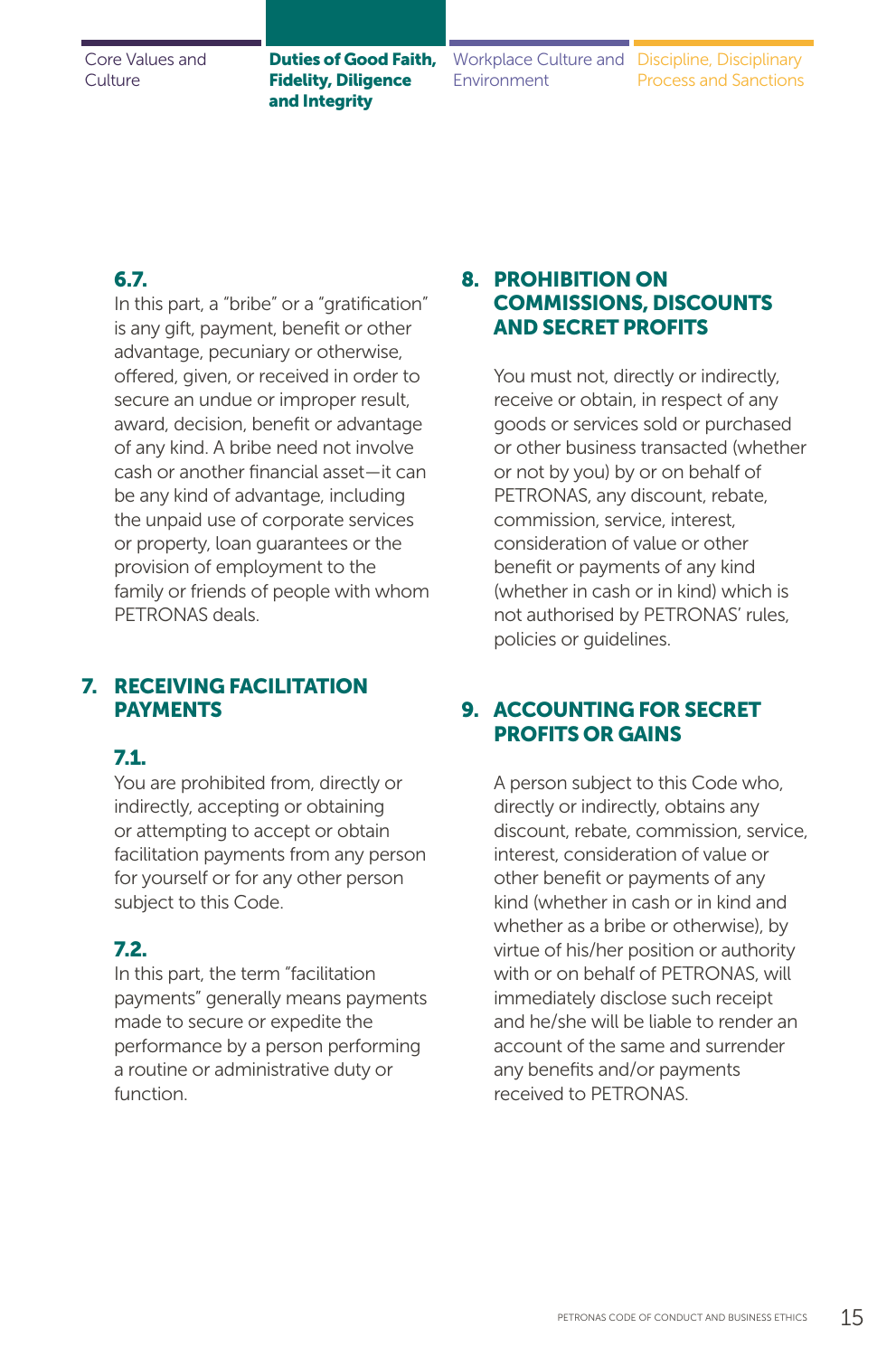#### 10. RECEIVING GIFTS AND ENTERTAINMENT

#### 10.1.

You are required to comply with the policies and procedures of your Human Resource Department relating to the receipt of gifts and entertainment.

#### 10.2.

In no event, however, may you or any of your family/household members accept gifts or entertainment in exchange for an exercise or nonexercise of your PETRONAS authority or otherwise to the detriment of **PETRONAS** 

#### 11. PROVIDING GIFTS AND ENTERTAINMENT

#### 11.1.

You are required to comply with the policies and procedures of your Human Resource Department relating to the giving of gifts and entertainment.

#### 11.2.

PETRONAS prohibits the giving of entertainment or gifts using PETRONAS resources that are illegal or unduly dangerous, or indecent, sexually oriented or inconsistent with PETRONAS' commitment to mutual respect, or for the purpose of improperly influencing someone to take action in favour of PETRONAS or to refrain from taking action adverse to PETRONAS. No gift of cash may be given. You should not pay for entertainment or a gift personally in order to avoid having to seek preapproval or to otherwise circumvent PETRONAS policies.

#### 12. PUBLIC OFFICIALS

#### 12.1.

You are prohibited from offering gifts or entertainment other than in accordance with the policies and procedures of your Human Resource Department relating to the giving of gifts and entertainment.

#### 12.2.

You are prohibited from offering gifts and entertainment, including travelrelated expenses, to government officials or their family/household members without permission from your Head of Department or the head of your operating unit in consultation with your legal department or the CGIC.

#### 12.3.

You are prohibited from paying for non business travel and hospitality for any government official or his/ her family/household members without permission from your Head of Department or the head of your operating unit in consultation with your legal department or the CGIC.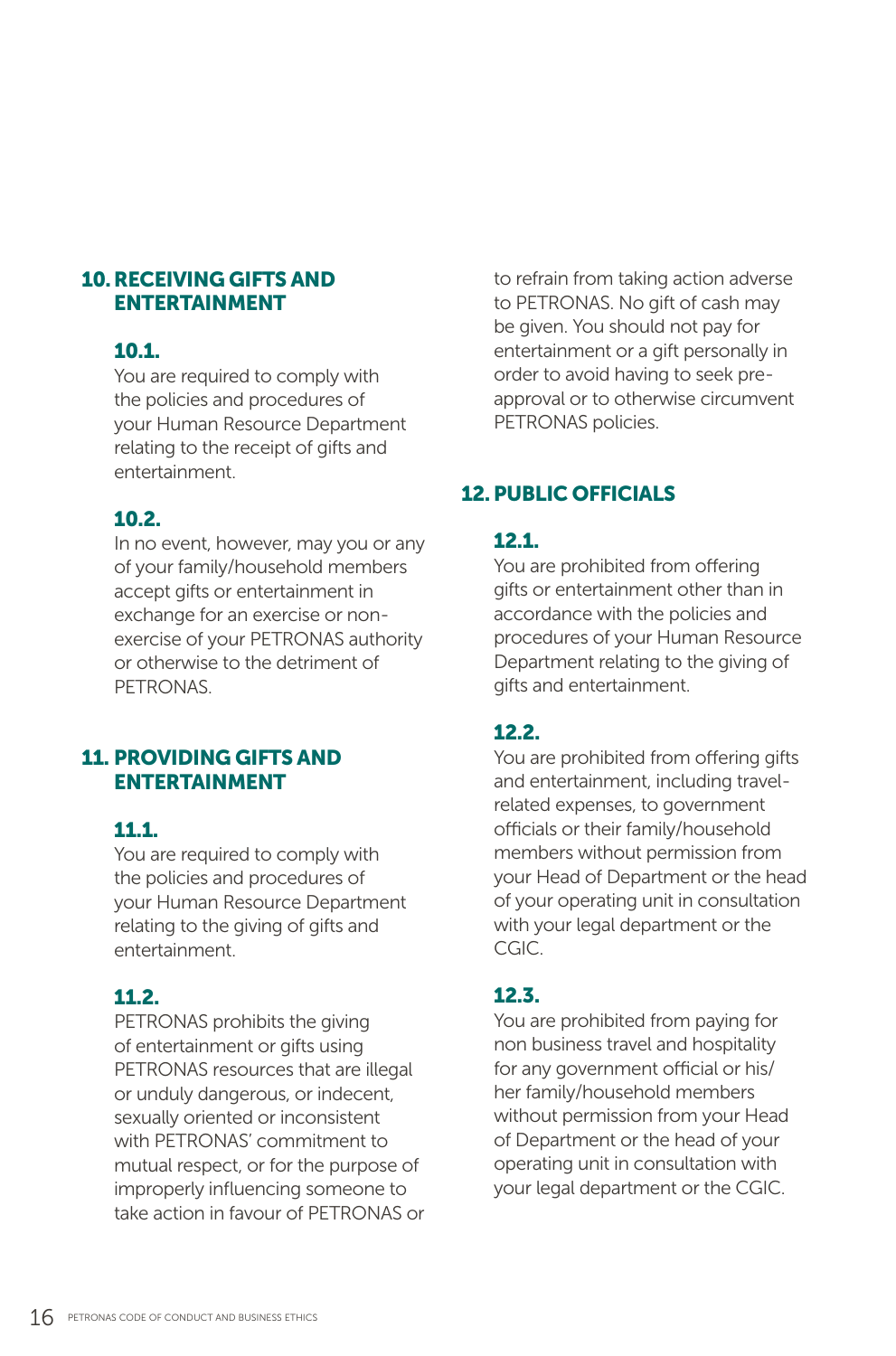Duties of Good Faith, Fidelity, Diligence and Integrity

Environment

Workplace Culture and Discipline, Disciplinary Process and Sanctions

#### 12.4.

You must comply with local laws concerning lobbying in any jurisdiction in which PETRONAS engages in lobbying activity. Prior to engaging in lobbying activities, you should obtain guidance from your Head of Department or the head of your operating unit.

#### 12.5.

You may not offer or provide gifts or anything else of value to any person, such as an agent, consultant or contractor, if you know or suspect that a government official or his/her family member will be the indirect beneficiary or recipient, other than as approved by your Head of Department or the head of your operating unit in consultation with your legal department or the CGIC.

#### 12.6.

Any agent, contractor, or other representative dealing with government officials on PETRONAS' behalf must be evaluated and must be informed of the provisions of this Code relating to restrictions on bribery and gifts to public officials.

#### 12.7.

You may not take action to circumvent the prohibitions in this Section 12. You must in every instance comply with the rules concerning solicitation, bribery and corruption set out in other sections of this Part II, as well as with applicable laws concerning bribery and corruption.

#### 12.8.

For purposes of this Code, the term "government official" includes, without limitation, candidates for public office, officials of any political party, and officials of state-owned enterprises other than PETRONAS.

#### 13. MONEY LAUNDERING AND COUNTERPARTY DUE **DILIGENCE**

#### 13.1.

You must conduct appropriate counterparty due diligence to understand the business and background of PETRONAS' prospective business counterparties and to determine the origin and destination of money, property, and services. You must report to your Head of Department or the head of your operating unit (or, if that is not practicable, the CGIC) suspicious transactions or suspected incidents of money laundering or bribery. You should not try to investigate a case of money laundering or bribery yourself. Your Head of Department or the head of your operating unit, in consultation with other groups within PETRONAS, generally will be responsible for decisions in this regard.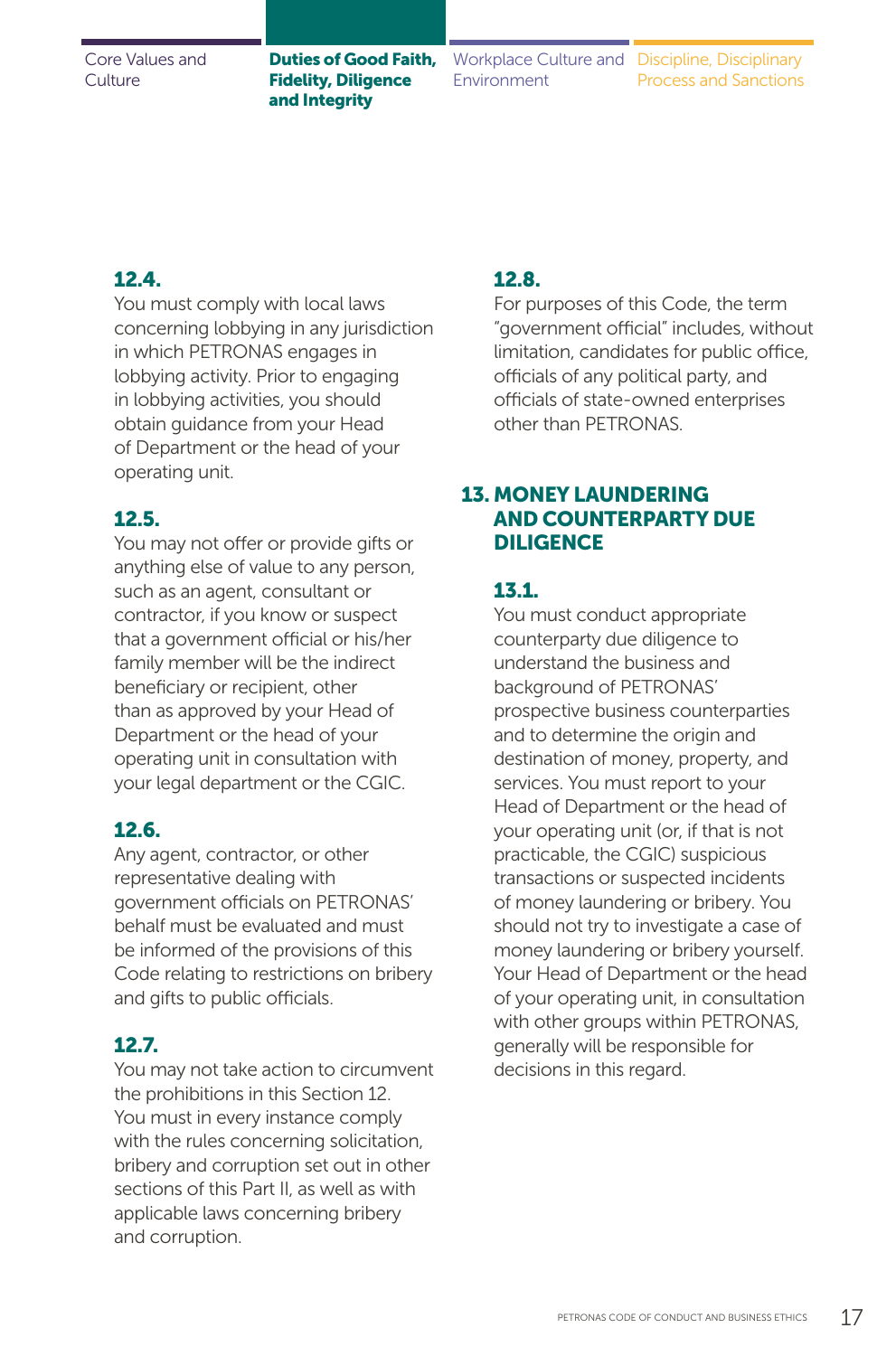#### 13.2.

In this part, "money laundering" is generally defined as occurring when the criminal origin or nature of money or assets is hidden in legitimate business dealings or when legitimate funds are used to support criminal activities, including the financing of terrorism. Offences covered by anti-money laundering legislation include prejudicing or obstructing an investigation and failing to report suspicious activity.

#### 13.3.

You may not knowingly deal with criminals or the proceeds of a crime.

#### 13.4.

The amount, nature, purpose, and provider or recipient of any payment or transfer to or from PETRONAS group companies must be accurately reflected in the books and records of the group.

#### 13.5.

You may not establish bank, securities trading or similar accounts in the name of PETRONAS companies or for the benefit of PETRONAS without proper authorisation from the Finance Department.

## PART II C: NATIONAL AND INTERNATIONAL TRADE

#### 14. ANTITRUST /COMPETITION LAW

#### 14.1.

You must ensure that your actions towards business partners (e.g., customers and suppliers), competitors and governmental authorities at all times reflect fair and proper business practices and are in compliance with the laws and regulations governing free and fair competition and monopolies. In this regard, you must fully comply with the competition laws of every country in which PETRONAS operates. In furtherance of this requirement, you are obligated to comply with the PETRONAS Competition Guidelines as in efect for your jurisdiction from time-to time, a copy of which is available from your Legal Department or the CGIC.

#### 14.2.

It is PETRONAS' policy that an employee participating in the violation of competition rules will be punished for any misconduct. Any behavior even suggestive of illegal anticompetitive activity is against PETRONAS' policy and any employee engaging in such conduct should expect to face disciplinary action by PETRONAS. In case of doubt concerning the compliance of your activities with competition rules, you must contact your Legal Department, the CGIC or designated internal or external legal counsel.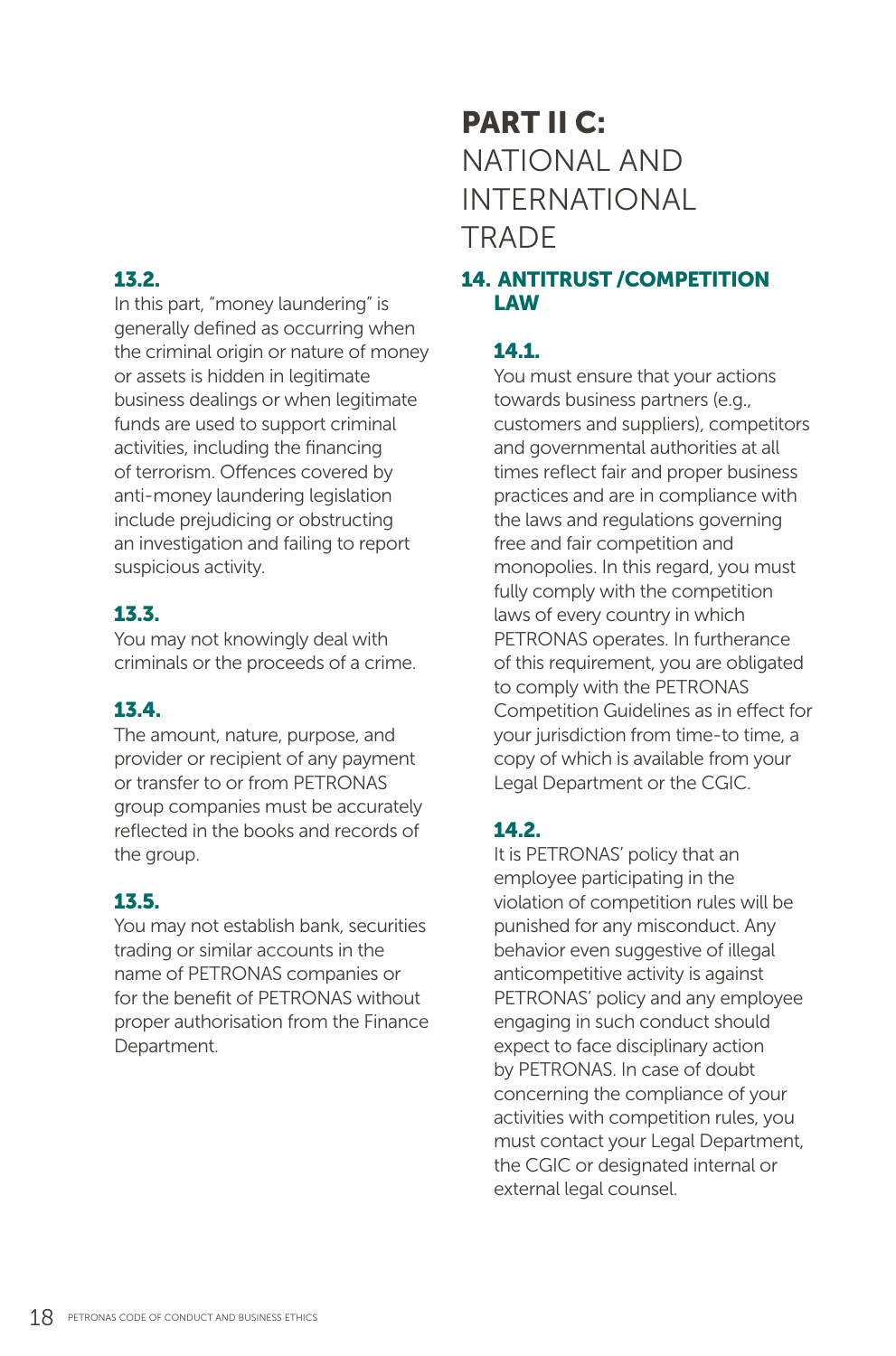Duties of Good Faith, Fidelity, Diligence and Integrity

Environment

Workplace Culture and Discipline, Disciplinary Process and Sanctions

#### 15. EXPORT AND IMPORT CONTROLS, INTERNATIONAL BOYCOTTS AND ECONOMIC **SANCTIONS** PROGRAMMES

#### 15.1.

PETRONAS needs to be able to consider the potential impact of export control laws and economic sanctions programmes before transferring goods, technology, software or services across national borders by whatever means. In this regard, if you are involved with imports or exports, you must have proper authorisation from your Head of Department before exporting or importing goods, technology, software, or services across national borders for or on behalf of PETRONAS.

#### 15.2.

You must not bring restricted goods into a country without declaring them and you must not import prohibited goods. You must meet import requirements when bringing goods or services into a country, ensuring duties, levies and taxes are paid and proper documentation is presented.

#### 15.3.

You must not participate in or agree to boycotts of customers, suppliers or jurisdictions without proper authorisation from your Head of Department. You should report any request to participate in an international boycott to your Head of Department, as some countries may require that such requests be reported by PETRONAS.

#### 15.4.

If you are involved in international business for or on behalf of PETRONAS, you must inform yourself concerning the countries, organisations and persons sanctioned under laws applicable to you or your PETRONAS group employer. The sanctions area is complex, so you should consult with your Head of Department or your Legal Department concerning any questions or uncertainties.

#### 15.5.

You must comply with PETRONAS policies and procedures in efect from time-to-time regarding export and import controls, boycotts and economic sanctions programmes.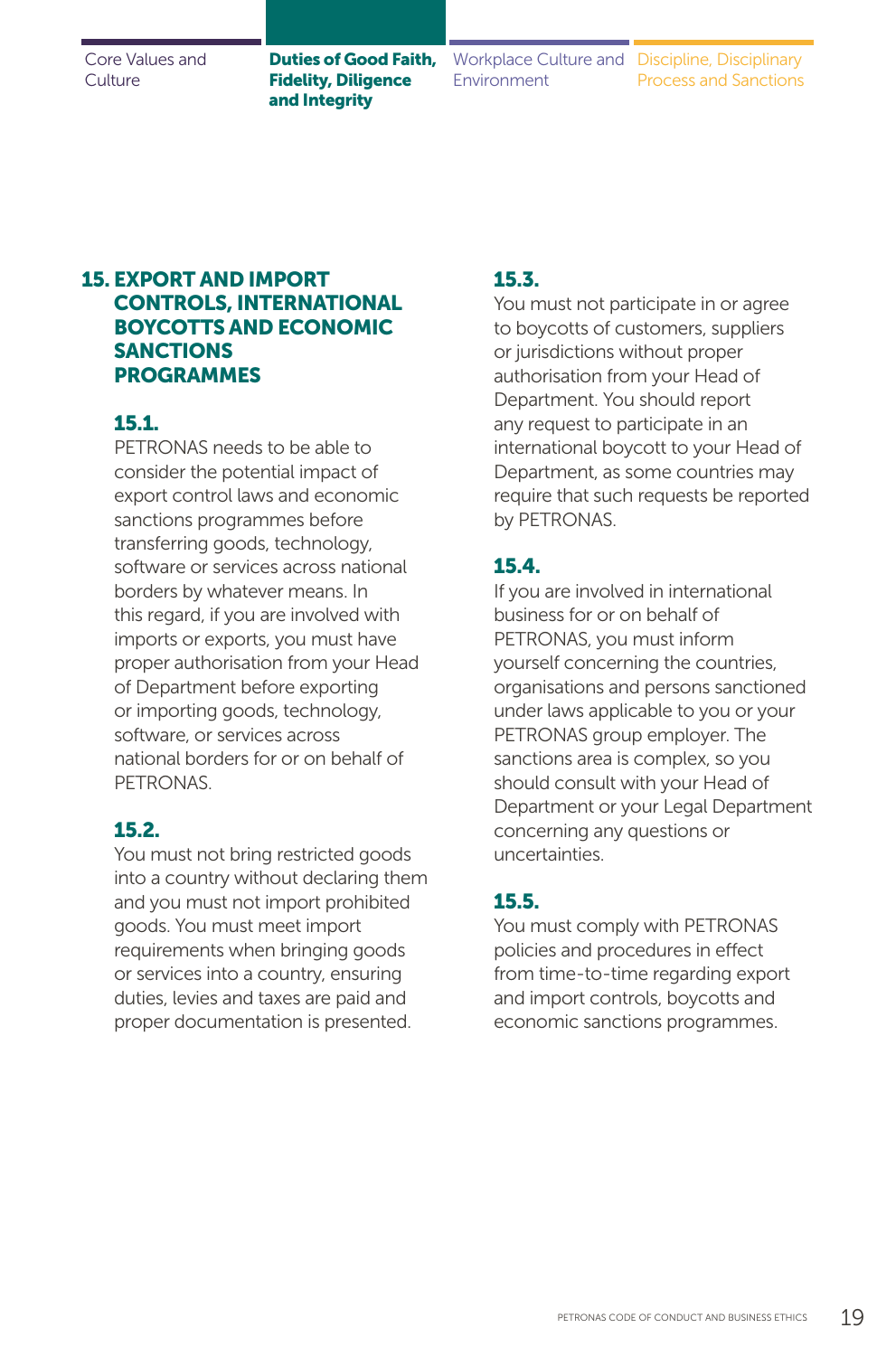# PART II D: ASSETS OF PETRONAS

#### 16. RESPONSIBILITY FOR ASSETS, FACILITIES, RESOURCES AND RECORDS

#### 16.1.

Insofar as you have possession of or are given access to assets, facilities, resources or records belonging to PETRONAS, that possession or access is provided on the basis of trust and confidence that they are to be used for the furtherance of the interest of the businesses of PETRONAS. These assets may be tangible—for example, equipment, including computer hardware, or cash—or they may be intangible, such as intellectual property and computer software.

#### 16.2.

You are responsible for the safekeeping of all assets, facilities, resources and records belonging to PETRONAS that are provided to you for the performance of your duties. You must diligently give heed to and strictly comply with the PETRONAS policies and procedures as amended and updated from time-to-time on the use of all assets, facilities, resources and records.

#### 16.3.

You must further take all necessary steps to prevent theft, loss, damage to, or misuse of assets, facilities, resources and records belonging to PETRONAS, the occurrence of which should be reported immediately to PETRONAS. Regardless of condition or value, assets, facilities, resources and records belonging to PETRONAS may not be misused, taken, sold, lent, given away or otherwise disposed of, or used for personal purposes, except with the appropriate specific authorisation of **PETRONAS** 

#### 16.4.

Subject to applicable laws, you may be liable for any loss of or damage to assets, facilities, resources and records arising from your willful misconduct or negligence or careless action or as a result of action taken without PETRONAS' approval, and any financial loss suffered by PETRONAS may be recovered from you by way of deduction from your salary or other means. Within the limits of applicable law, PETRONAS may at its discretion take any other action against you considered appropriate by PETRONAS, including reporting you to the public authorities.

#### 16.5.

You must also comply with all policies and procedures established from time-to-time concerning the preparation, maintenance and disposal of PETRONAS' books and records.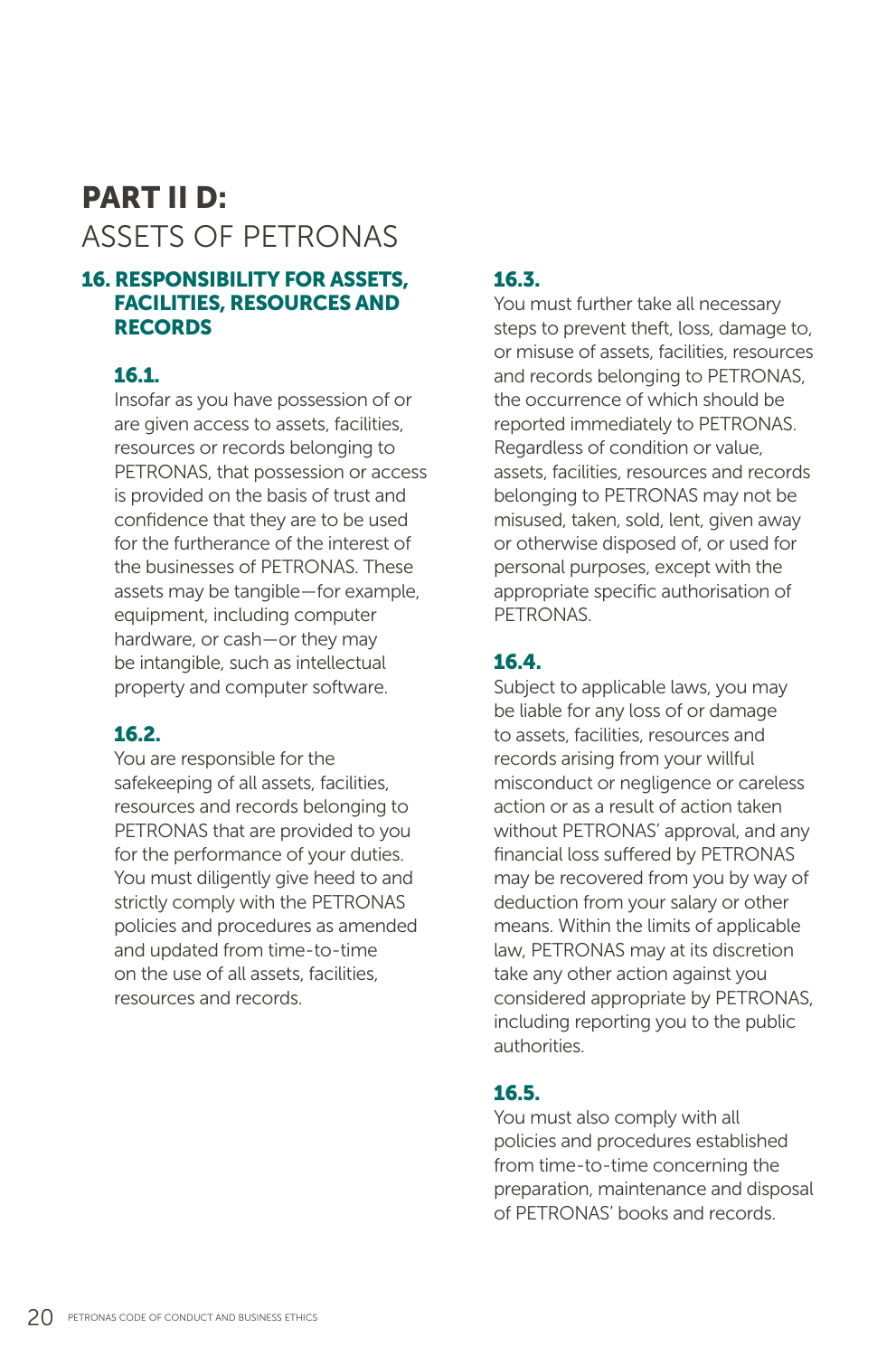Duties of Good Faith, Fidelity, Diligence and Integrity

**Environment** 

Workplace Culture and Discipline, Disciplinary Process and Sanctions

# PART II E: FINANCIAL INTEGRITY

#### 17. INTERNAL CONTROLS AND PROCEDURES

#### 17.1.

You must comply with all policies and procedures established from timeto-time to safeguard and support the integrity and accuracy of PETRONAS' books and records and financial reporting. In this regard, you must not, for example: -

- a) conceal, alter, destroy or otherwise modify PETRONAS records or documents other than in accordance with established, ordinary course procedures (and in no case impede or frustrate an investigation or audit or conceal or misstate information);
- b) intentionally make a false or misleading entry in a record, report, file or claim (including travel and entertainment expense reports);
- c) establish accounts, companies or arrangements to circumvent or frustrate PETRONAS' controls, policies or procedures;
- d) fail to cooperate fully and truthfully with internal and external audits authorised by PETRONAS; or
- e) engage in any scheme to defraud anyone of money, property or honest services.

#### 17.2.

You must also comply with all policies and procedures established from time-to-time concerning the preparation, maintenance and disposal of PETRONAS financial books and records.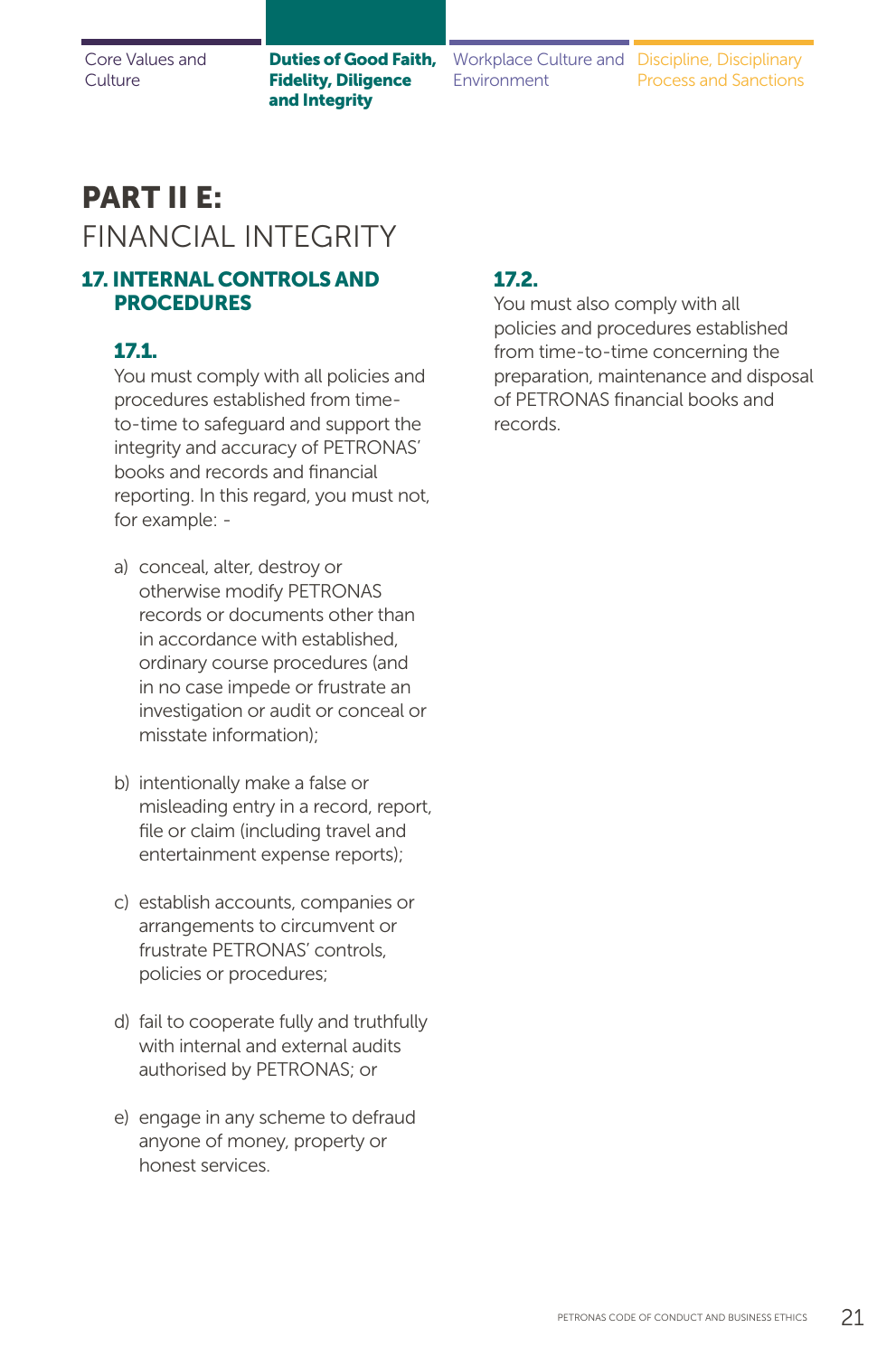# PART II F: CONFIDENTIALITY OBLIGATIONS/ INTELLECTUAL PROPERTY/PUBLIC COMMUNICATIONS

#### 18.CONFIDENTIALITY **OBLIGATIONS**

#### 18.1.

The business affairs and records of PETRONAS comprising business, technical, financial, legal, personnel and contractual records and documents comprising telegrams, e-mails, letters, maps, reports, drawings, calculations, specifications, formulae, forms, licenses, agreements or other documents or computer softwares or files of whatever nature and informations as to formulae, processes and manufacturing methods are all confidential information belonging to PETRONAS. Such confidential information is strictly private and confidential and may not be utilised, discussed with, divulged to or disclosed to persons inside or outside PETRONAS, except by persons authorised to do so. All necessary precautions are to be taken by you with respect to the confidentiality of such confidential information.

#### 18.2.

You may not, either during or after your employment or engagement, disclose, divulge or utilise without appropriate authorisation any such confidential information which may have come to your knowledge during your employment or engagement under any previous contract of service with PETRONAS and you must, both during and after your employment or engagement, take all reasonable precautions to keep all such confidential information secret.

#### 18.3.

Except so far as may be necessary for the purpose of performing your duties you may not, without the consent of PETRONAS, retain or make originals or copies of such confidential information or notices thereof, nor retain samples of specimens in which PETRONAS may be or may have been interested and which have come into your possession by reason of your employment or engagement. If on termination of your employment or engagement you are in possession of any confidential information or any such samples or specimens as aforesaid, you will deliver forthwith the same on or before the date of cessation of your employment/ engagement to PETRONAS without being asked, except insofar as consent to retain them has been given to you by PETRONAS.

#### 18.4.

In the course of your relationship with PETRONAS, you may have established contacts and relationships with PETRONAS' vendors, suppliers, contractors, principals and other business partners. You will not at any time during your relationship with PETRONAS, or for a period of two years after the cessation of your relationship with PETRONAS (or for whatever other period of time as may be specified in the terms of your engagement or Country Supplement to this Code applicable to you), whether by resignation or otherwise, make use of business opportunities arising from your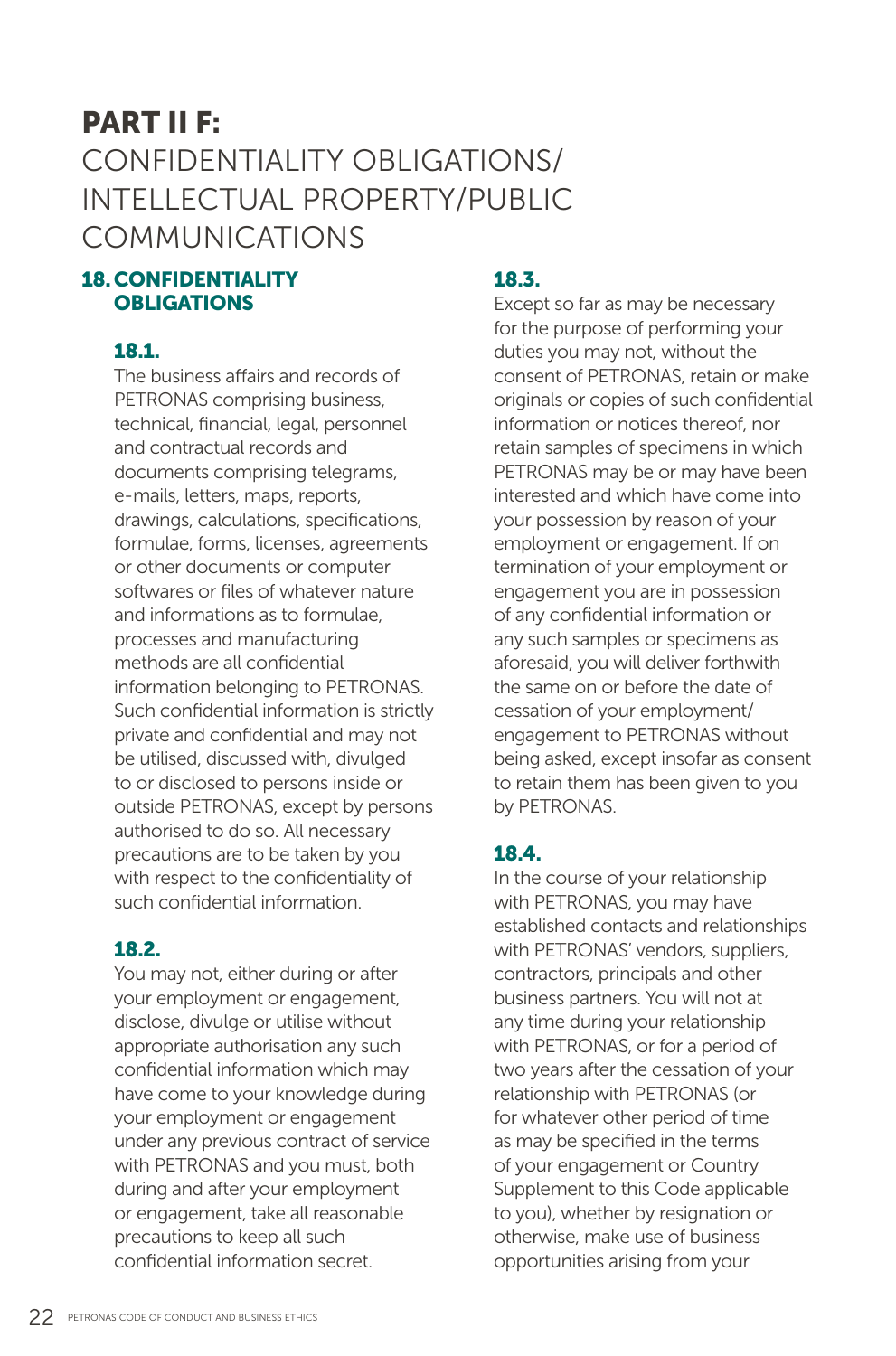Duties of Good Faith, Fidelity, Diligence and Integrity

Environment

Workplace Culture and Discipline, Disciplinary Process and Sanctions

relationship with PETRONAS or cause or attempt to cause the diversion of such business opportunity from being exploited by PETRONAS or cause or attempt to cause the termination of contracts, agencies or other business relationships of PETRONAS without first obtaining the prior consent of **PETRONAS** 

#### 18.5.

You will not at any time, after the cessation of your tenure with PETRONAS, whether by resignation or otherwise, use PETRONAS' confidential information in breach of your post-tenure obligations to maintain the confidence of such confidential information.

#### 18.6.

While PETRONAS may hire persons who have knowledge and experience in various technical areas, you must not on behalf or for the benefit of PETRONAS employ people as a means of gaining access to the trade secrets and other sensitive proprietary information of others.

#### 19. DATA PROTECTION

#### 19.1.

You must comply with PETRONAS policies and applicable laws concerning the protection of personal privacy, including the protection of personal data.

#### 20. INSIDER DEALING

#### 20.1.

You must protect the confidential business information of PETRONAS and its counterparties, and never use it for your own benefit or the benefit of other persons—especially not to trade in shares or other securities or to recommend or cause a third-party to do so.

#### 20.2.

You are required to abide by all applicable laws on insider dealing, which generally is when you trade in shares or other securities while in possession of material non-public information or when you share such information with someone else who then trades in those shares or other securities. In particular, you must not deal in the securities of PETRONAS group companies (or in other speculative dealings with regard to those securities) while in the possession of material non-public information. We expect all directors, employees, their respective families/ households and others whose relationships with PETRONAS give them access to such information to comply with these principles, along with other laws, regulations and policies concerning the handling of confidential information. "Material non-public information" is generally non-public information that a reasonable investor would consider important when deciding to buy or sell securities. The restrictions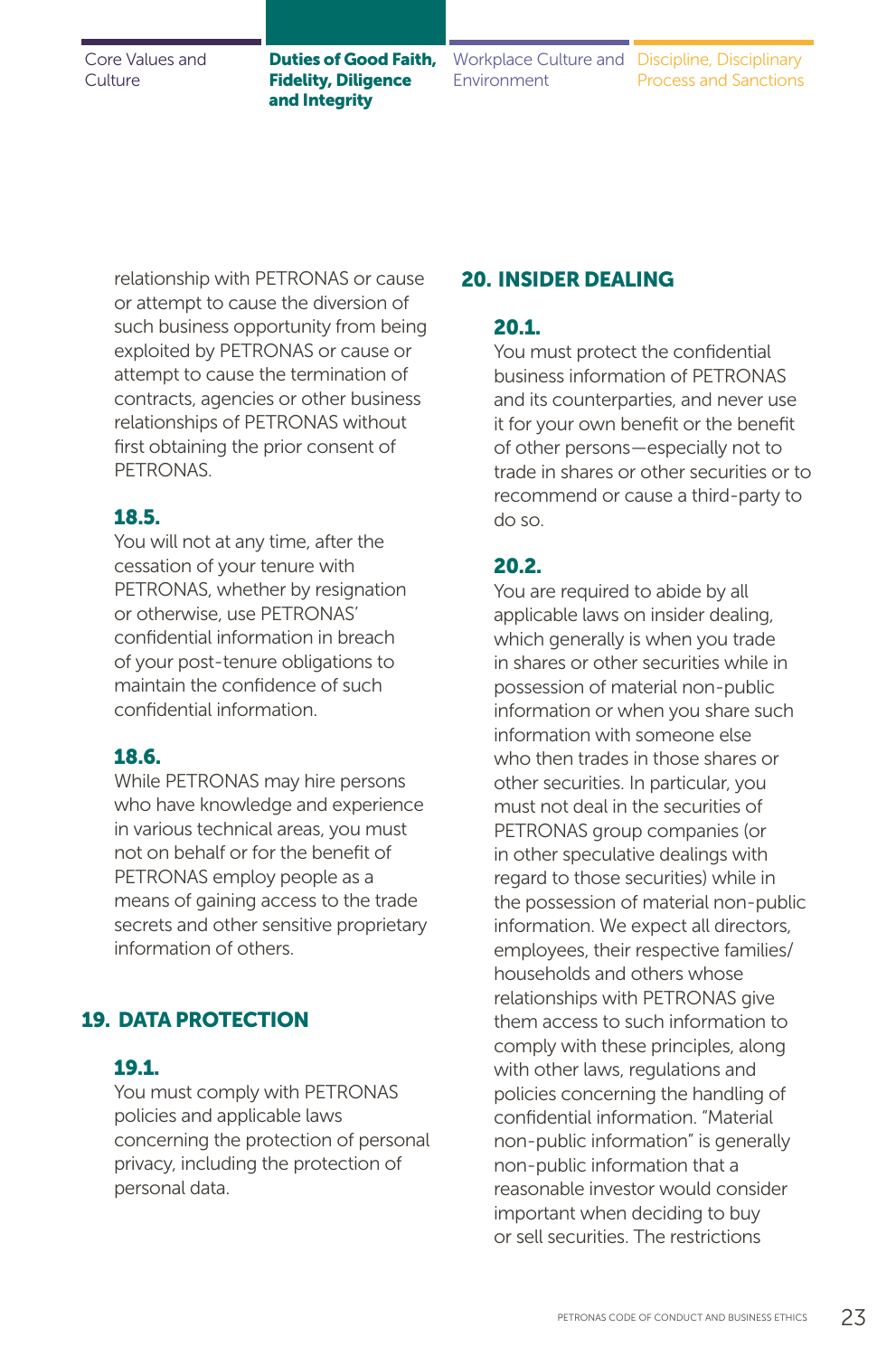described here also apply to "price sensitive information" or other similar types of information in jurisdictions where the applicable insider trading laws make reference to those types of information.

#### 20.3.

You are also required to abide by all applicable laws on securities market abuse, which involves spreading false information or engaging in activities designed to manipulate the market for publicly traded securities.

#### 21.INVENTIONS AND COMPUTER PROGRAMMES

#### 21.1.

PETRONAS encourages you to be inventive and innovative. Such inventiveness and innovation are part of the normal duties owed by you to PETRONAS.

#### 21.2.

Subject to the requirements of applicable law, the ownership of inventions, computer programmes or results of technological research made by you or to which you have contributed whilst working for PETRONAS or in the course of discharging your duties or employing PETRONAS resources, data and/or time, will be vested with PETRONAS. Nevertheless, subject to the requirements of applicable law, PETRONAS may reward you as it may deem appropriate, in its discretion.

#### 21.3.

Further to Section 21.2 above, you may not file for any trademarks, patents or registered designs or claim copyright in your own name for or in such inventions, computer programmes or results of technological research.

#### 21.4.

You may not, without the written consent of PETRONAS, disclose such inventions, computer programmes or results of technological research or any information relating thereto to any person whomsoever except to PETRONAS and its duly authorised agents.

#### 21.5.

Without prejudice to its rights under this Section, PETRONAS is prepared, in special cases, to consider requests from you for permission to publish original papers, in an appropriate form, whenever in the opinion of PETRONAS the subject matter thereof is considered to be of benefit to the community and its disclosure will not be disadvantageous to PETRONAS.

#### 21.6.

In this Section, the term "invention" includes any new or improved substance, material, plant machinery or apparatus produced or capable of being produced by manufacture, any new or improved method or process of manufacturing or of testing or of sampling, and any discovery in a field of science or applied technology.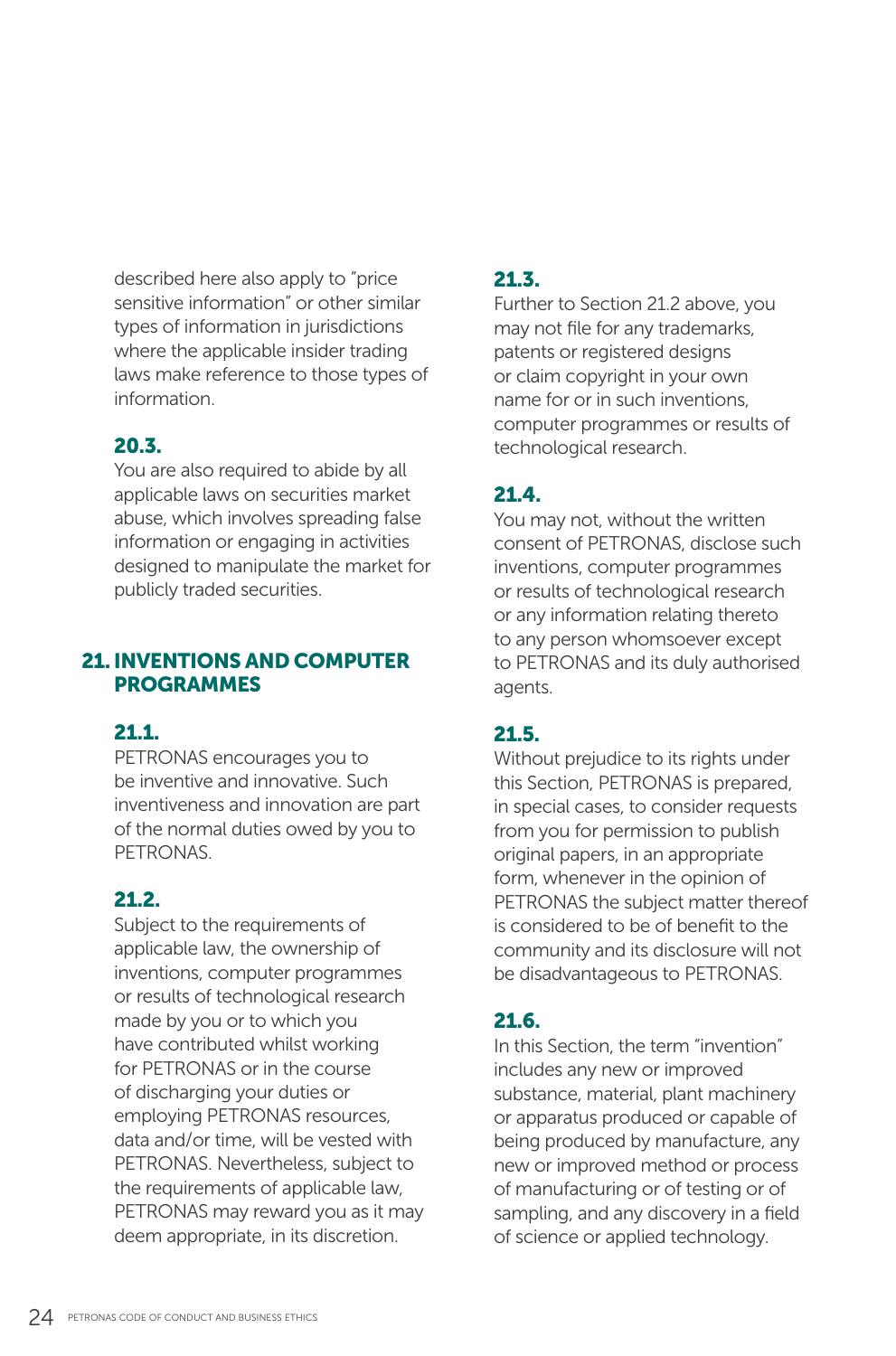Duties of Good Faith, Fidelity, Diligence and Integrity

**Environment** 

Workplace Culture and Discipline, Disciplinary Process and Sanctions

#### 21.7.

Further, the term "computer programme" includes any computer programmes, softwares, scripts, or other computer instructions that relate to any business and processes of PETRONAS.

#### 22. THIRD PARTY INTELLECTUAL **PROPERTY**

#### 22.1.

You must comply with all laws, regulations and contractual obligations regarding the valid intellectual property rights of other parties, including patents, copyrights, trade secrets and other proprietary information. You may not knowingly infringe on the protected intellectual property rights of other parties.

#### 23. PUBLICATION OF MATERIALS

#### 23.1.

Except with the written permission of PETRONAS, you will not publish or write any books or other works which are based on PETRONAS' confidential information as described in Section 18.1.

#### 23.2.

If permission is granted, it will be subject to the following conditions:

a) the proposed publication will not be published in such a way as to state or imply that it has received

official support or backing or sponsorship from PETRONAS; and

b) the proposed publication will not, under any circumstances, bear the words "PETRONAS approved publication" or words to that effect, however phrased, that could be construed to suggest that the publication has been agreed to or approved by **PETRONAS** 

#### 23.3.

Certain categories of employees (e.g., certain engineers and technologists) in the PETRONAS specialist programme are not subject to the conditions described in Section 22.2, but permission for the publication of books, articles, journals, presentation material or other works based on PETRONAS' confidential information is still required to be obtained from their relevant Head of Department or Vice President. Questions in this regard may be directed to your Head of Department or the head of your operating unit.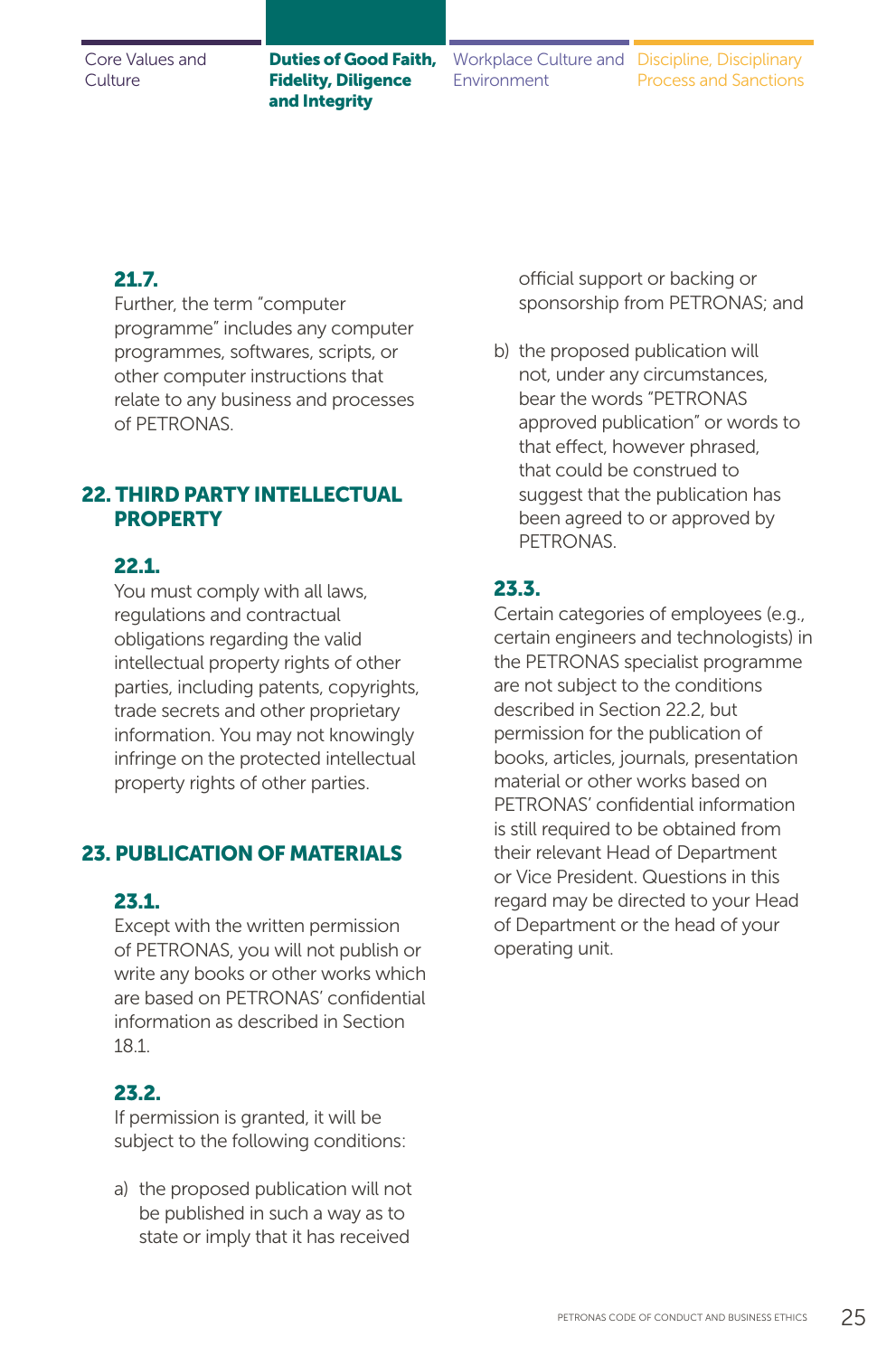#### 24. MAKING OF PUBLIC **STATEMENTS**

#### 24.1.

Irrespective of whether in your personal or official capacity, you will not either orally or in writing or in any form (including on social media websites) make or circulate any public statement on the policies or decisions of PETRONAS or discuss publicly any measure taken by PETRONAS or any official matter taken or carried out by you, unless you are duly appointed or authorised to make such statement on behalf of PETRONAS.

#### 24.2.

You will not, either orally or in writing or in any other form (unless you are appointed or authorised as aforesaid), make any public statement or comment on any matter relating to the work of the department or organisation in which you are or were employed, or relating to any organisation with which PETRONAS has dealings: -

- a) where such statement or comment may reasonably be regarded as indicative of the policy of PETRONAS; or
- b) where such statement or comment may embarrass or is likely to embarrass PETRONAS; or
- c) where such statement or comment may compromise the interests and reputation of **PETRONAS**

#### 24.3.

In this Section, "public statement" or "discuss publicly" includes the making of any statement or comment to the press, magazines, periodicals or the public or in the course of any lecture or speech or the broadcasting thereof by sound, vision or electronic means. It also applies to every kind of correspondence including mail, electronic documents, instant messages, websites, social media tools, blogs, paper documents, facsimile, voice and voicemail recordings.

#### 25. GIVING OF REFERENCE

Save insofar as required in the course of normal business, you may only give reference in a non-PETRONAS capacity, and no use will be made of PETRONAS' name or stationery with PETRONAS' logo or any corporate identifier. Where a reference is provided on a non-PETRONAS basis, you are duty bound to inform the party who seeks your reference that your reference is given strictly in that non-PETRONAS capacity.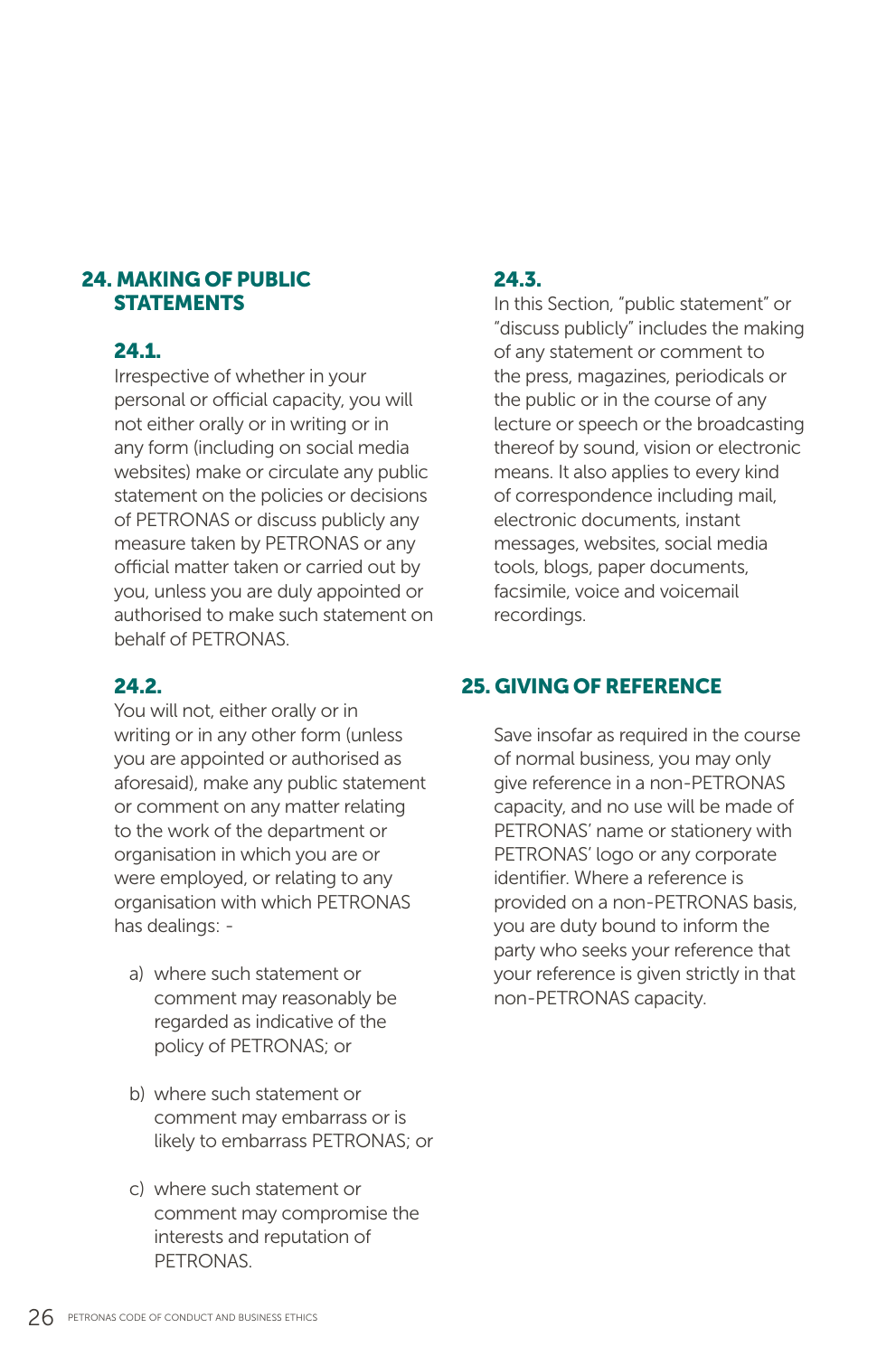Duties of Good Faith, Fidelity, Diligence and Integrity

**Environment** 

Workplace Culture and Discipline, Disciplinary Process and Sanctions

#### 26. SOCIAL MEDIA/INFORMATION TECHNOLOGY AND SYSTEMS

#### 26.1.

You must not upload, download, send or otherwise access or store pornography or other indecent or ofensive material using PETRONAS premises, equipment or systems. Sending or forwarding obscene, libellous, defamatory, offensive or racist remarks is strictly prohibited. If you receive materials of this nature, you must promptly notify PETRONAS management.

#### 26.2.

You must not upload, download, send or otherwise access material that is likely to cause annoyance, inconvenience, or offense to your colleagues, including inappropriate jokes.

#### 26.3.

The PETRONAS IT and communications systems are to be used for PETRONAS work and business purposes only.

#### 26.4.

You must not send personal e-mails using PETRONAS e-stationery or displaying PETRONAS headers or footers, or otherwise suggesting that such communications are authorised by PETRONAS.

#### 26.5.

You must not use personal e-mail addresses and services to send or receive PETRONAS confidential information. Similarly, you must not allow automatic forwarding of electronic mail to external mail addresses.

#### 26.6.

You must not disable or circumvent PETRONAS IT security measures.

#### 26.7.

When using PETRONAS IT and communications systems, conducting PETRONAS' business or acting for PETRONAS' benefit, you must not deliberately conceal or misrepresent your identity. You should not send e-mail messages using another person's e-mail account unless you have proper authorisation from the owner of the e-mail account.

#### 26.8.

You may not forge or attempt to forge e-mail messages.

#### 26.9.

You should not send or forward unsolicited e-mail messages.

#### 26.10.

You must avoid sending confidential information via electronic messaging (e.g., SMS) or other unsecure messaging channels, and, if this is unavoidable, the information must be secured (e.g., with encryption, password).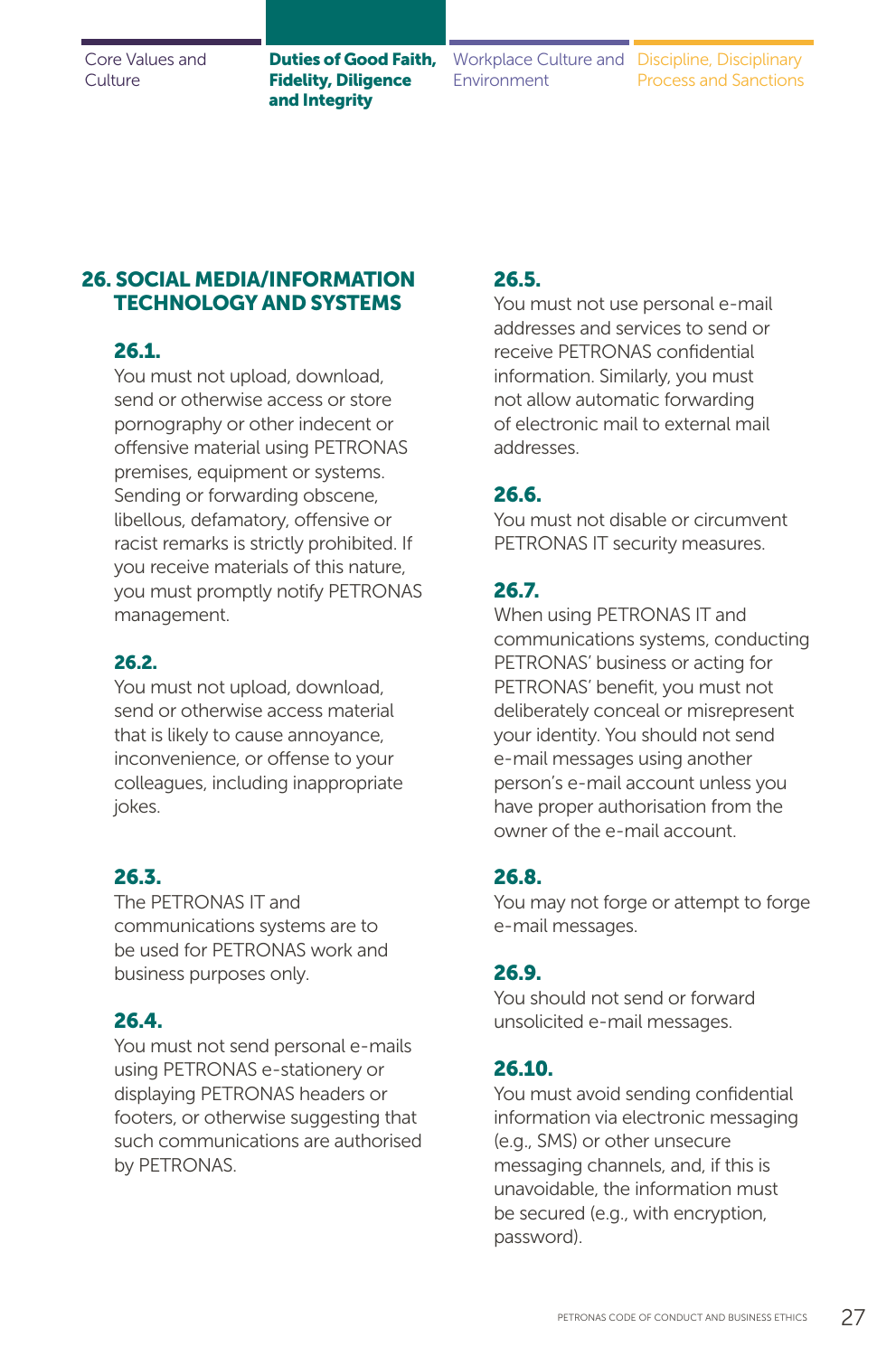#### 26.11.

The installation of third party software in or connection of hardware to PETRONAS IT systems or equipment without the prior approval of your Head of Department is prohibited.

#### 26.12.

You must not employ PETRONAS IT and communications systems to:

- a) conduct fraud;
- b) run your own business;
- c) view, download, copy, illegally share, process or post information in a way that infringes the relevant content provider's intellectual property rights;
- d) send chain letters, make solicitations for money or gifts, or make personal offers to sell products, for charitable fundraising campaigns, political advocacy efforts, religious efforts, or private non-PETRONAS commercial purposes;
- e) commit "cybercrimes", such as spam attacks, hacking, IT sabotage, spying, and creating or sending viruses;
- f) send malicious rumours or transmit derogatory or indecent materials; or

g) otherwise engage in activities that could damage PETRONAS' business or reputation.

#### 26.13.

If you discover or suspect any actual or potential incident that could compromise the security, integrity, confidentiality, operation or availability of PETRONAS hardware, systems or data, or any disclosure of confidential information, you must immediately contact the ICT Service Desk or other relevant authority. System users are not allowed to attempt to prove a security weakness by engaging in unauthorised activity.

#### 26.14.

You must use PETRONAS IT and communications systems in a responsible and professional manner consistent with this Code and other PETRONAS IT policies and procedures in effect from time-to-time, including the PETRONAS Information Security Policy, which sets out more detailed and comprehensive guidelines for the preservation of information security and the use of the systems, and any relevant social media policies.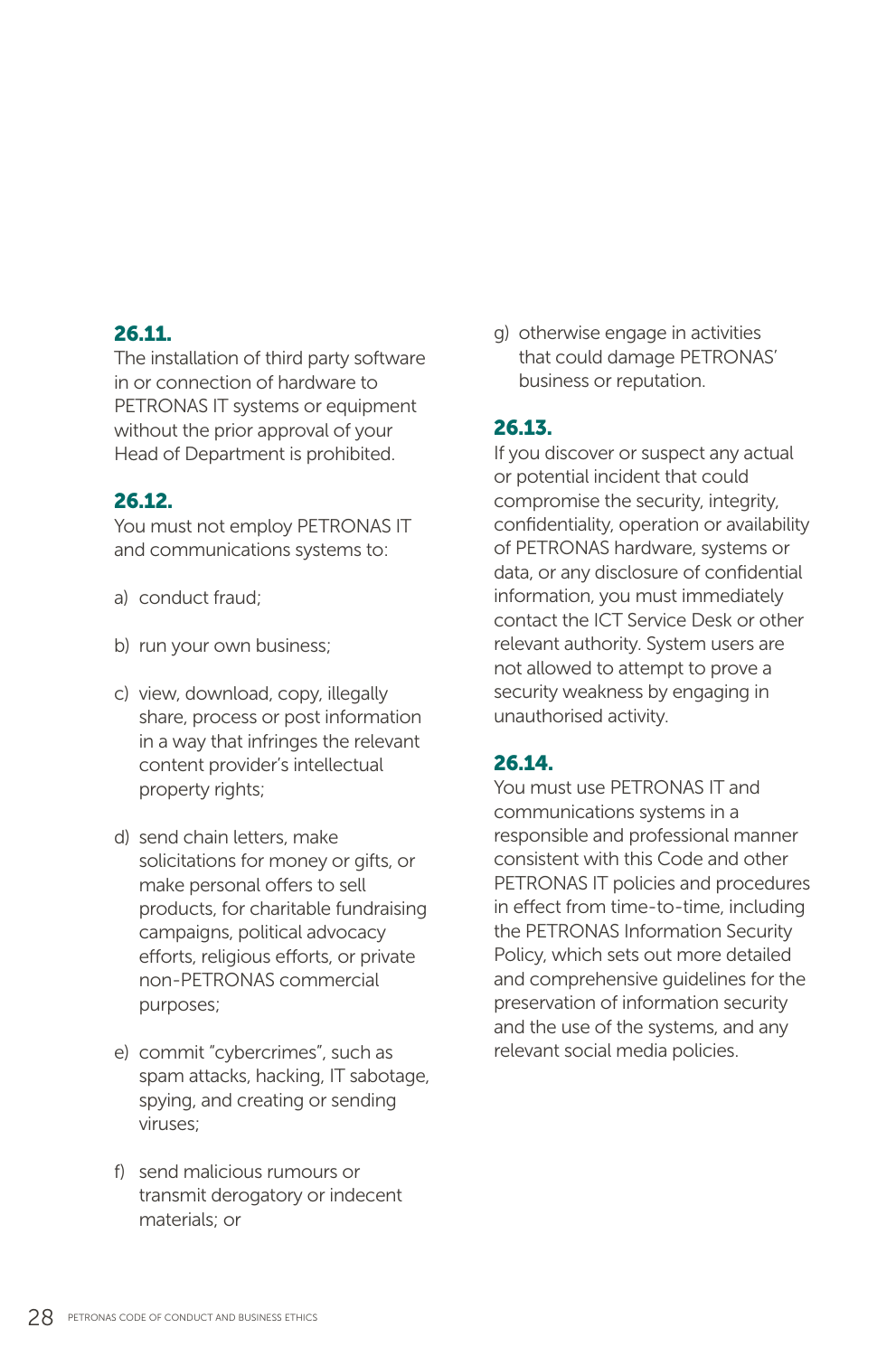Duties of Good Faith, Fidelity, Diligence and Integrity

Workplace Culture and Discipline, Disciplinary **Environment** 

Process and Sanctions

# PART II G: CONDUCT CONTRARY TO DUTY TO SERVE DILIGENTLY

#### 27. OUTSIDE EMPLOYMENT OR BUSINESS ACTIVITIES

#### 27.1.

As a PETRONAS employee, you must devote your time and attention to the fulfillment of your employment obligations to PETRONAS. PETRONAS employees may not take up other employment or gainful activity, whether part-time or full-time, or be involved in any outside business activities, in whatever capacity (including being involved in the management, direction or conduct of another enterprise) without the express written permission of PETRONAS. If you are already engaged in any other gainful activity or involved, either directly or indirectly, in the management or business activities of any other company or companies, firms, corporations or other business activities, you should come forward and disclose your activity to PETRONAS through your Head of Department or your Human Resource Department.

#### 27.2.

The granting of permission will be subject to your satisfying PETRONAS that such activity will not interfere with or compromise the proper performance of your duties or the fulfillment of your obligations to PETRONAS.

#### 26.15.

PETRONAS may search and monitor your e-mails and Internet usage conducted through PETRONAS IT or communications systems and equipment, subject to the requirements of local laws and regulations. You should not assume that any use of PETRONAS' communications devices or systems is private.

#### 26.16.

You must safeguard passwords and other means of shielding PETRONAS' information systems from unauthorised access, including by following the password protection protocols established by PETRONAS from time-to-time.

#### 26.17.

You must comply with PETRONAS policies and procedures regarding records retention, whether with regard to electronic or hard copy records, in efect from time-to-time.

#### 26.18.

Contractors and other parties authorised by PETRONAS to use PETRONAS computer systems must comply with PETRONAS' IT policies and ICT security baseline procedures in efect from time-to-time.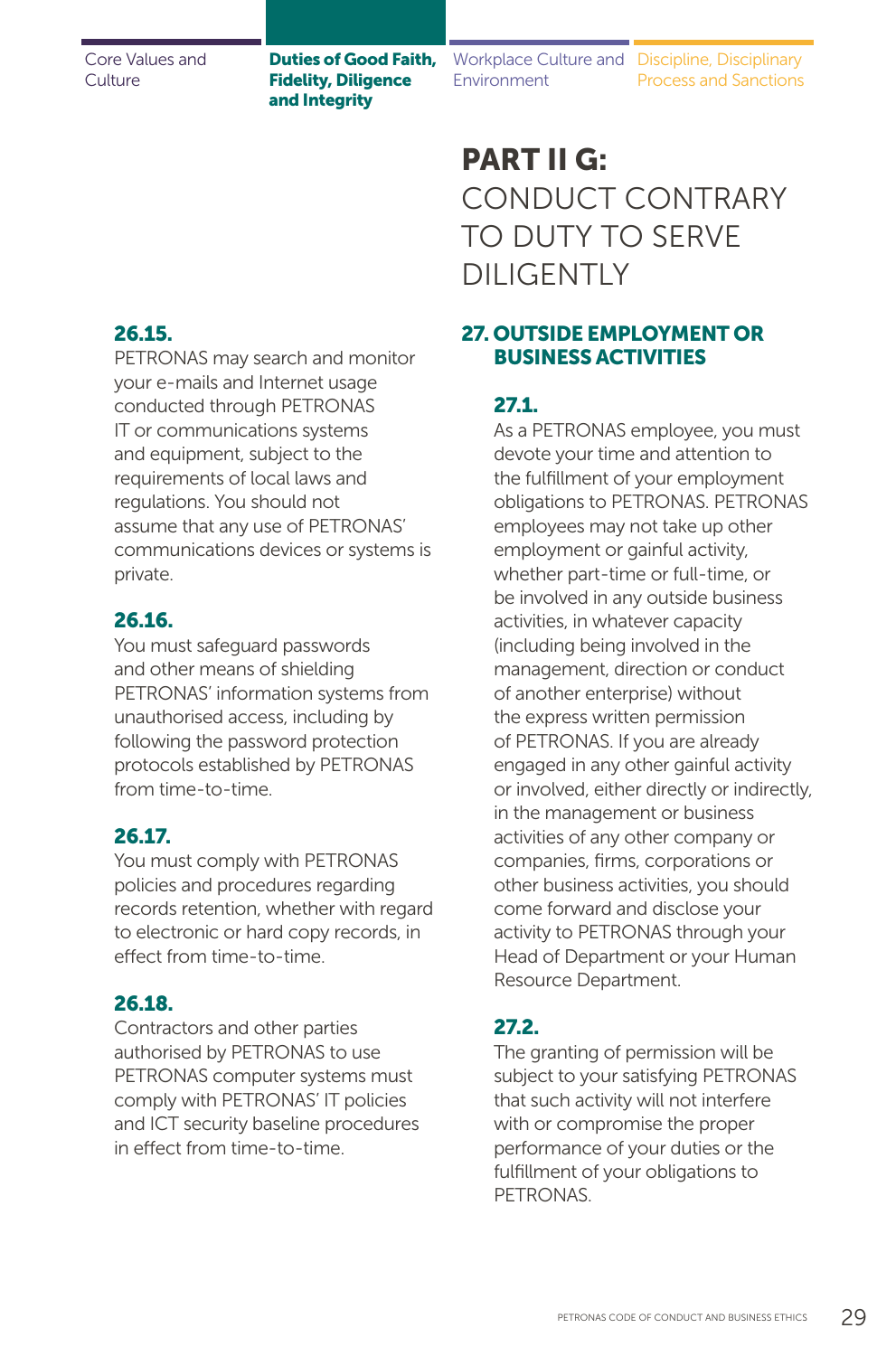#### 27.3.

Any permission granted may be withdrawn at any time at the sole discretion of PETRONAS without the need for assigning any reason thereof. In such an event, PETRONAS will be deemed fully indemnified by you and will not be held liable for any repercussion arising from such decision to withdraw the permission so granted before.

#### 28. PUBLIC SERVICE, RECREATIONAL, SPORTS, UNION AND COMMUNITY **ACTIVITIES**

#### 28.1.

Generally, PETRONAS wishes to encourage you to participate in unpaid voluntary public service, recreational activities, sports and other community activities outside working hours. Whilst such activities outside working hours are encouraged, such activities must not be permitted to interfere with your duties and responsibilities during normal working hours.

#### 28.2.

The general rule is that if a PETRONAS employee is invited to serve on local bodies, or as an appointed or elected club official, the employee is required to notify his or her Head of Department immediately upon being so appointed or elected and must be able to balance the outside activities with his or her full-time PETRONAS employment. The employee must be able to discharge his or her dual responsibilities satisfactorily, both in respect of the time taken up by the outside activity and the nature of his or her full-time duties. At all relevant times, the employee must ensure that his or her duties and obligations to PETRONAS, as well as the interests of PETRONAS, are not compromised.

#### 28.3.

PETRONAS recognises the role of employees who are elected officials of a labour union which has been duly accorded recognition by PETRONAS and their participation in union activities which are in compliance with the relevant labour legislation.

#### 28.4.

Charitable donations of (or employing) PETRONAS resources must be pre-approved by your Head of Department or the head of your operating unit and may not be used to circumvent or avoid any of the provisions of this Code (particularly the prohibitions on bribery).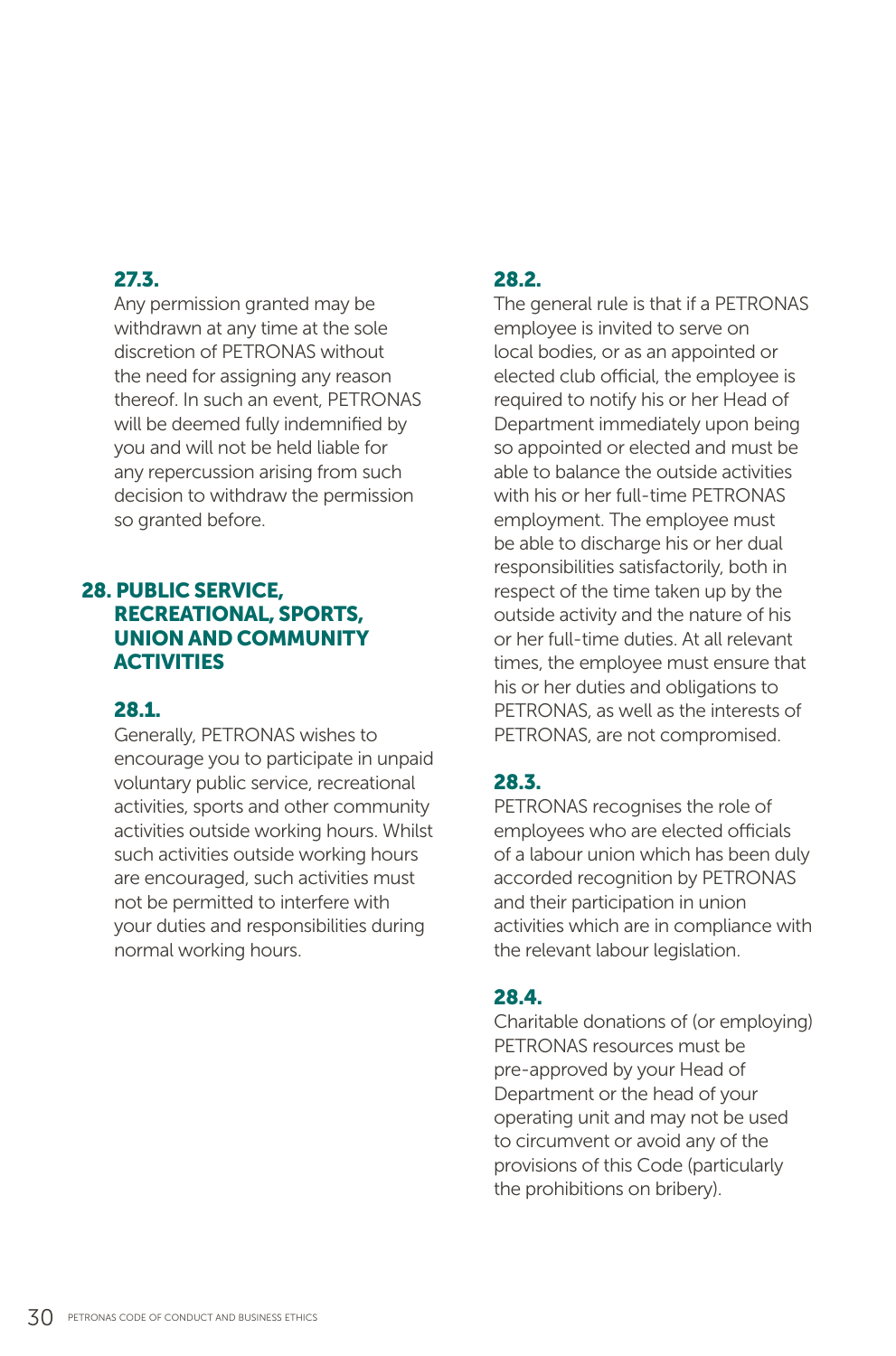Duties of Good Faith, Fidelity, Diligence and Integrity

**Environment** 

Workplace Culture and Discipline, Disciplinary Process and Sanctions

#### 29. POLITICAL ACTIVITIES

#### 29.1.

PETRONAS recognises that employees, in their capacity as citizens, may wish to involve themselves in legitimate political activities. While PETRONAS does not wish to discourage employees from doing so, in order that PETRONAS can avoid involvement or identification with any political party, employees are required to use their off duty time, or annual leave entitlement, subject to prior approval, for such matters. In the event an employee is appointed an office holder at the Branch, Division, State or National level of a political party, the employee is to inform PETRONAS of such appointment.

#### 29.2.

In order not to compromise the interests of PETRONAS, employees who wish to stand for State, Federal and/or material elections are required to resign from PETRONAS, subject to the requirements of applicable law.

#### 29.3.

You must not use your position with PETRONAS to try to influence any other person (whether or not employed by PETRONAS) to make political contributions or to support politicians or their parties in any country without approval from your Head of Department or the head of your operating unit.

#### 29.4.

You may not make any contribution or incur any expenditure using PETRONAS resources to benefit any political campaign, party or politician in any country without approval from your Head of Department or the head of your operating unit in consultation with your legal department or the CGIC.

#### 29.5.

PETRONAS facilities, equipment and resources may not be used for any political campaigns or party functions without approval from your Head of Department or the head of your operating unit.

#### 29.6.

Charitable donations may not be used as a substitute for prohibited political payments.

#### 30. PROHIBITION OF ACTION AS EDITOR OF NEWSPAPERS OR ANY FORM OF PUBLICATION

An employee will not act as the editor, or take part directly or indirectly in the management of any publication, including newspapers, magazines or journals, except for the following: -

- a) department or staff publications;
- b) professional publications; and
- c) publications of non-political or voluntary organisations.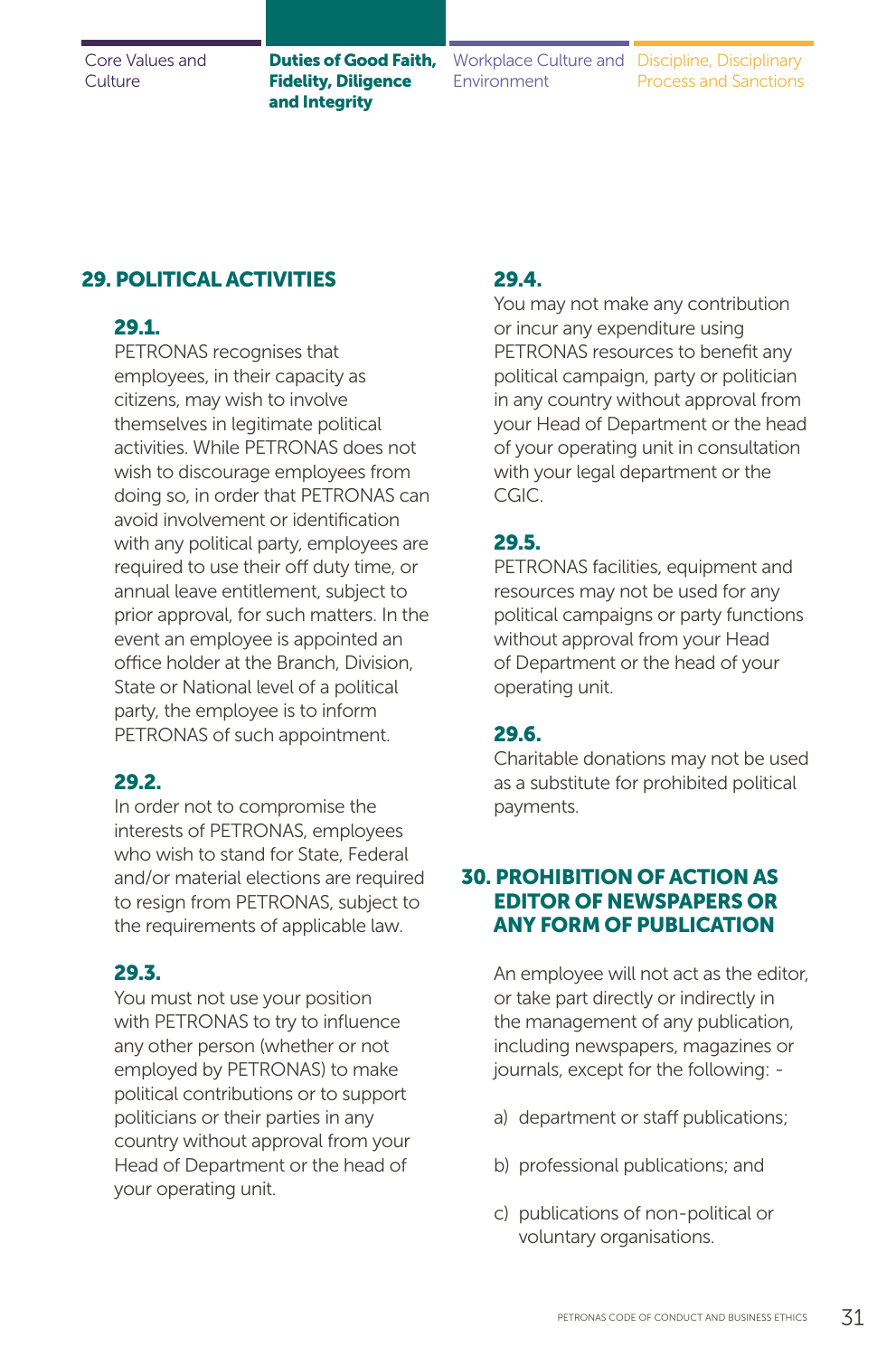#### 31. PARTICIPATION IN THE MEDIA

#### 31.1.

An employee may not participate in any form of advertisement or broadcasting whether in the newspapers, magazines, radio or television or any other media, without prior written consent from PETRONAS.

#### 31.2.

An employee may be allowed to contribute literary or academic articles to any publications (for example newspapers, magazines or journals), provided that prior written permission from PETRONAS is obtained.

## PART II H: DISCLOSURE DUTIES

#### 32. YOUR DUTY TO REPORT BREACHES AND VIOLATIONS

#### 32.1.

If you find or suspect that another person subject to this Code may have committed or may be about to commit any breach of any of his/her terms and conditions of service, of his/ her engagement, or of this Code, or to violate other PETRONAS policies or procedures or applicable law, whether deliberately or through inadvertence, you must forthwith report the same, in writing, to your Head of Department or your Human Resource Department.

#### 32.2.

You may also disclose any alleged or suspected improper conduct using the procedures provided for in the PETRONAS Whistleblowing Policy as adopted for your jurisdiction, a copy of which is available from your Human Resource Department.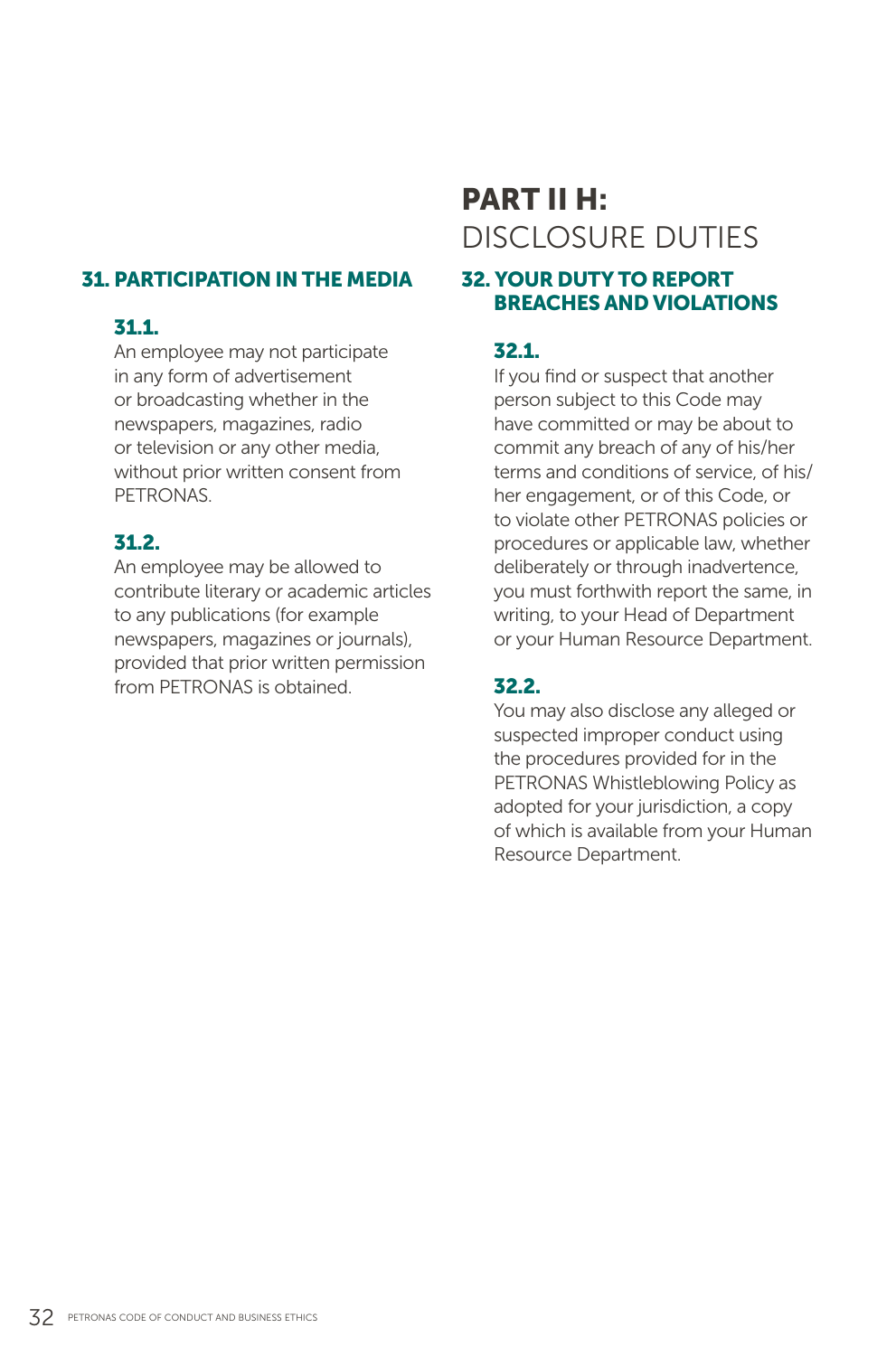#### 32.3.

If you make a report or disclosure as stated above in good faith, belief, without malicious intent, that a breach or violation as aforesaid may have occurred or may be about to occur, you will not be penalised or subject to any form of victimisation or retaliatory action notwithstanding that, after investigation, it is shown that you were mistaken. Any form of reprisal by a person subject to this Code against another person who in good faith and without malicious intent has made a report or disclosure as stated above is forbidden and will itself be regarded as serious misconduct rendering the person engaged in the reprisal liable for disciplinary action. This includes blatant actions, such as firing, transferring, demoting or publicly attacking someone, and more subtle retaliation, such as avoiding someone, leaving him or her out of professional or social activities, and so on.

#### 32.4.

The provisions of this Section 32 are not intended to invalidate grievance procedures and/or disciplinary action processes and procedures at your group company, and are subject to the procedures and restrictions in force for your jurisdiction.

#### 33. DISCLOSURE OF **OVERPAYMENTS**

If you find that you have received overpayments of salary, allowances, expenses, claims or other compensation, or benefits in excess of your entitlements, you must immediately inform your immediate superior and the department responsible for such payments or benefits and then forthwith refund any such overpayments to PETRONAS.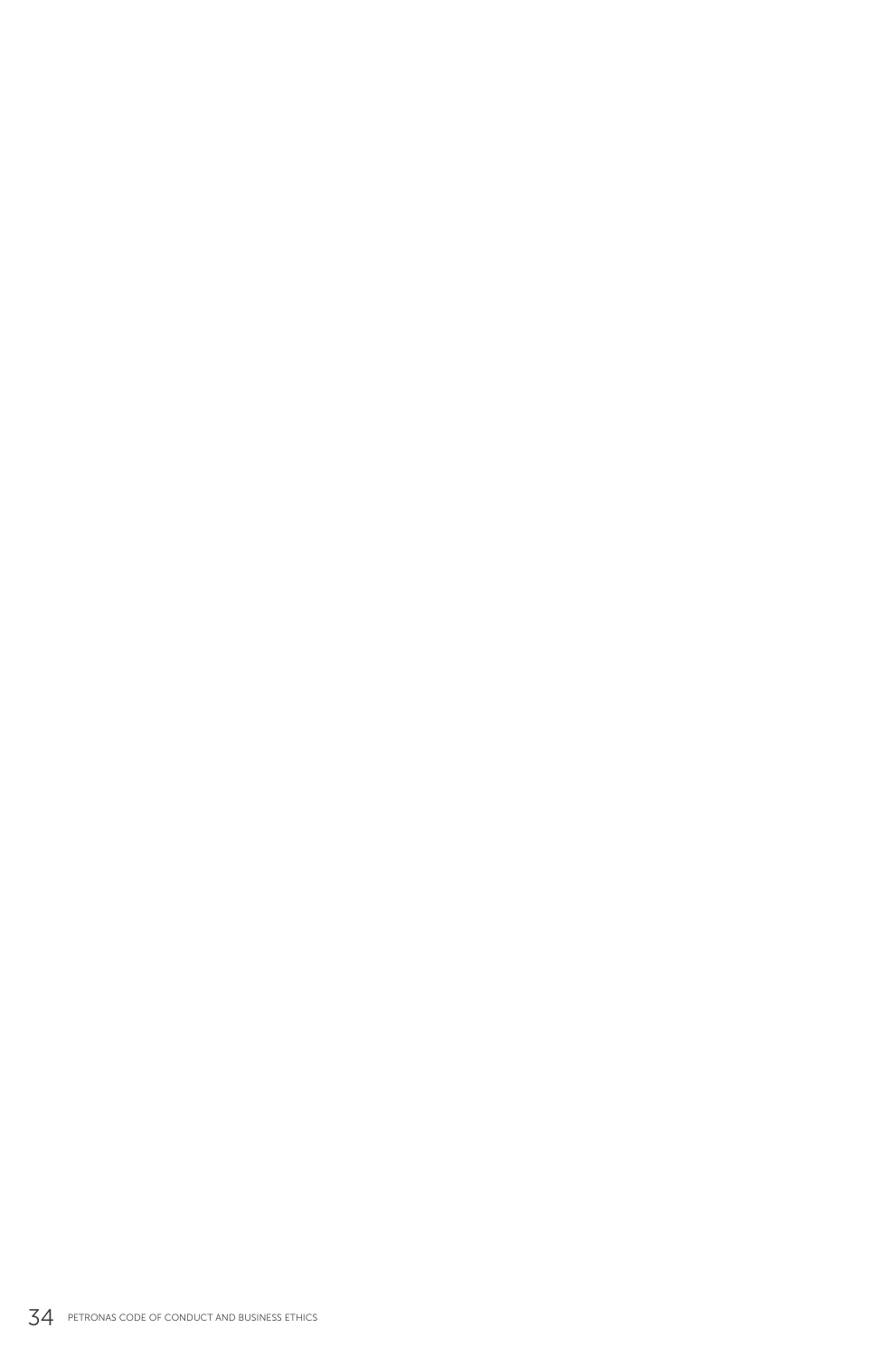# PART III WORKPLACE CULTURE AND ENVIRONMENT

PETRONAS CODE OF CONDUCT AND BUSINESS ETHICS 35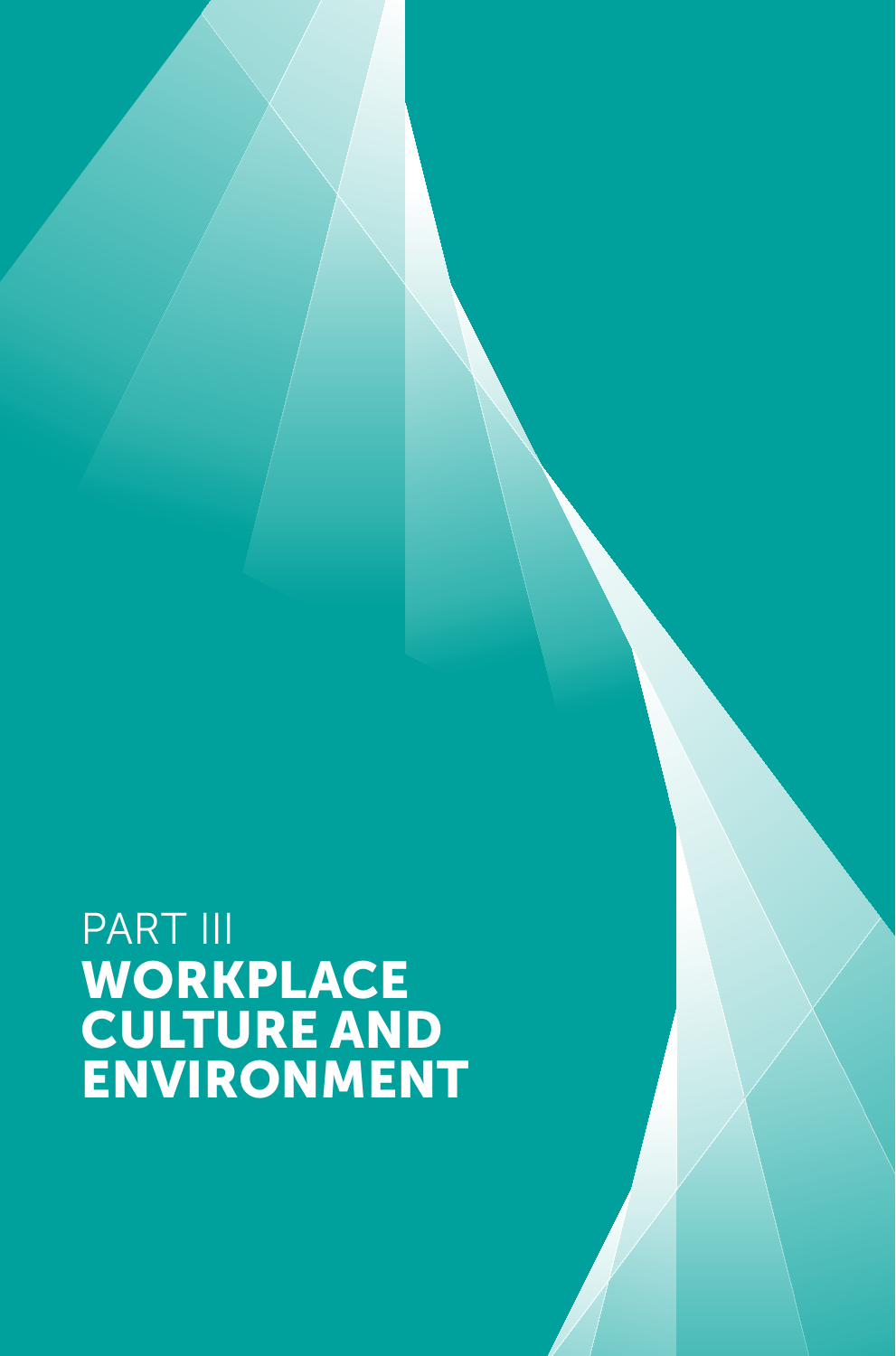# PART III WORKPLACE CULTURE AND ENVIRONMENT

#### 1. SIGNIFICANCE OF SAFE, SECURE AND CONDUCIVE WORKPLACE ENVIRONMENT

PETRONAS is committed to providing, in collaboration with you, a safe, secure and conducive workplace culture and environment, where the values of mutual and reciprocal respect, trust and confidence are upheld and actively promoted.

#### 2. UNLAWFUL DISCRIMINATION

#### 2.1.

PETRONAS will not tolerate unlawful discrimination in the workplace or on the job.

#### 2.2.

You must comply with laws in your local jurisdiction that prohibit workplace discrimination.

#### 3. SUSTAINABLE DEVELOPMENT

#### 3.1.

PETRONAS is committed to sustainable development in order to help meet the world's growing energy needs through economical, environmental and socially responsible efforts.

#### 3.2.

You should aim to create lasting social benefits; safeguard the health and safety of employees, contractors and neighbours; minimise disruptions to the community; lower emissions; minimise impact on ecosystems and biodiversity; and use energy, water and other resources more efficiently.

#### 4. DRESS CODE

All employees should be neatly, appropriately and decently attired during office working hours. All employees should comply with more specific rules concerning attire that may be set out in any Country Supplement to this Code applicable to them or otherwise established by PETRONAS for the workplace.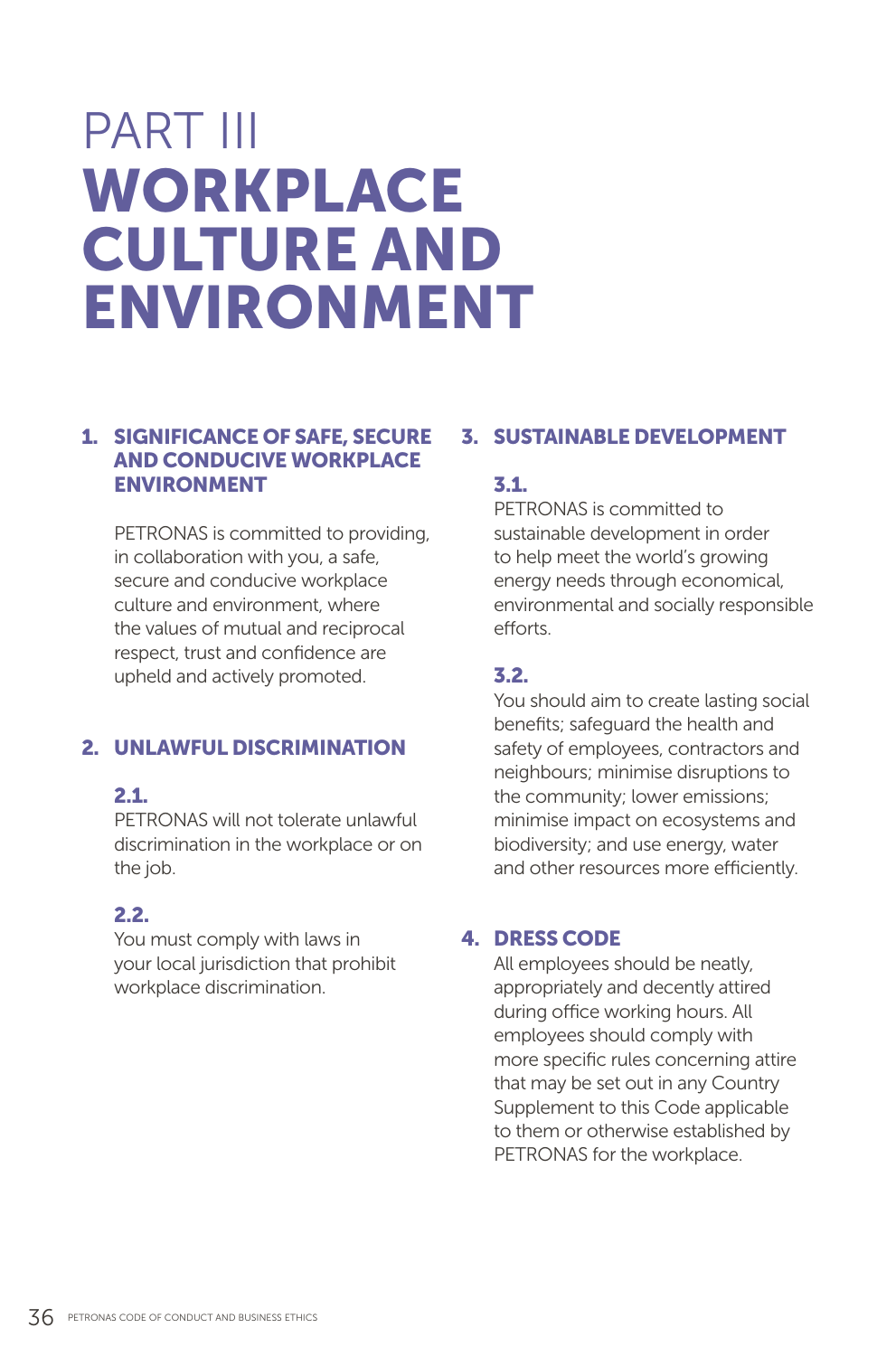Duties of Good Faith, Fidelity, Diligence and **Integrity** 

Workplace Culture and Environment

Discipline, Disciplinary Process and Sanctions

#### 5. SEXUAL HARASSMENT

#### 5.1.

The promotion of the physical, emotional and psychological wellbeing of employees is an important objective of PETRONAS. In this regard, PETRONAS is committed to providing a conducive working environment where your right to protection from all forms of sexual harassment and unsolicited or unwarranted sexual overtures and advances is accorded due recognition.

#### 5.2.

The act of sexual harassment, unsolicited and unwarranted sexual overtures and advances will be treated as misconduct.

#### 5.3.

For the purpose of this Section, "sexual harassment" means:-

Any unwelcomed conduct of a sexual nature in the form of verbal, non-verbal, visual, psychological or physical harassment:-

- a) that might, on reasonable grounds, be perceived by the recipient as placing a condition of a sexual nature on his/her employment; or
- b) that might, on reasonable grounds, be perceived by the recipient as an offence or humiliation, or a threat to his/her wellbeing.

Sexual harassment in workplace includes any employment related sexual harassment occurring outside the workplace as a result of employment responsibilities or employment relationships. Situations under which such employment related sexual harassment may take place include, but are not limited to:-

- − at work related social functions;
- − in the course of work assignments outside the workplace;
- − at work related conferences or training sessions;
- − during work related travel;
- − over the phone; and
- − through electronic media.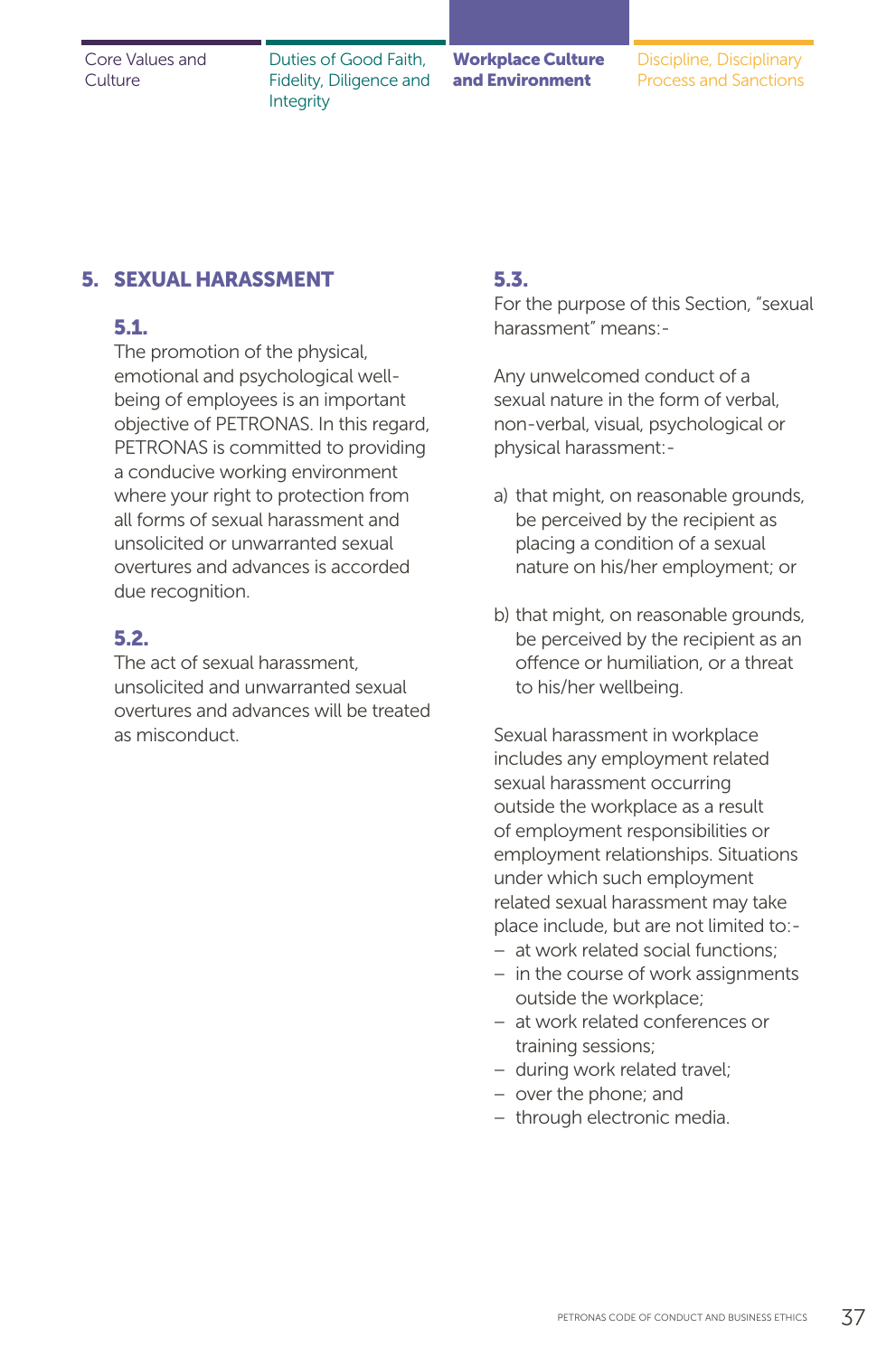#### 6. NON-BUSINESS WORKPLACE RELATIONSHIPS

#### 6.1.

When employees have relationships which go beyond professional relationships and social friendships, such relationships may create conflicts of interest as well as opportunities for exploitation, favouritism or bias. Such relationships can also undermine core values, such as respect and trust amongst staff, and impact upon the reputation and integrity of PETRONAS. These relationships create a real likelihood of disafection, disharmony and significant difficulties for the parties concerned as well as for other co-employees of PETRONAS. Under the circumstances, such relationships are discouraged. Your terms of employment may impose additional requirements with respect to workplace relationships.

#### 6.2.

There is a basic conflict of interest when you manage someone with whom you have a family, romantic or intimate relationship. Even if you act properly, your relationship may be seen as influencing your judgment. Accordingly, as a PETRONAS employee or director, you may not supervise, directly or indirectly, any employee with whom you have such a relationship without written permission from your Human Resource Department (or, in the case of directors, the relevant company secretary).

#### 7. OCCUPATIONAL HEALTH, SAFETY AND ENVIRONMENT

#### 7.1.

PETRONAS is committed to providing a safe and healthy workplace for all employees working at its facilities and minimising the impact of its operations on the environment.

#### 7.2.

Every PETRONAS group employee must conscientiously and diligently comply with all HSE requirements, measures, work rules and standard operating procedures set out in manuals, handbooks and documents issued by PETRONAS as amended and updated from time-to-time and all applicable laws and regulations.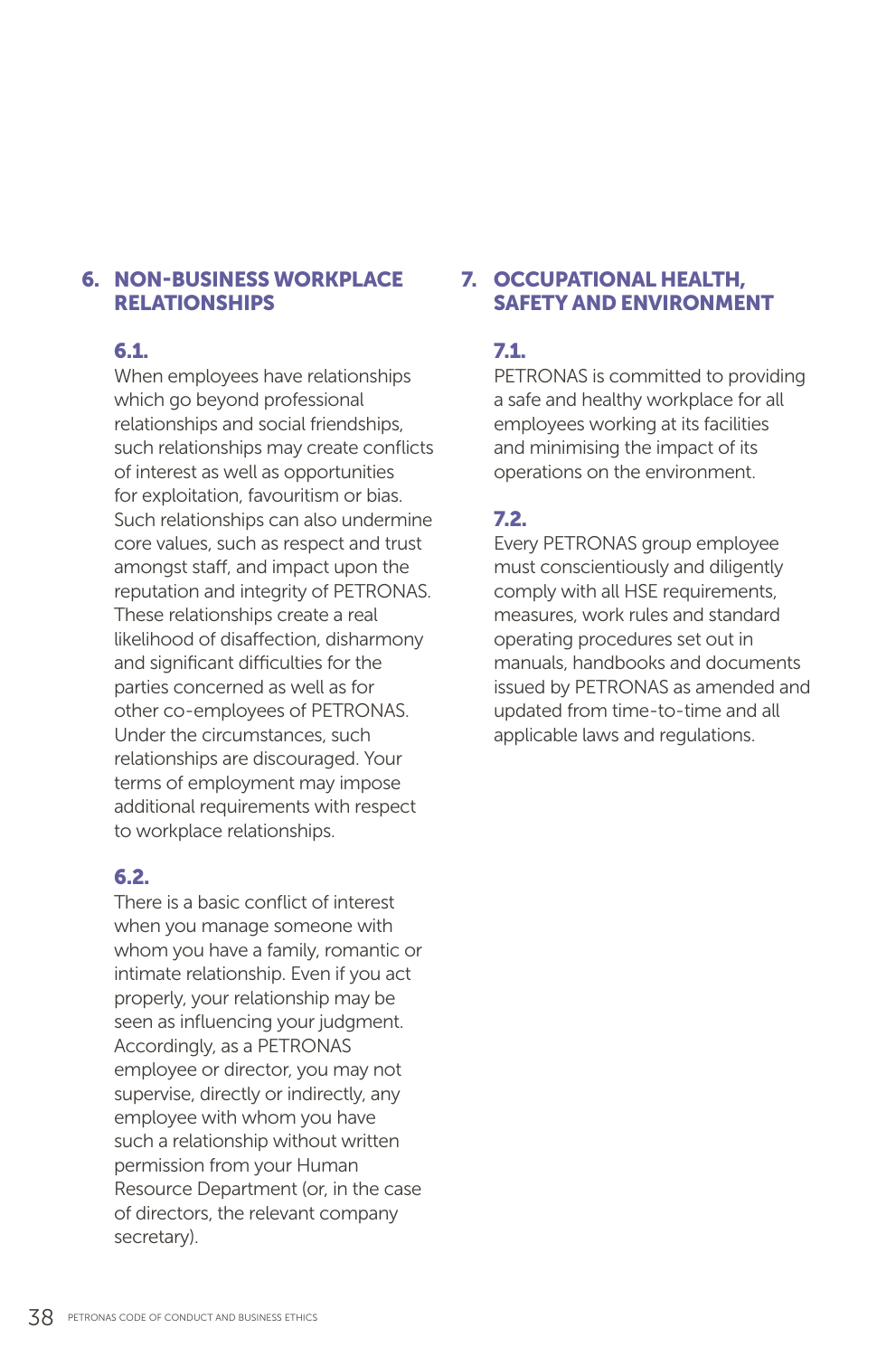Duties of Good Faith, Fidelity, Diligence and **Integrity** 

Workplace Culture and Environment

Discipline, Disciplinary Process and Sanctions

#### 8. SUBSTANCE MISUSE (DRUG AND ALCOHOL ABUSE)

#### 8.1.

The use of a substance of misuse (as defined in item 8.3) can impair performance at work and can be a threat to health, safety and the environment. Hence, it is PETRONAS' policy that the unauthorised consumption, possession, distribution, purchase or sale of any substance of misuse within its premises or while conducting its businesses or being under the influence of any such substance while working is prohibited. In this respect, all persons covered by this Code must diligently heed and comply with the policies and procedures on substance misuse issued by PETRONAS as amended and updated from time-to-time, copies of which are available from the group HSE Division. The consumption of legally prescribed psychoactive drugs is permitted for the treatment of identified illnesses, subject to prior approval by PETRONAS management with authority over the relevant premises or activity.

#### 8.2.

To ensure adherence to this policy, PETRONAS may conduct unannounced testing and searches for substances of misuse in accordance with its policies and subject to the requirements of applicable laws. Any persons covered by this Code who are found to have unauthorised possession of any substance of misuse or who test positive for any substance of misuse are considered to have committed an act of misconduct which may render them liable for disciplinary action, including termination. Subject to local laws in the jurisdiction of operation, employees are required to consent to testing and searches conducted by any persons or laboratory authorised by PETRONAS by signing relevant documents issued by PETRONAS. Further, employees who undergo such testing must give consent to the release of the results to PETRONAS.

#### 8.3.

Under this Code, "substance of misuse" includes any illegal drugs, alcoholic beverages containing ethanol, legal psychoactive drugs obtained or used without legal prescription, and legally prescribed psychoactive drugs consumed beyond their therapeutic or prescribed uses.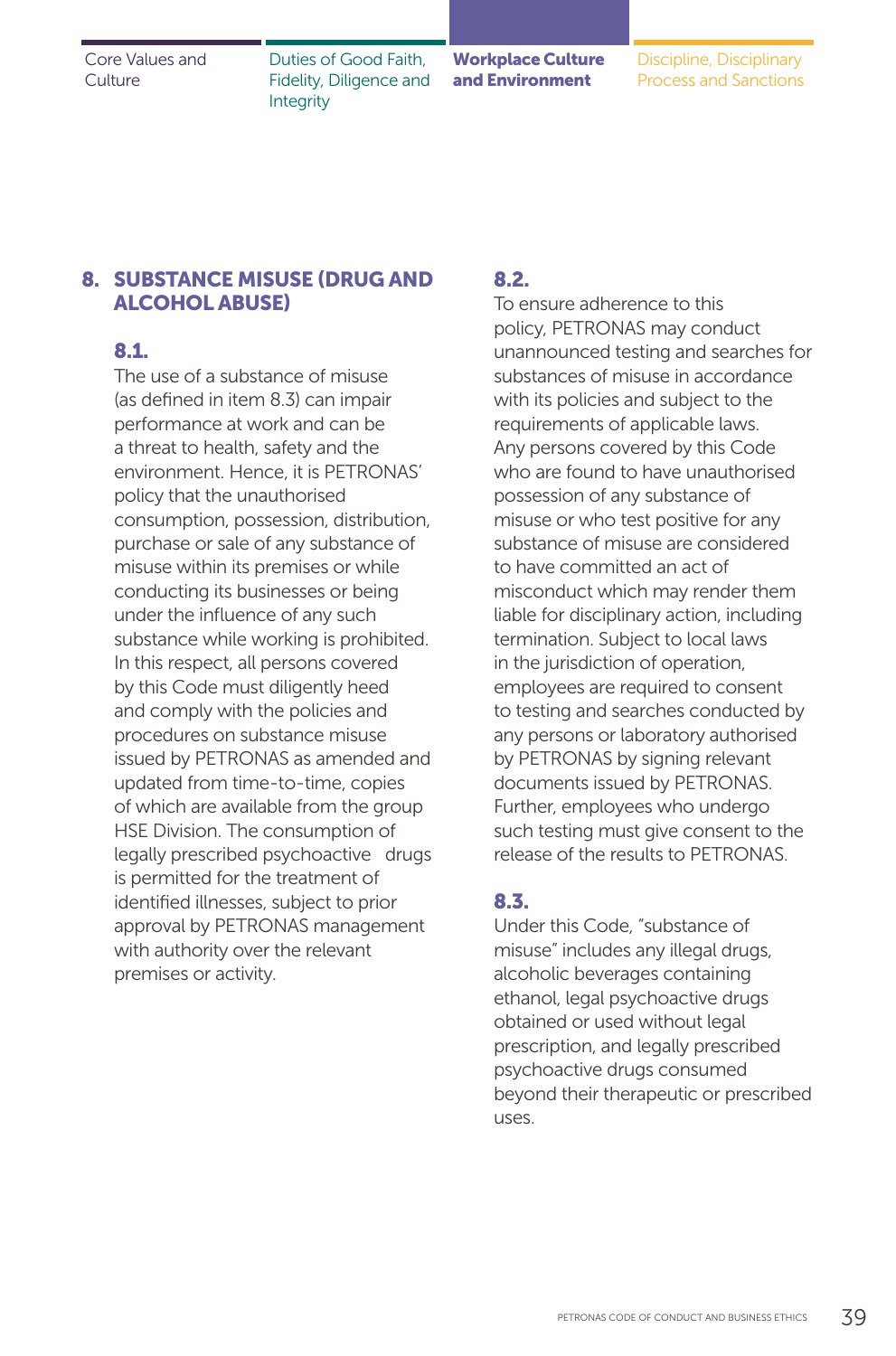#### 8.4.

PETRONAS contractors and subcontractors are required to demonstrate that substance misuse control programmes are part of their HSE management to ensure that substance misuse among their employees is adequately controlled and meets PETRONAS standards.

#### 9. BORROWING MONEY

#### 9.1.

You will not, under any circumstances, borrow money from your subordinate or from PETRONAS contractors, subcontractors, consultants or suppliers. You may, however, stand surety for your subordinates or other persons subject to this Code for loans taken from PETRONAS based on PETRONAS' prevailing policy.

#### 9.2.

Subject to the foregoing and to any restrictions set out in a Country Supplement that are applicable to you, you may borrow money from any person or stand as surety or guarantor for any borrower provided that you do not in any manner place yourself under any serious obligation to any person:

- a) who is, directly or indirectly, subject to your official authority; or
- b) with whom you have or are likely to have official dealings.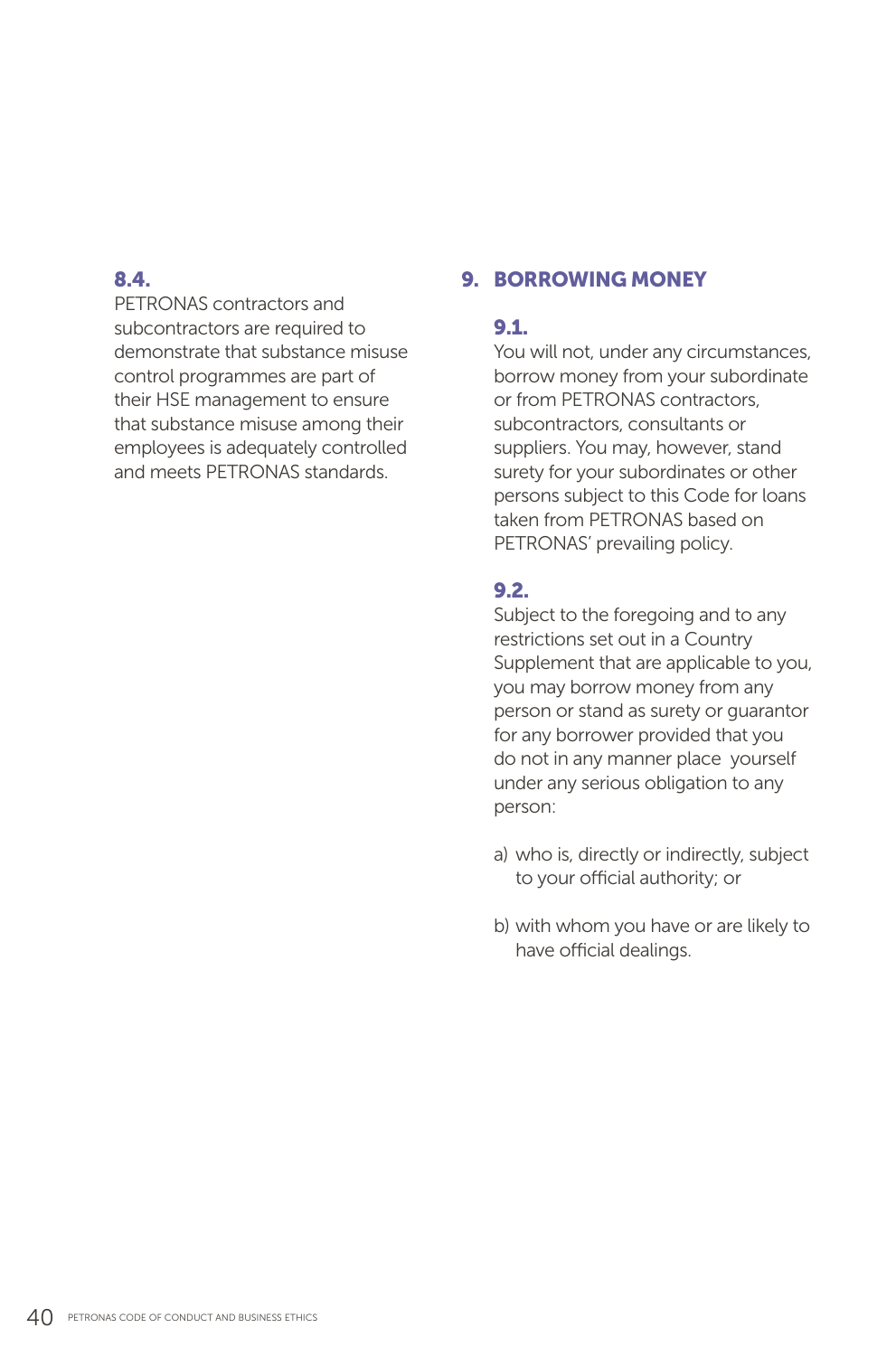PART IV DISCIPLINE, DISCIPLINARY PROCESS AND SANCTIONS

PETRONAS CODE OF CONDUCT AND BUSINESS ETHICS 41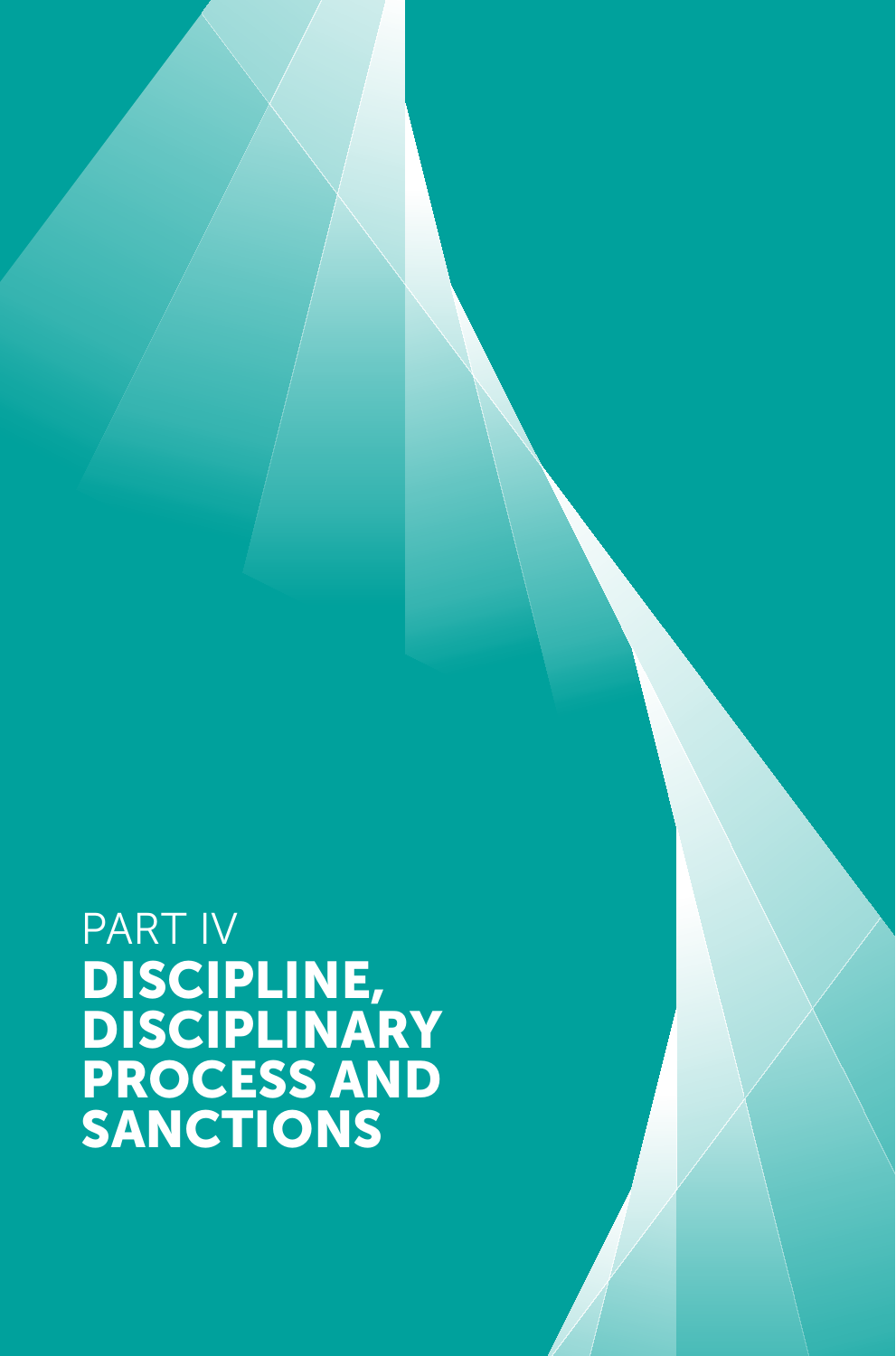# PART IV DISCIPLINE, DISCIPLINARY PROCESS AND SANCTIONS

#### 1. IMPORTANCE OF GOOD CONDUCT AND DISCIPLINE

#### 1.1.

The maintenance of discipline, good conduct and decorum amongst the employees of PETRONAS is critical to the smooth running of its business or enterprise and is for the common good of PETRONAS and its employees.

#### 1.2.

The term "misconduct" means improper behaviour or an act or conduct in relation to duties or work which is inconsistent with the due performance of obligations to PETRONAS and includes a breach of discipline or violation of this Code or the rules and regulations as set out in any handbooks, policies or procedure statements or in any documentation of PETRONAS.

#### 1.3.

The following acts may be treated as misconduct for which a person covered by this Code may be liable for disciplinary action, subject to the requirements of applicable law:

- i. insubordination;
- ii. tardiness;
- iii. absenteeism;
- iv. violent behaviour or threats of violent behaviour (includes assaults and fighting, whether with employees, clients, contractors, or visitors to PETRONAS premises);
- v. theft, fraud, misappropriation;
- vi. being dishonest or conducting oneself in such a manner as to lay oneself open to suspicion of dishonesty;
- vii. encouraging or assisting anyone to steal PETRONAS' property;
- viii. negligence, neglect or dereliction of duty;
- ix. sleeping while on duty;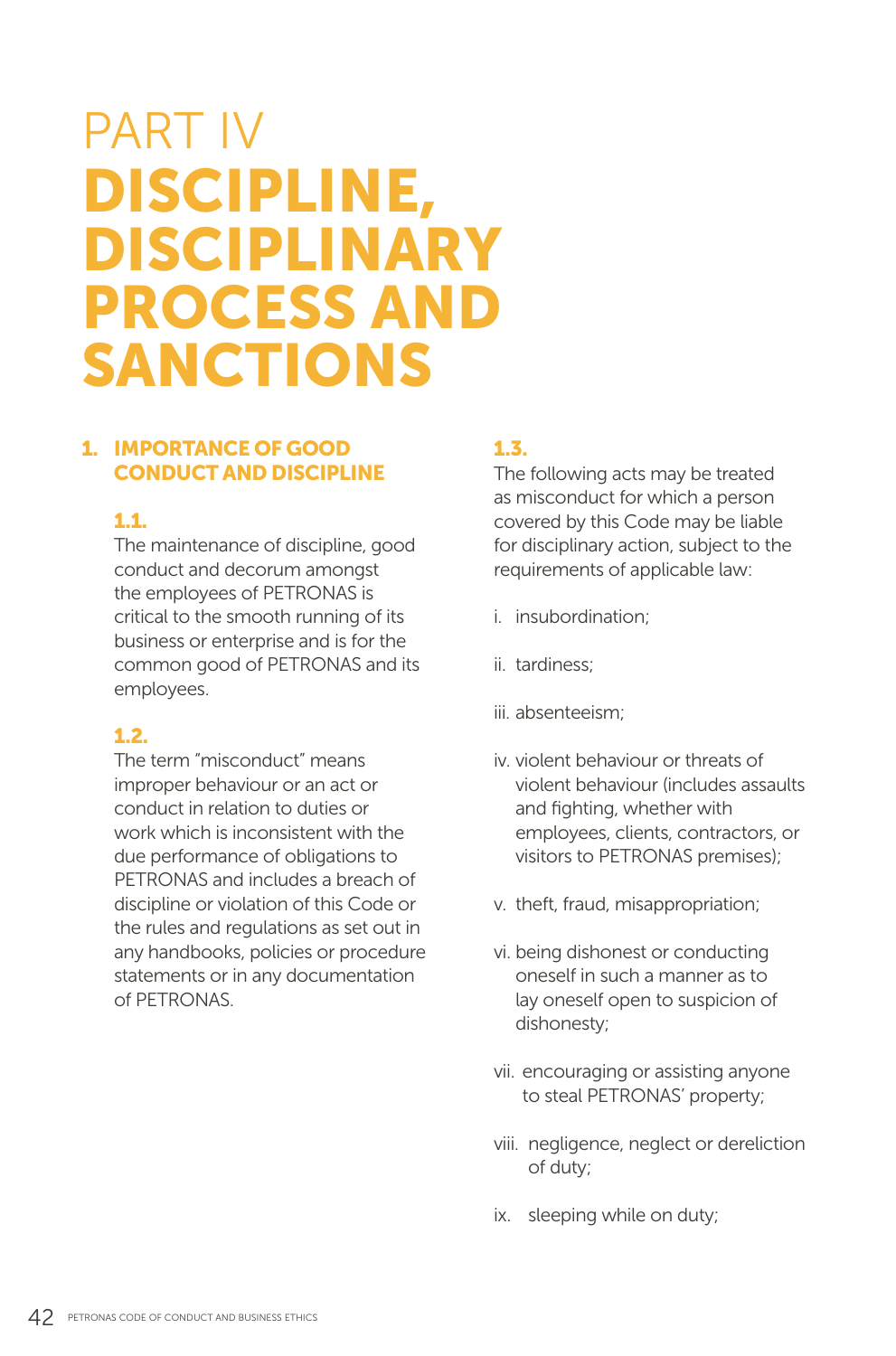Duties of Good Faith, Fidelity, Diligence and **Integrity** 

Workplace Culture and **Discipline, Environment** 

Disciplinary Process and Sanctions

- x. deliberate damage to PETRONAS' property;
- xi. leaving the workplace during working hours without appropriate permission;
- xii. sexual impropriety at the workplace;
- xiii. drug or alcohol abuse on the job or that afects your performance;
- xiv. signing in or signing out attendance for other employees;
- xv. sexual harassment;
- xvi. obstructing other employees from performing their duties;
- xvii. gambling within the premise of PETRONAS;
- xviii. non-observance of safety precautions or rules, or interfering or tampering with any safety devices installed in or about the premises of PETRONAS;
- xix. engaging in any illegal or unethical practices such as taking or giving bribes or receiving any illegal gratification whether in monetary terms or otherwise;
- xx. engaging in other employment/ business whilst in the service of PETRONAS, without the permission of PETRONAS;
- xxi. any act which could adversely afect the image or reputation of PETRONAS;
- xxii. misuse of PETRONAS' computer and telecommunications systems (e.g., excessive accessing of non-work related internet sites (such as social networking websites), accessing of pornographic sites and deliberate tampering with or unauthorised use of computer hardware or software);
- xxiii. violating local laws concerning the protection of the privacy of personal data of PETRONAS employees;
- xxiv. taking retaliatory actions against persons in situations where they are protected by the PETRONAS Whistleblowing Policy;
- xxv. conducting themselves in a manner that can be reasonably construed as lacking in efficiency;
- xxvi. breaching any policies or prohibitions set out within this Code;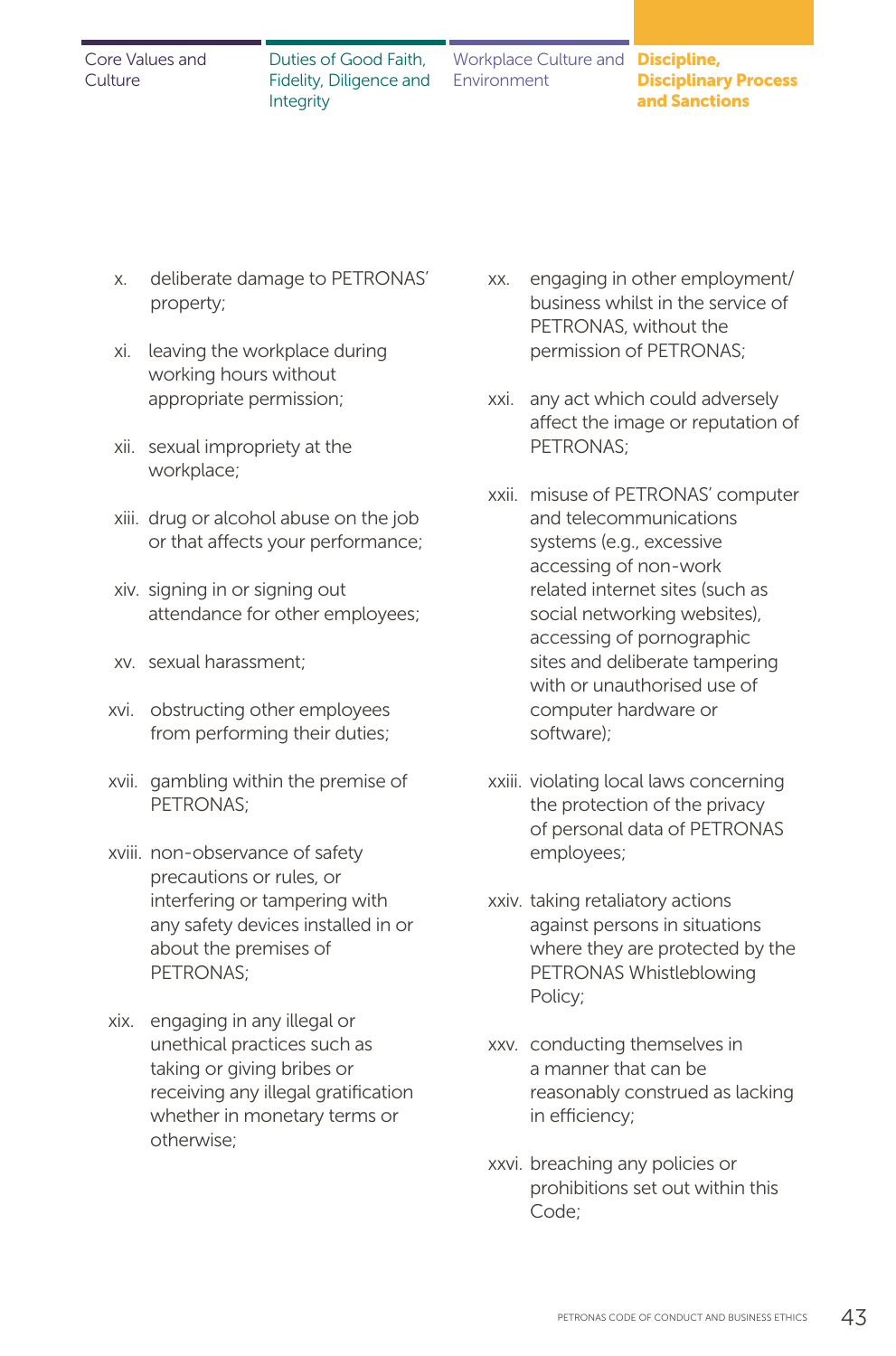- xxvii. taking measures in circumvention of the policies and prohibitions set out in this Code;
- xxviii. failing to observe all laws and regulations applicable to PETRONAS' business and operations;
- xxix. failing to comply with PETRONAS established rules and procedures, including but not limited to the limits of authority (LOAs); and
- xxx. conviction of criminal court.

#### 1.4.

The above list of types of misconduct is not to be taken as exhaustive and, for the avoidance of doubt, the said list does not detract from the meaning of misconduct as set out in Section 1.2 of Part IV above.

#### 1.5.

Without limitation upon the foregoing, a person covered by this Code will strictly:-

a) observe all statutory laws and regulations applicable to PETRONAS'

business and operations; and

b) comply with PETRONAS established rules and procedures, including but not limited to limits of authority  $(1 \bigcirc As)$ .

#### 1.6.

Subject to the requirements of applicable law, disciplinary action may be taken against any person covered by this Code for misconduct or for non-compliance with such laws, regulations, rules and procedures.

#### 2. DISCIPLINARY PROCESS AND **SANCTIONS**

Provisions concerning disciplinary procedures and actions relevant for your jurisdiction are set out in a Country Supplement. If no such provisions are set out in such a supplement for your jurisdiction, the standard disciplinary rules and practices for dealing with violations of company policy in your jurisdiction will apply, in every instance subject to the requirements of applicable law. Further information in this regard may be obtained from your Human Resource Department.